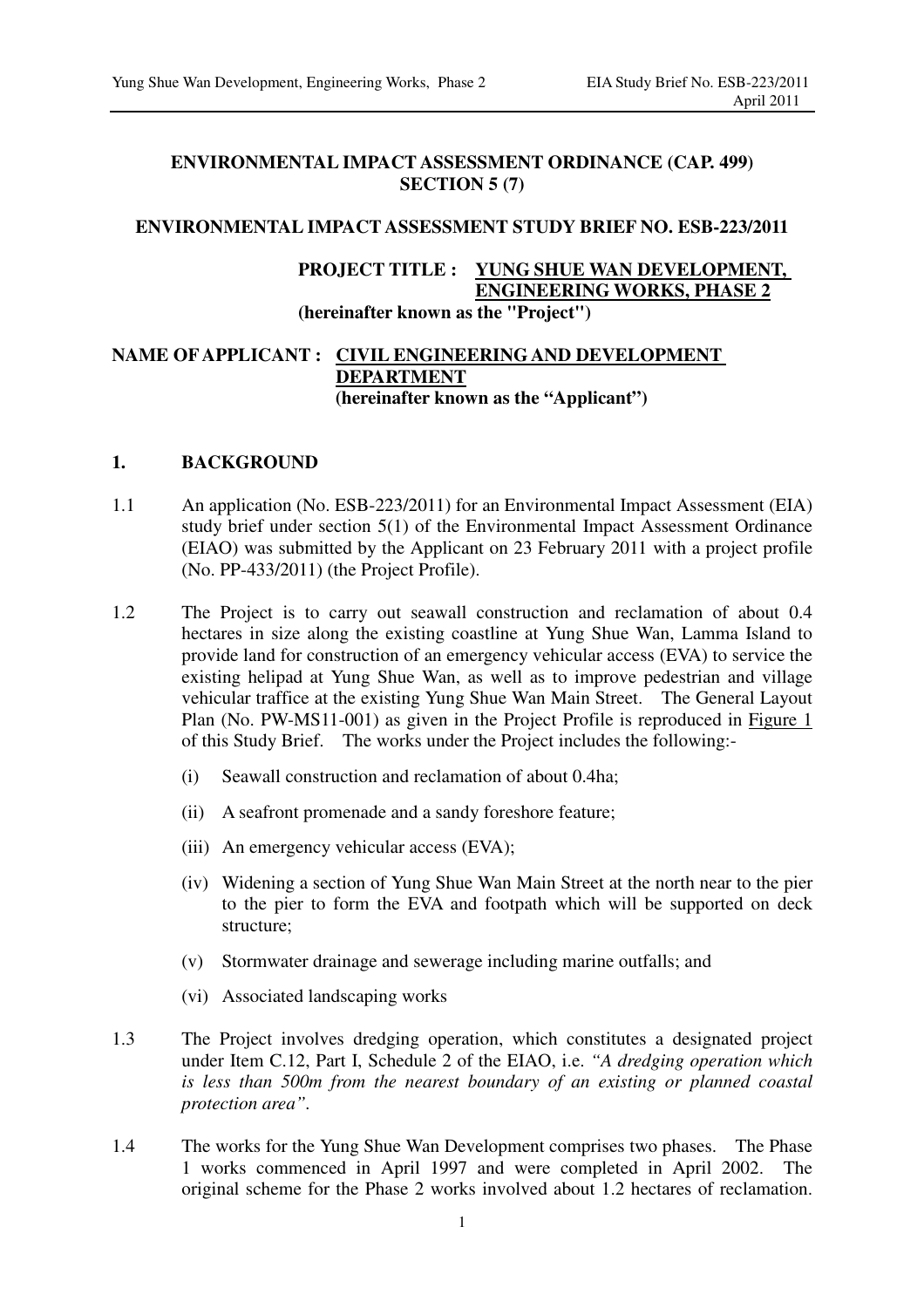An EIA Study Brief was issued to the original Phase 2 works on 11 April 2000. In August 2002, the Planning Department (PlanD) conducted a land use review for the proposed reclamation and the development plan of the Phase 2 works. Based on the review findings, PlanD recommended a "Reduced Reclamation Option" for the Phase 2 works, which formed the basis for the current Project.

- 1.5 Pursuant to section 5(7)(a) of the EIAO, the Director of Environmental Protection (the Director) issues this EIA study brief to the Applicant to carry out an EIA study.
- 1.6 The purpose of this EIA study is to provide information on the nature and extent of environmental impacts arising from the construction and operation of the Project and associated works that take place concurrently. This information will contribute to decisions by the Director on :
	- (i) the acceptability of any adverse environmental consequences that are likely to arise as a result of the Project;
	- (ii) the conditions and requirements for the design, construction and operation of the Project to mitigate against adverse environmental consequences; and
	- (iii) the acceptability of residual impacts after the proposed mitigation measures are implemented.

## **2 OBJECTIVES OF THE EIA STUDY**

- 2.1 The objectives of the EIA study are as follows :
	- (i) to describe the Project and associated works together with the requirements and environmental benefits for carrying out the Project and the types of designated projects to be covered by the Project;
	- (ii) to identify and describe elements of community and environment likely to be affected by the Project and/or likely to cause adverse impacts to the Project, including natural and man-made environment and the associated environmental constraints;
	- (iii) to provide information on the consideration of alternative design options of the Project including scale, extent, layout, configuration, design and type of design orientation and the construction methods with a view to avoiding or minimizing potential environmental impacts to environmentally sensitive areas and sensitive uses; to compare the environmental benefits and disbenefits of different options; to provide reasons for selecting the preferred option(s) and to describe the part environmental factors played in the selection of preferred option(s);
	- (iv) to identify and quantify emission sources (including air quality, odour impact, noise, water quality and waste, etc. as appropriate) and determine the significance of impacts on sensitive receivers and potential affected uses;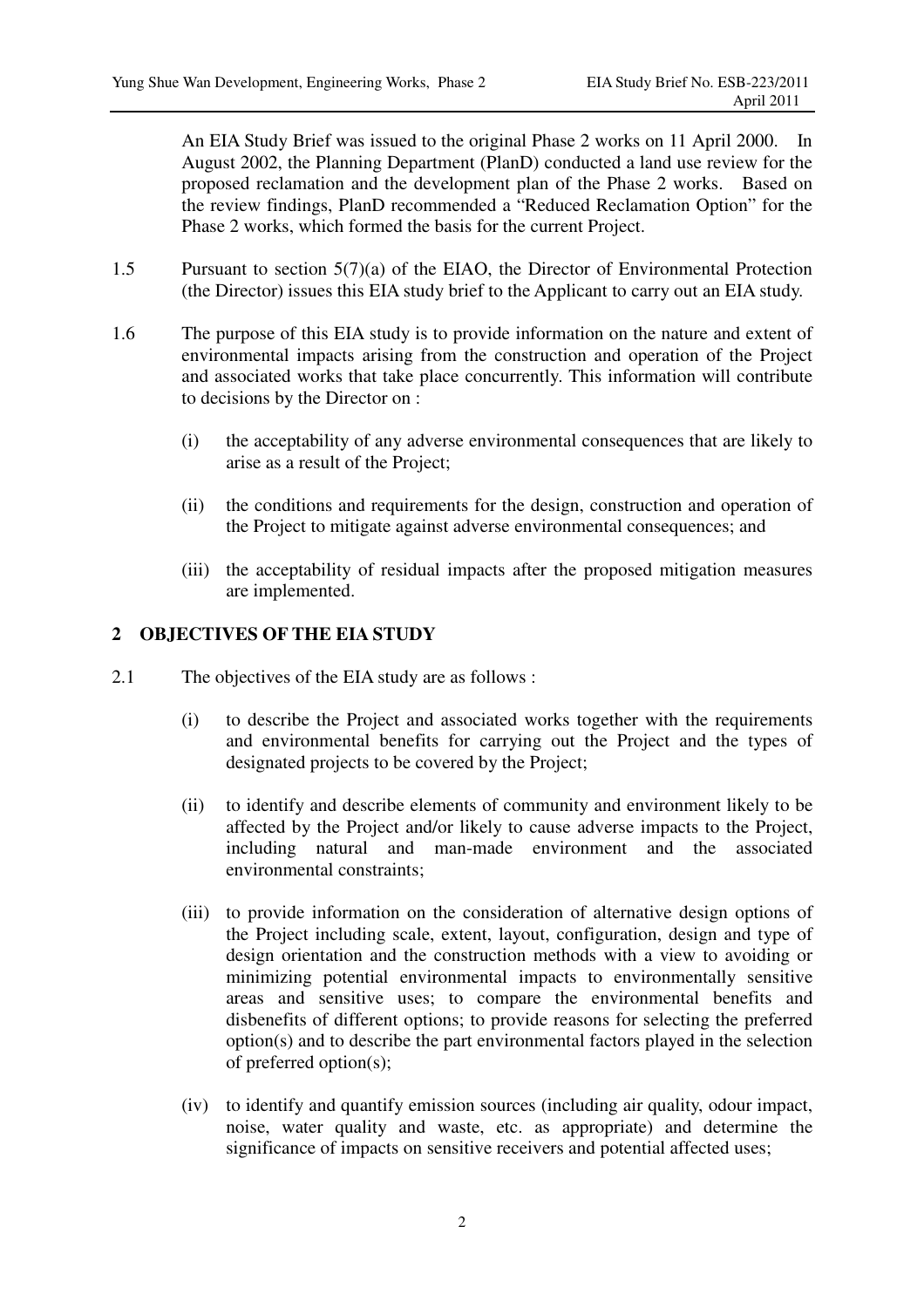- (v) to identify and quantify any potential loss or damage and other potential impacts to ecology, flora, fauna and natural habitats and to propose measures to mitigate these impacts;
- (vi) to identify any potential landscape and visual impacts and to propose measures to mitigate adverse impacts;
- (vii) to identify any negative impacts on sites of cultural heritage and to propose measures to mitigate these impacts;
- (viii) to propose provision of mitigation measures so as to minimize pollution, environmental disturbance and nuisance during construction and operation of the Project;
- (ix) to investigate the feasibility, practicability, effectiveness and implications of the proposed mitigation measures;
- (x) to identify, predict and evaluate the residual environmental impacts (i.e. after practicable mitigation) and the cumulative effects expected to arise during the construction and operation phases of the Project in relation to the sensitive receivers and potential affected uses;
- (xi) to identify, assess and specify methods, measures and standards, to be included in the detailed design, construction and operation of the Project which are necessary to mitigate these environmental impacts and cumulative effects and reduce them to acceptable levels;
- (xii) to investigate the extent of the secondary environmental impacts that may arise from the proposed mitigation measures and to identify constraints associated with the mitigation measures recommended in the EIA study, as well as the provision of any necessary modification; and
- (xiii) to design and specify environmental monitoring and audit requirements to check the effective implementation of the recommended environmental protection and pollution control measures.

## **3 DETAILED REQUIREMENTS OF THE EIA STUDY**

#### **3.1 The Purpose**

3.1.1 The purpose of this study brief is to scope the key issues of the EIA study and to specify the environmental issues that are required to be reviewed and assessed in the EIA report. The Applicant has to demonstrate in the EIA report that the criteria in the relevant sections of the Technical Memorandum on the Environmental Impact Assessment Process of the Environmental Impact Assessment Ordinance (hereinafter referred to as "the TM") are complied with.

## **3.2 The Scope**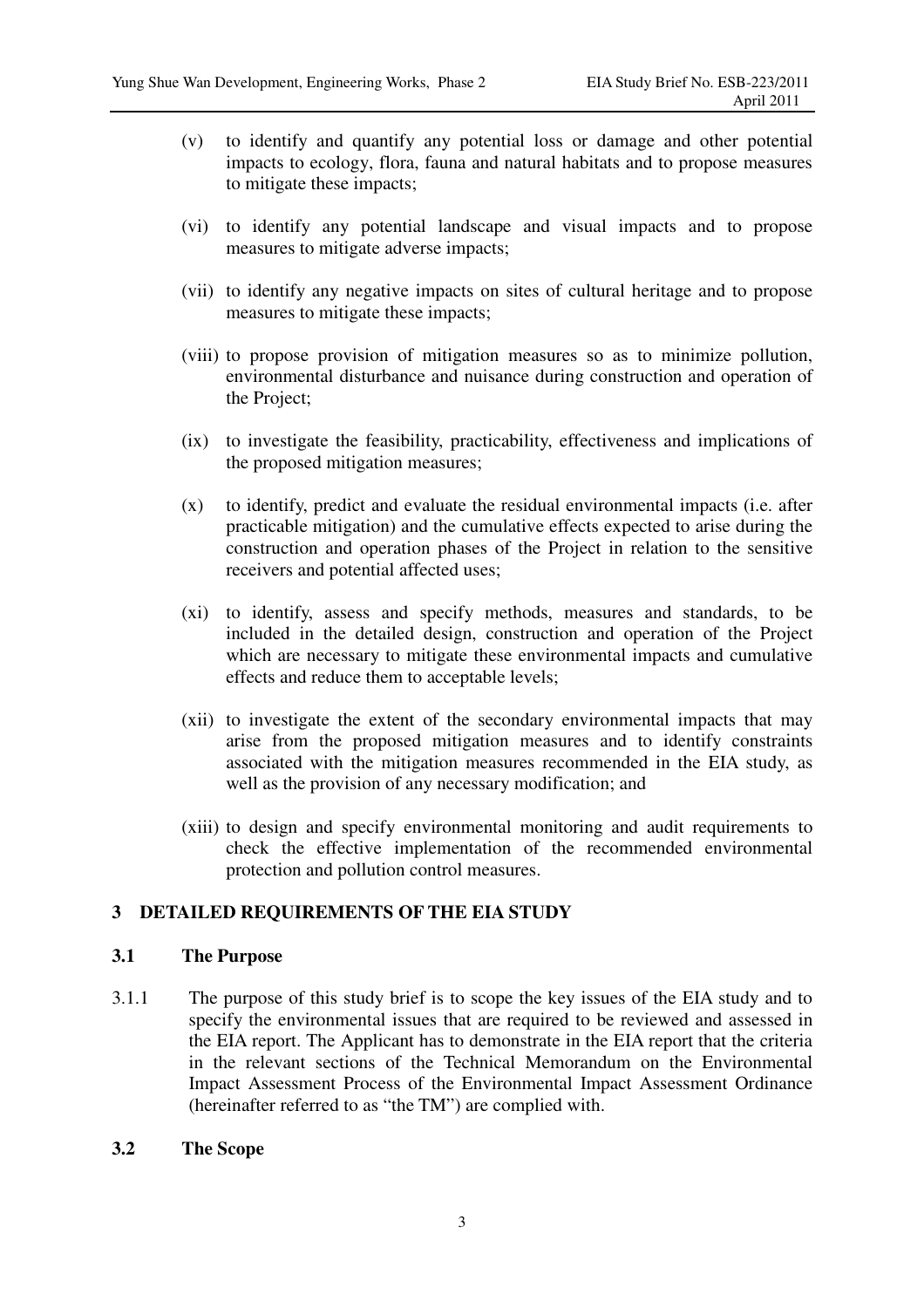- 3.2.1 The scope of this EIA study shall cover the Project and associated works proposed in the Project Profile and mentioned in Section 1.2 above. The EIA study shall address the likely key issues described below, together with any other key issues identified during the course of the EIA study:
	- (i) the need of the size of reclamation for the Yung Shue Wan Development Phase 2 works, considerations on alternative scheme(s), alternative construction method(s) and sequence(s) and seawall design(s) so as to minimize the potential environmental impacts in particular hydrodynamic and water quality impacts on sensitive areas and uses in the Southern Water Control Zone, as well as impacts on ecological habitats in the vicinity of the Project;
	- (ii) potential hydrodynamic and water quality impacts on the Southern Water Control Zone, relevant water sensitive receivers and secondary contact recreation subzones during construction and operation of the Project;
	- (iii) potential impacts to marine ecological resources during construction and operation of the Project including loss of habitats and disturbance to wildlife, with particular attention on the followings:-
		- (a) intertidal communities on the existing sandy shore, seawall, rubble patch and flat rock patches;
		- (b) coral communities on the existing seawall, rubble patch, flat rock patches and nearby piers; and
		- (c) subtidal benthic communities in the vicinity of the proposed reclamation area.
	- (iv) potential landscape and visual impacts including reclamation, seawall, seafront promenade, foreshore feature, EVA, widened Yung Shue Wan Main Street and associated works on existing and planned sensitive receivers in particular on residents and visitors of Yung Shue Wan during construction and operation of the Project;
	- (v) the potential impacts of various types of wastes to be generated from the construction and operation of the Project, in particular the dredged sediment during reclamation and handling of construction and demolition materials;
	- (vi) potential air quality impacts on the sensitive receivers of Yung Shue Wan, Lamma Island during construction of the Project, in particular arising from construction dust, odour impact and gaseous emission from constructional plants during construction of the Project.;
	- (vii) noise impacts on the sensitive receivers of Yung Shue Wan, Lamma Island during construction of the Project, in particular arising from noise emissions from the operation of Powered Mechanical Equipment (PME) during construction of the Project;
	- (viii) potential impacts on sites of cultural heritage at Yung Shue Wan, Lamma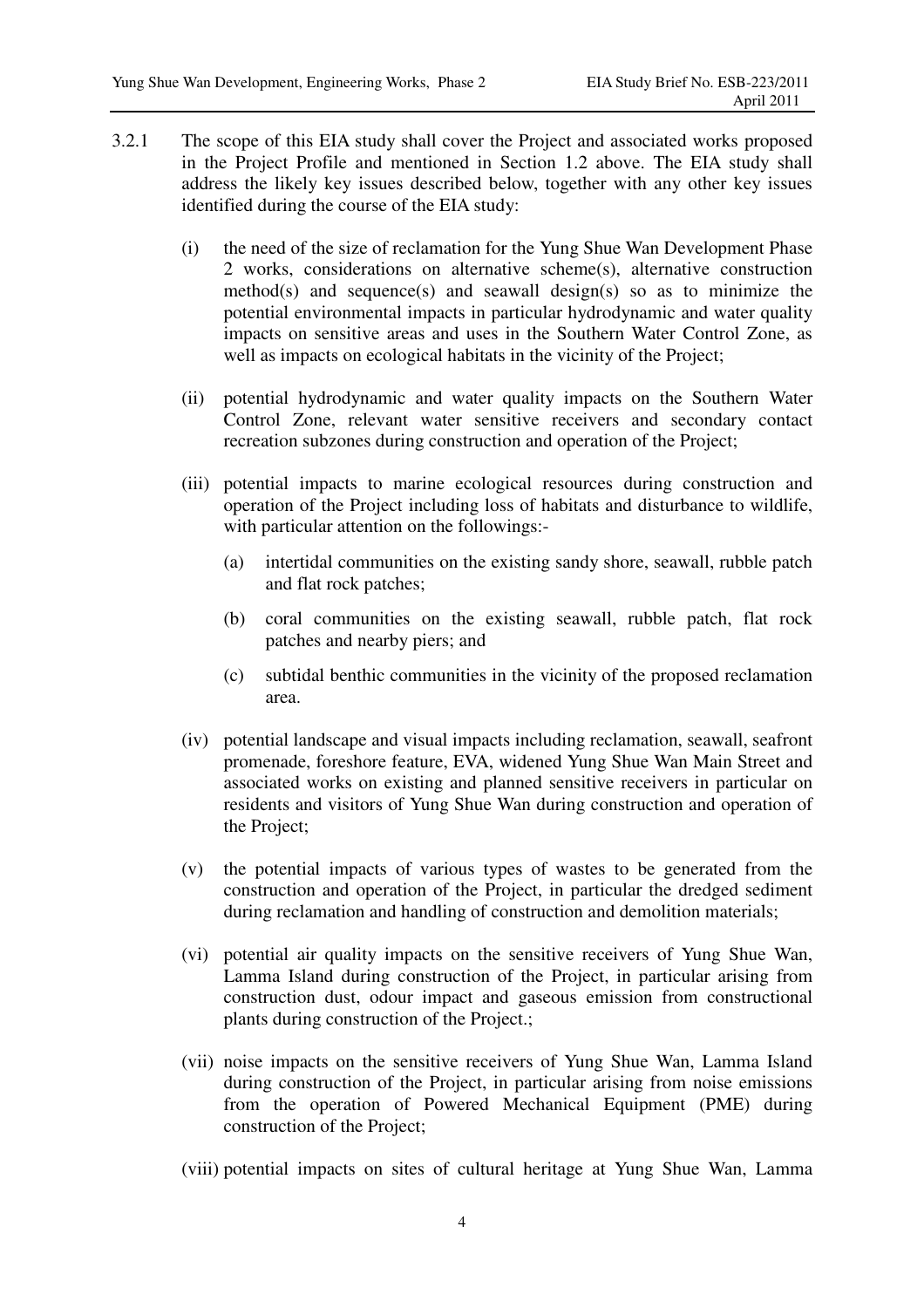Island during construction of the Project;

(ix) potential cumulative impacts of the Project, through interaction or in combination with other existing, committed and planned projects in the vicinity of the Project.

## **3.3 Consideration of Alternatives**

## 3.3.1 Need of the Project

The Applicant shall provide information on the need of the Project, including the purpose, objectives and environmental benefits of the Project, and describe the scenarios with and without the Project.

### 3.3.2 Consideration of Different Development Options including Need of Reclamation

The Applicant shall provide information on the need of the Project, including the purpose and objectives of the Project, and describe the scenarios with and without the Project. The Applicant shall also present information on identified feasible alternatives and the proposed development option(s), taking into account any relevant studies relating to the proposed reclamation, the relevant findings of those options addressed in previous studies as well as any studies conducted to reflect the latest changes and developments identified during the course of this EIA study. The Applicant shall provide information on the consideration of alternatives/options for:

- size / extent of the reclamation (including "no reclamation" option taking into consideration of avoiding/minimizing possible environmental impacts, such as marine ecological impacts, on the foreshore and seabed) and any relevant studies relating to the proposed reclamation;
- layout configuration of the reclamation area;
- types / design and orientation of seawall e.g. vertical seawall, sloping seawall;
- shoreline design/configurations; and
- work site location(s).

## 3.3.3 Consideration of Alternative Construction Methods and Sequences of Works

Taking into consideration of the combined effect with respect to the severity and duration of the construction impacts to the affected sensitive receivers, alternatives and options shall be explored to avoid or minimize the potential adverse environmental impacts on the sensitive uses within and close to the Project area, e.g. different dredging methods, sequences of works, phased implementation of the Project, work programme and methods for transportation of fill materials and construction and demolition materials such as by barge or by truck, to avoid or minimize water quality, waste and ecology impact. A comparison of the environmental benefits and dis-benefits of applying different construction methods and sequences of works shall be included in the EIA study.

3.3.4 Selection of Preferred Scenarios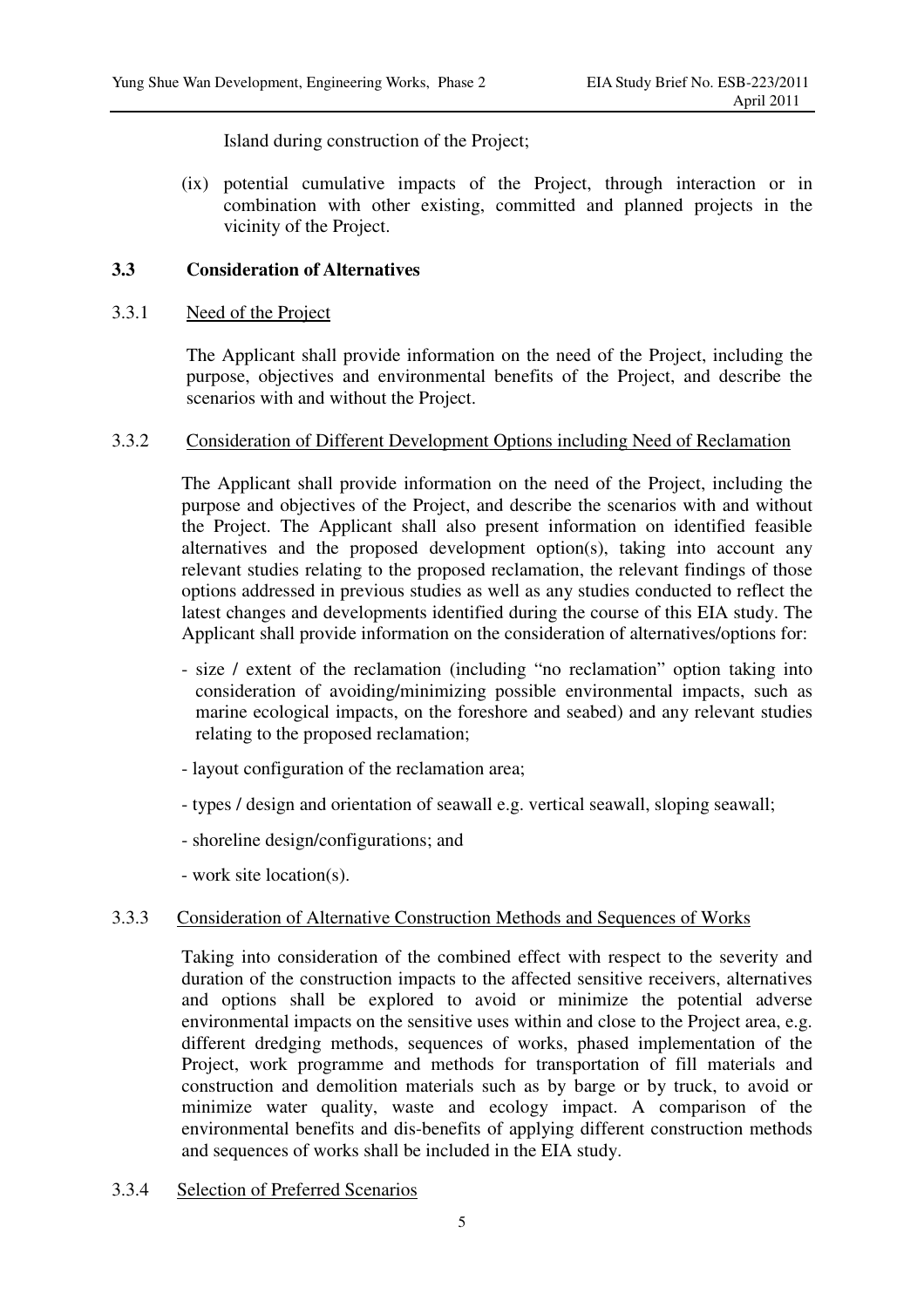Taking into consideration of the findings above, the Applicant shall recommend with justifications the adoption of the preferred scenario that will avoid or minimise adverse environmental effects arising from the Project, and describe the part that environmental factors played in arriving at the final selection.

## **3.4 Technical Requirements**

3.4.1 The Applicant shall conduct the EIA study to address the environmental aspects described in Sections 3.1, 3.2 and 3.3 above. The assessment shall be based on the best and latest information available during the course of the EIA study. The Applicant shall include in the EIA report details of the construction programme and methodologies. The Applicant shall assess the cumulative environmental impacts from the Project and interacting projects as identified in the EIA study. The EIA study shall include the following technical requirements on specific impacts.

## **3.4.2 Air Quality Impact (for construction of the Project)**

- 3.4.2.1 The Applicant shall follow the criteria and guidelines for evaluating and assessing air quality impact as stated in section 1 of Annex 4 and Annex 12 of the TM.
- 3.4.2.2 The assessment area for air quality impact assessment shall be defined by a distance of 500 meters from the boundary of the Project site, with consideration to be extended to include major existing, planned and committed air pollutant emission sources that may have a bearing on the environmental acceptability of the Project. Air sensitive receivers of Yung Shue Wan, Lamma Island shall be included and assessed in the air quality impact assessment.
- 3.4.2.3 The air quality impact assessment for construction of the Project shall follow the detailed technical requirements given in Appendix A.

## **3.4.3 Hazard to Life**

- 3.4.3.1 The Applicant shall demonstrate that:
	- i. The ventilation openings of the Liquefied Petroleum Gas (LPG) installation located on the Yung Shue Wan Reclamation Phase 1 should not be obstructed by the construction works and future development
	- ii. Fixed source of ignition should not be introduced in the vicinity of 3m from the LPG installation.
	- iii. The construction works and future development should not affect the safe transportation of LPG cylinders from the jetty to the LPG installation.

## **3.4.4 Noise Impact (for construction of the Project)**

3.4.4.1 The Applicant shall follow the criteria and guidelines for evaluating and assessing noise impact as stated in Annexes 5 and 13 of the TM.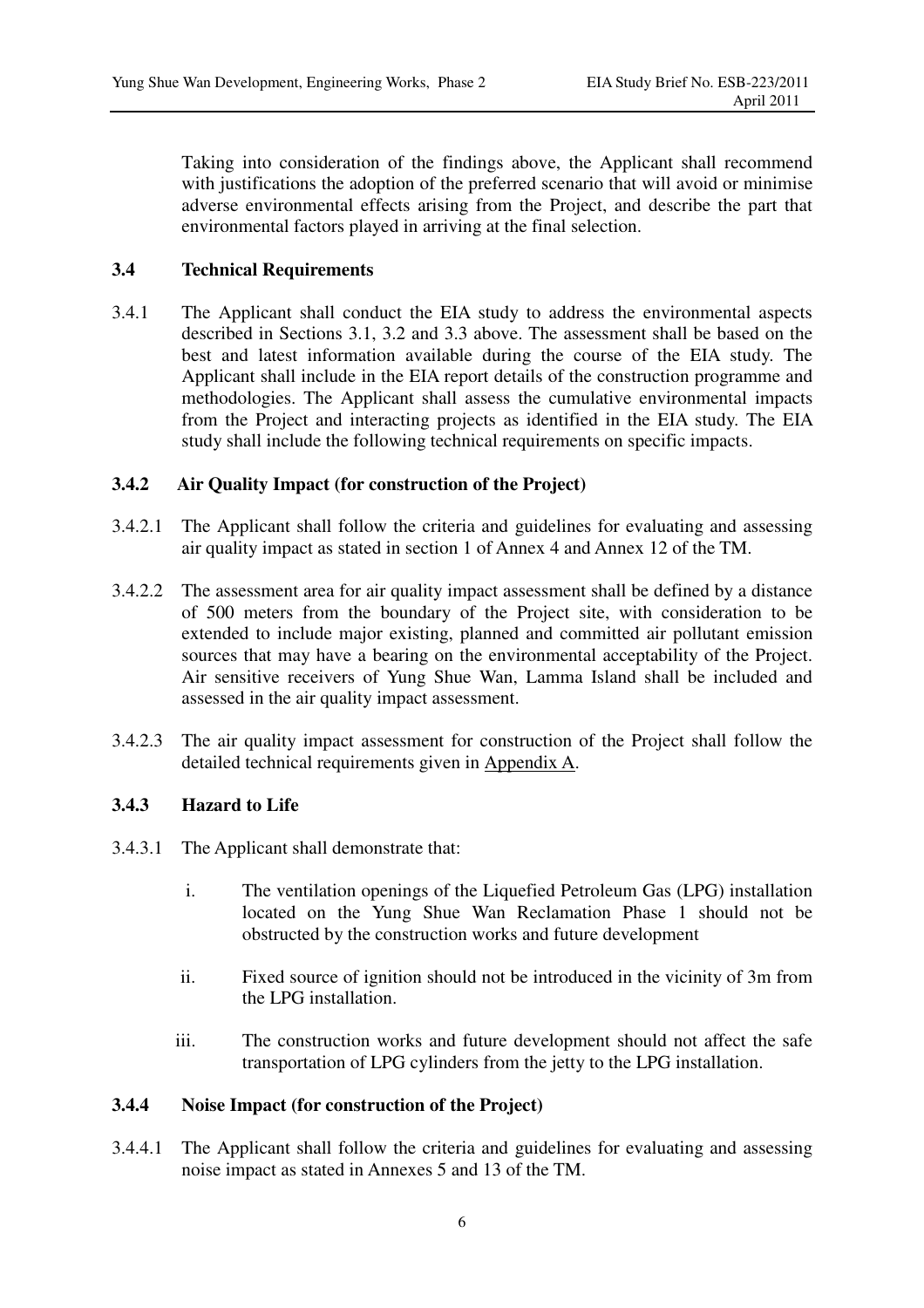- 3.4.4.2 The assessment area for the noise impact assessment shall generally include areas within 300m from the boundary of the Project site. Subject to the agreement of the Director, the assessment area could be reduced accordingly if the first layer of noise sensitive receivers (NSRs), closer than 300m from the outer Project limit, provides acoustic shielding to those receivers at distances further away from the Project. The assessment area shall be expanded to include NSRs at distances over 300m from the Project which are affected by the construction of the Project. NSRs on Yung Shue Wan, Lamma Island shall be included and assessed in the noise impact assessment.
- 3.4.4.3 The noise impact assessment for construction of the Project shall follow the detailed technical requirements given in Appendix C.

## **3.4.5 Water Quality Impact**

- 3.4.5.1 The Applicant shall follow the criteria and guidelines for evaluating and assessing water pollution as stated in Annexes 6 and 14 of the TM.
- 3.4.5.2 The study area for the water quality impact assessment shall cover Yung Shue Wan Bay and off-shore waters in the western coast of Lamma Island and water sensitive receivers in the vicinity of the Project. The study area shall be extended to include other areas if they are found also being impacted during the course of the EIA study and have a bearing on the environmental acceptability of the Project. The following sensitive receivers and other sensitive receivers identified during the course of the EIA study shall be included and assessed in the water quality impact assessment :
	- secondary contact recreational zones, recreation and tourism related uses, coastal protection areas, natural coastal shore and natural streams and rivers in and near Lamma Island;
	- areas of ecological or conservation value at Yung Shue Wan, Lamma Island, including benthic and intertidal habitats, marine mammals and coral communities; and
	- sea water intakes (if any).
- 3.4.5.3 The water quality impact assessment for construction and operation of the Project shall follow the detailed technical requirements given in Appendix D.

## **3.4.6 Waste Management Implication**

- 3.4.6.1 The Applicant shall follow the criteria and guidelines for evaluating and assessing waste management implication as stated in Annexes 7 and 15 of the TM respectively.
- 3.4.6.2 The assessment of the waste management implication arising from construction and operation (if any) of the Project shall follow the detailed technical requirements given in Appendix E.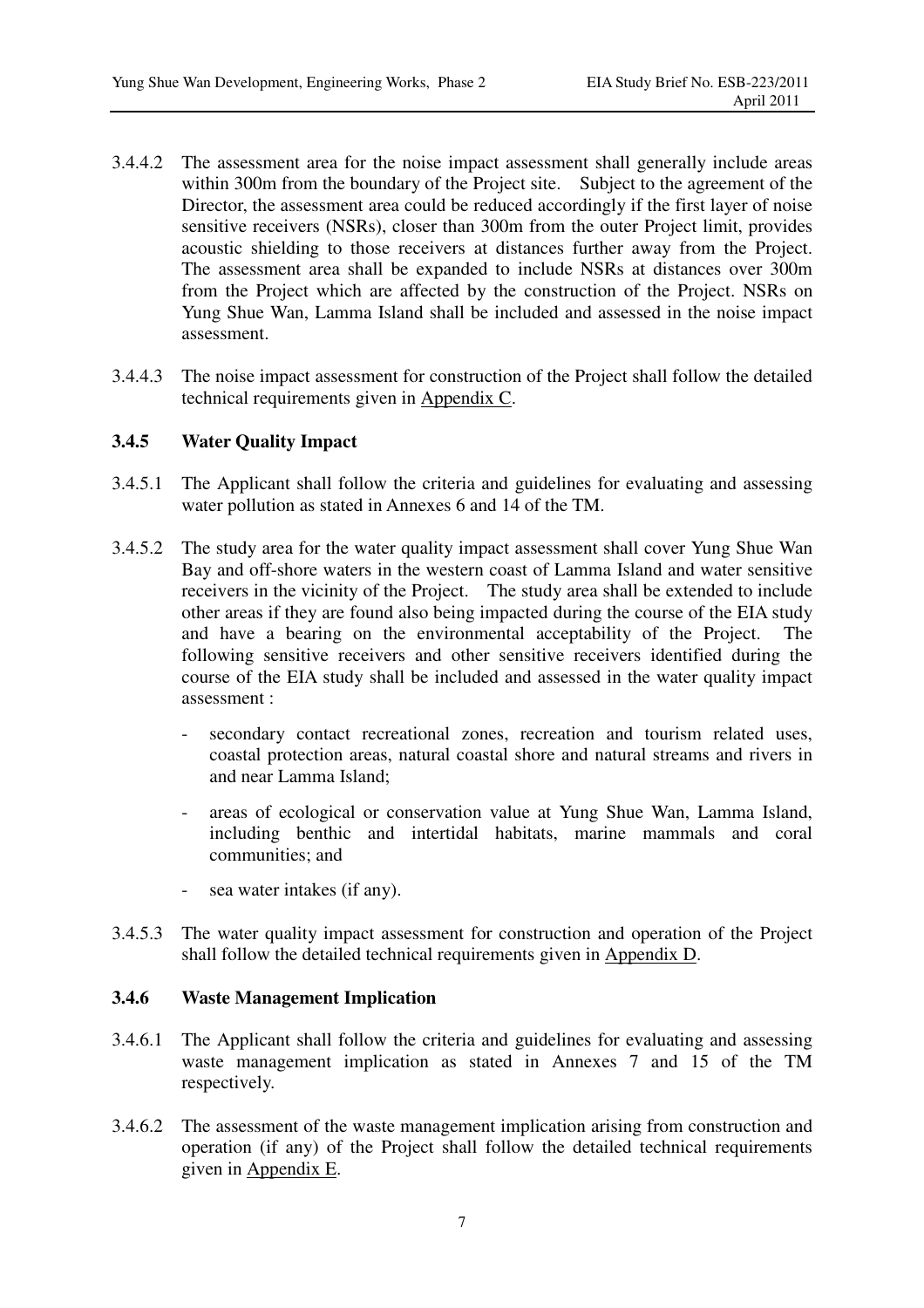## **3.4.7 Ecological Impact (Marine)**

- 3.4.7.1 The Applicant shall follow the criteria and guidelines for evaluating and assessing ecological impact as stated in Annexes 8 and 16 of the TM.
- 3.4.7.2 The assessment area for marine ecological impact assessment shall be the same as the assessment area for water quality impact assessment and shall also include any other areas likely to be impacted by the Project. Areas of ecological or conservation values in Yung Shue Wan, Lamma shall be included and assessed in the ecological impact assessment.
- 3.4.7.3 The ecological impact assessment for construction and operation of the Project shall follow the detailed technical requirements given in Appendix F.

### **3.4.8 Fisheries Impact**

Not used

### **3.4.9 Landscape and Visual Impacts**

- 3.4.9.1 The Applicant shall follow the criteria and guidelines as stated in Annexes 10 and 18 of the TM and the EIAO Guidance Note No.8/2010 on "Preparation of Landscape and Visual Impact Assessment under the Environmental Impact Assessment Ordinance" for evaluating and assessing the landscape and visual impacts.
- 3.4.9.2 The assessment area for landscape impact assessment shall include areas within a 500m distance from the site boundary of the Project. The assessment area for the visual impact assessment shall be defined by the visual envelope of the Project.
- 3.4.9.3 The landscape and visual impact assessments for construction and operation of the Project shall follow the detailed technical requirements given in Appendix H.

#### **3.4.10 Impact on Sites of Cultural Heritage**

- 3.4.10.1 The Applicant shall follow the criteria and guidelines for evaluating and assessing the cultural heritage impacts as stated in Annexes 10 and 19 of the TM.
- 3.4.10.2 The cultural heritage impact assessment shall follow the detailed technical requirements given in Appendix I.
- 3.4.10.3 As the marine archaeological impact was assessed in the Marine Archaeological Investigation conducted by CEDD in 2001, which covers the works area of the Project as shown in the Project Profile, the Applicant shall present the survey results, assessment and findings of the previous Marine Archaeological Investigation.
- 3.4.10.4 Based on the information as described in the Project Profile, the proposed works will be constructed at the area adjacent to Yung Shue Wan Site of Archaeological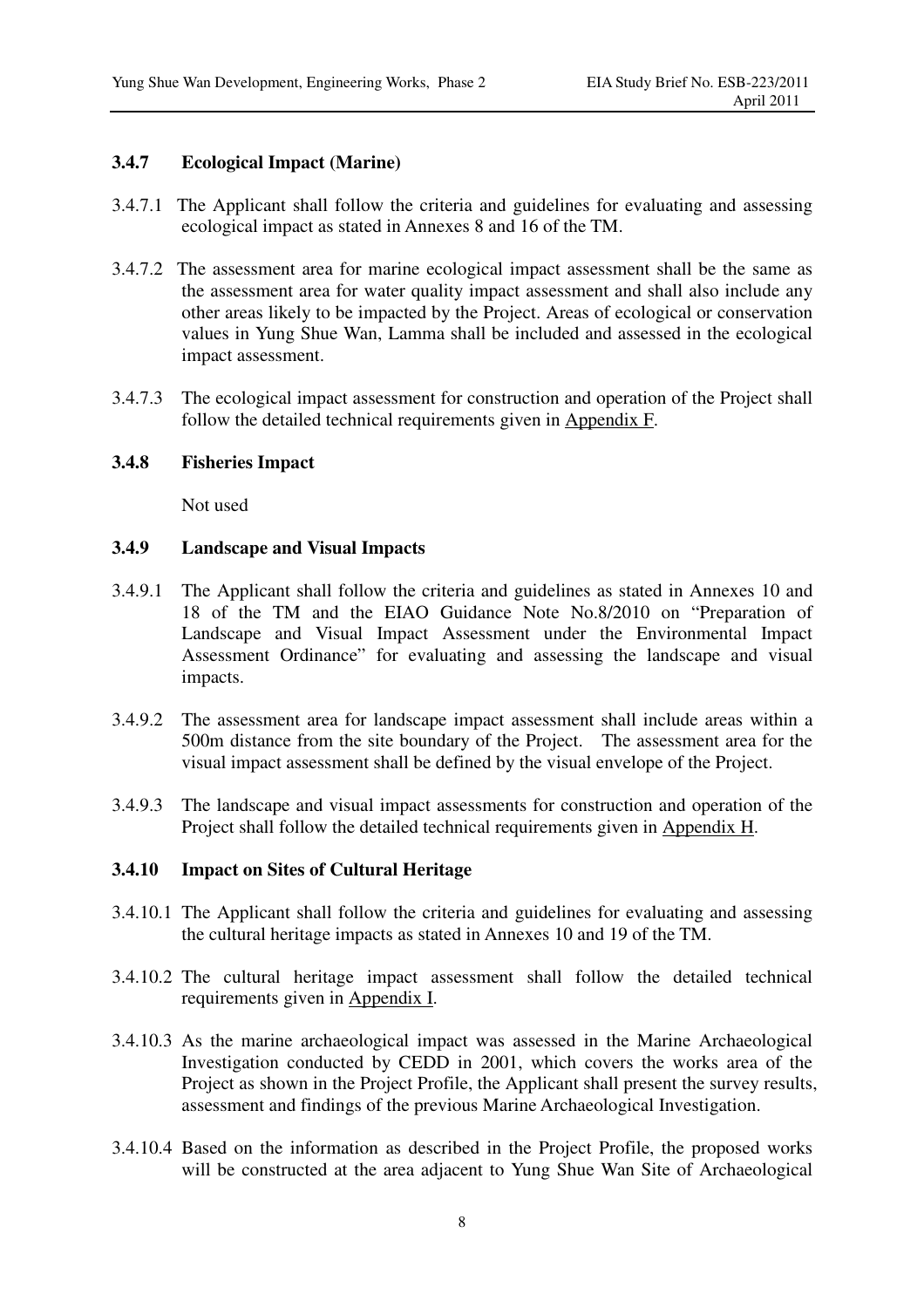Interest. If the proposed works will encroach upon the Yung Shue Wan Site, the Applicant shall conduct a desktop research and field evaluation (if necessary) for Archaeological Impact Assessment (AIA) and follow the detailed technical requirements given in Appendix I.

## **3.4.11 Summary of Environmental Outcomes**

3.4.11.1 The EIA report shall contain a summary of key environmental outcomes arising from the EIA study, including environmental benefits of the Project and the environmental protection measures recommended, population and environmentally sensitive areas protected, recommended environmentally friendly designs, key environmental problems avoided and any compensation areas included.

## **3.4.12 Environmental Monitoring and Audit (EM&A) Requirements**

- 3.4.12.1 The Applicant shall identify and justify in the EIA study whether there is any need for EM&A activities during the construction and operation phases of the Project and, if affirmative, define the scope of EM&A requirements for the Project in the EIA study.
- 3.4.12.2 Subject to the confirmation of the EIA study findings, the Applicant shall follow the guidelines for an EM&A programme as stated in Annex 21 of the TM.
- 3.4.12.3 The Applicant shall prepare a Project Implementation Schedule in the form of a checklist as shown in Appendix J of this EIA study brief. It shall contain the EIA study recommendations and mitigation measures with reference to the implementation programme.

## **4. DURATION OF VALIDITY**

4.1 The Applicant shall notify the Director of the commencement of the EIA study. If the EIA study does not commence within 36 months after the date of issue of this EIA study brief, the Applicant shall apply to the Director for a fresh EIA study brief before commencement of the EIA study.

## **5. REPORT REQUIREMENTS**

- 5.1 In preparing the EIA report, the Applicant shall refer to Annex 11 of the TM for the contents of an EIA report. The Applicant shall also refer to Annex 20 of the TM, which stipulates the guidelines for the review of an EIA report.
- 5.2 The Applicant shall supply the Director with hard and electronic copies of the EIA report and the executive summary in accordance with the requirements given in Appendix K. The Applicant shall, upon request, make additional copies of EIA report/documents available to the public, subject to payment by the interested parties of full costs of printing.

## **6. OTHER PROCEDURAL REQUIREMENTS**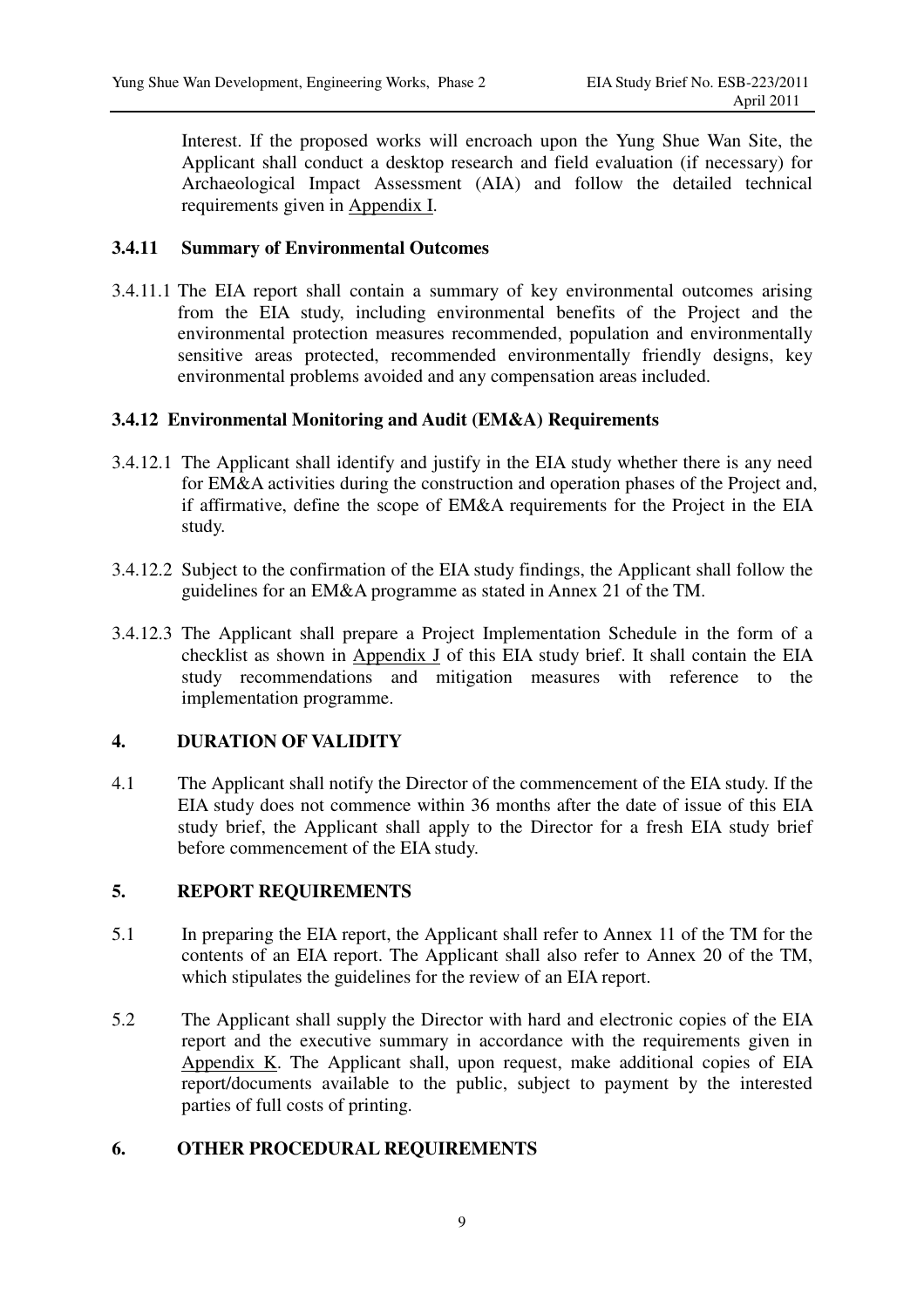- 6.1 If there is any change in the name of Applicant for this EIA study brief during the course of the EIA study, the Applicant must notify the Director immediately.
- 6.2 If there is any key change in the scope of the Project mentioned in Section 1.2 of this EIA study brief and in Project Profile (No. PP-433/2011), the Applicant must seek confirmation from the Director in writing on whether or not the scope of issues covered by this EIA study brief can still cover the key changes, and the additional issues, if any, that the EIA study must also address. If the changes to the Project fundamentally alter the key scope of the EIA study brief, the Applicant shall apply to the Director for a fresh EIA study brief.

#### --- END OF EIA STUDY BRIEF ---

April 2011 Environmental Assessment Division Environmental Protection Department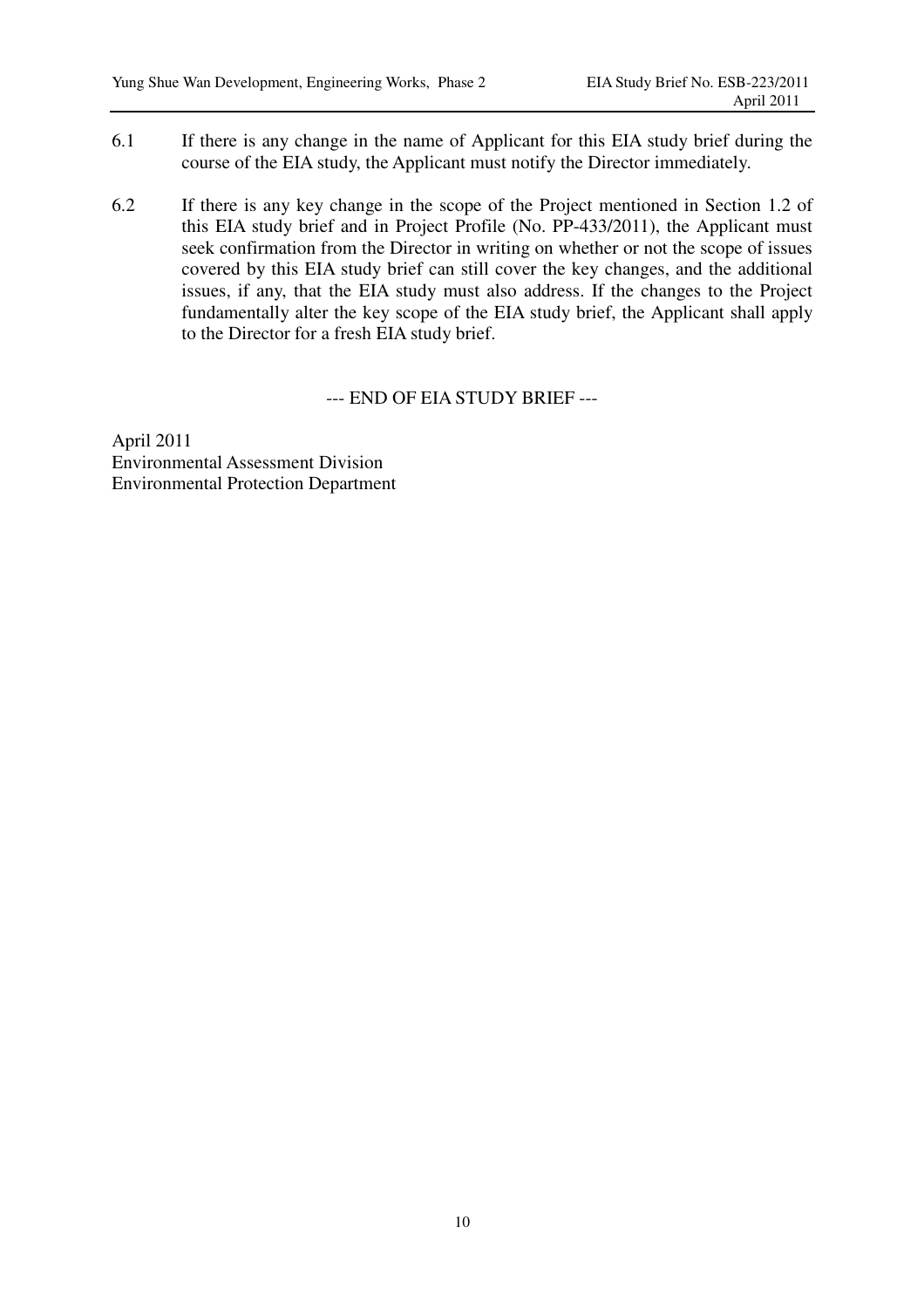## **Appendix A**

## **Requirements for Air Quality Impact Assessment**

The air quality impact assessment shall include the following:

- 1. Background and Analysis of Activities
	- (i) Provision of background information relating to odour issues relevant to the Project, e.g. description of the types of activities of the Project that may affect dust and odour levels during construction stage of the Project.
	- (ii) Giving an account, where appropriate, of the consideration/measures that had been taken into consideration in the planning of the Project to abate air quality impacts including odour. The Applicant shall consider alternative scale / size / layout of the reclamation / dredging works, alternative construction methods and sequences of works of the Project to minimize air quality impact during construction stage of the Project.
- 2. Identification of Air Sensitive Receivers (ASRs) and Examination of Emission/ Dispersion Characteristics
	- (i) Identification and description of existing, planned and committed ASRs that would likely be affected by the Project, including those earmarked on the relevant Outline Zoning Plans, Development Permission Area Plans, Outline Development Plans and Layout Plans and other relevant published land use plans, including plans and drawings published by Lands Department and any land use and development applications approved by the Town Planning Board. The Applicant shall select the assessment points of the identified ASRs that represent the worst impact point of these ASRs. A map clearly showing the location and description such as name of buildings, their uses and height of the selected assessment points shall be given. The separation distances of these ASRs from the nearest emission sources shall also be given.
	- (ii) The emissions from any concurrent projects identified as relevant during the course of the EIA study shall be taken into account as contributing towards the overall cumulative dust and odour impacts. The impact at the existing, committed and planned ASRs within the assessment area shall be assessed, based on the best information available at the time of assessment.
- 3. Odour Impact
	- (i) The Applicant shall consider the odour impact that may arise from the Project and propose suitable measures to minimise the odour problem, if any, arising from the dredging activities. If the Applicant anticipates that the Project will give rise to significant odour impacts at the ASRs despite the incorporation of the odour control measures, a quantitative assessment should be carried out to evaluate the odour impact at the identified ASRs.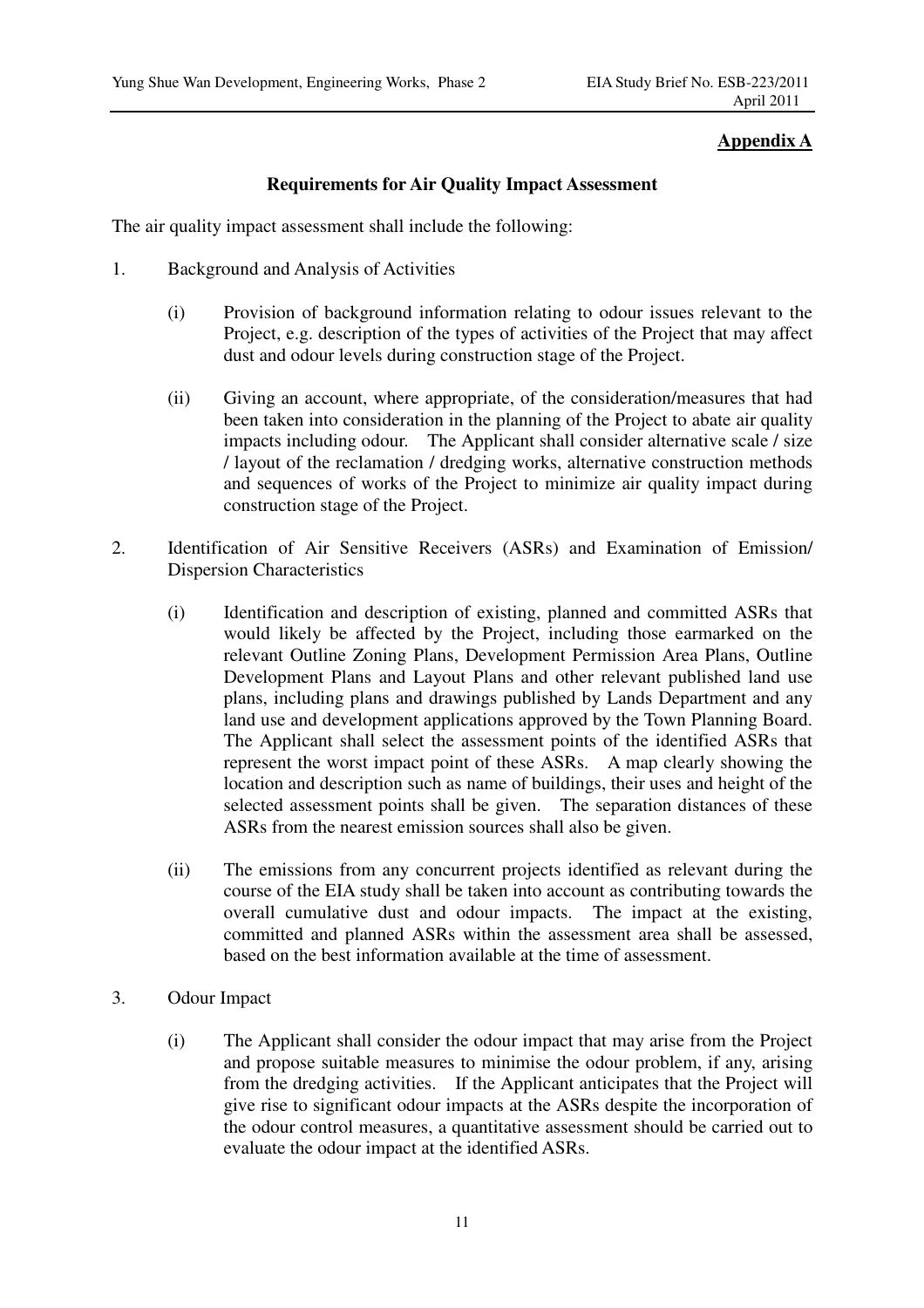- (ii) If the need of quantitative odour assessment is confirmed, the Applicant shall calculate the expected odour concentrations at the identified ASRs based on an assumed reasonable worst-case scenario under normal operating conditions. The evaluation shall be based on the strength of the emission sources identified in section 2(ii) above. The Applicant shall follow section 3(iii) below when carrying out the quantitative assessment.
- (iii) If a quantitative assessment is required, the Applicant shall apply the general principles enunciated in the modelling guidelines in Appendices A-1 to A-3 while making allowance for the specific characteristics of the Project. The Applicant shall assess the odour impact of the Project at the ASRs identified under section 2(i) above and evaluate the significance of the odour impact. The predicted odour impacts (both unmitigated and mitigated) shall be presented in the form of summary table(s) and pollution contours, to be evaluated. Plans of a suitable scale should be used to present pollution contours to allow buffer distance requirements to be determined accurately.
- (iv) The Applicant shall propose remedies and mitigating measures where the significant odour impact is identified. These measures and other associated constraints on future land use planning shall be agreed with the relevant government departments / authorities and be clearly documented in the EIA report. The Applicant shall demonstrate that the residual impact after incorporation of the proposed mitigating measures will comply with the relevant guidelines and criteria set out in the main text and Annex 4 of the TM. The Applicant shall also justify the assumptions adopted in the assessment for effectiveness of the proposed mitigation measures.
- (v) All input and output file(s) of the model run(s) including those files for generating the odour contours and odour emission calculations worksheets shall be submitted to the Director in electronic format together with submission of the EIA report.
- 4. Construction Phase Air Quality Impact
	- (i) The Applicant shall follow the requirements stipulated under the Air Pollution Control (Construction Dust) Regulation to ensure that construction dust impacts are controlled within the relevant standards as stipulated in Section 1 of Annex 4 of the TM. A monitoring and audit programme for the construction phase shall be devised to verify the effectiveness of the control measures proposed so as to ensure proper construction dust control.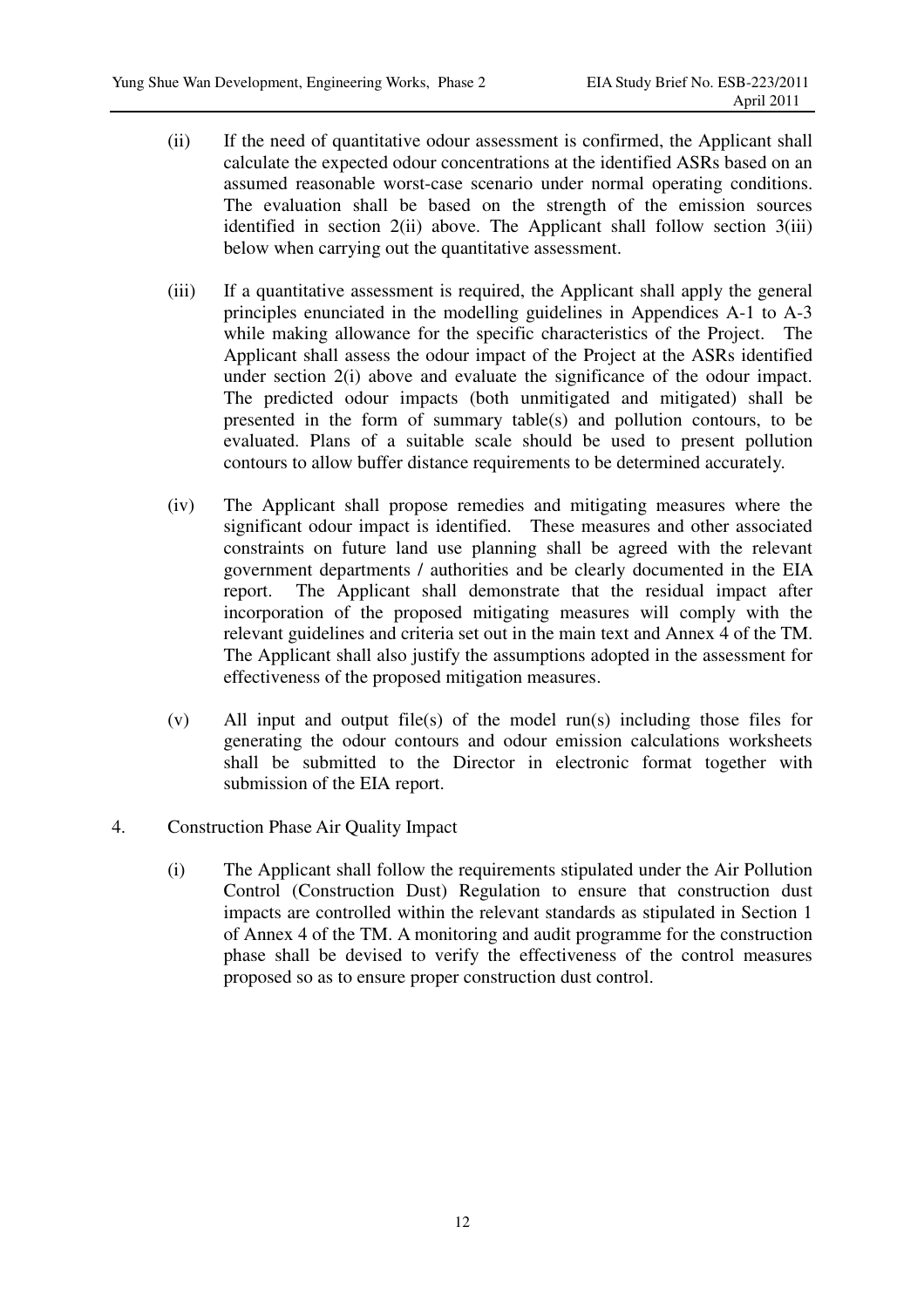### **Appendix A-1**

#### **Guidelines on Choice of Models and Model Parameters**

*[The information contained in this Appendix is only meant to assist the Applicant in performing the air quality assessment. The Applicant must exercise professional judgment in applying this general information for the Project.]* 

#### **1. Introduction**

1.1 To expedite the review process by the Authority and to assist project proponents or environmental consultants with the conduct of air quality modelling exercise which are frequently called for as part of environmental impact assessment studies, this paper describes the usage and requirements of a few commonly used air quality models.

#### **2. Choice of Models**

The models which have been most commonly used in air quality impact assessments, due partly to their ease of use and partly to the quick turn-around time for results, are of Gaussian type and designed for use in simple terrain under uniform wind flow. There are circumstances when these models are not suitable for ambient concentration estimates and other types of models such as physical, numerical or mesoscale models will have to be used. In situations where topographic, terrain or obstruction effects are minimal between source and receptor, the following Gaussian models can be used to estimate the near-field impacts of a number of source types including dust, traffic and industrial emissions.

| Model<br><b>FDM</b> | Applications<br>for evaluating fugitive and open dust source impacts (point, line and area                                                                                                |
|---------------------|-------------------------------------------------------------------------------------------------------------------------------------------------------------------------------------------|
|                     | sources)                                                                                                                                                                                  |
| CALINE4             | for evaluating mobile traffic emission impacts (line sources)                                                                                                                             |
| ISCST3              | for evaluating industrial chimney releases as well as area and volumetric<br>sources (point, area and volume sources); line sources can be approximated by<br>a number of volume sources. |

These frequently used models are also referred to as Schedule 1 models (see attached list).

Note that both FDM and CALINE4 have a height limit on elevated sources (20 m and 10m, respectively). Source of elevation above these limits will have to be modelled using the ISCST3 model or suitable alternative models. In using the latter, reference should be made to the 'Guidelines on the Use of Alternative Computer Models in Air Quality Assessment' in Appendix C-3.

The models can be used to estimate both short-term (hourly and daily average) and long-term (annual average) ambient concentrations of air pollutants. The model results, obtained using appropriate model parameters (refer to Section 3) and assumptions, allow direct comparison with the relevant air quality standards such as the Air Quality Objectives (AQOs) for the relevant pollutant and time averaging period.

#### **3. Model Input Requirements**

#### Meteorological Data

At least 1 year of recent meteorological data (including wind speed, wind direction, stability class, ambient temperature and mixing height) from a weather station either closest to or having similar characteristics as the study site should be used to determine the highest short-term (hourly, daily) and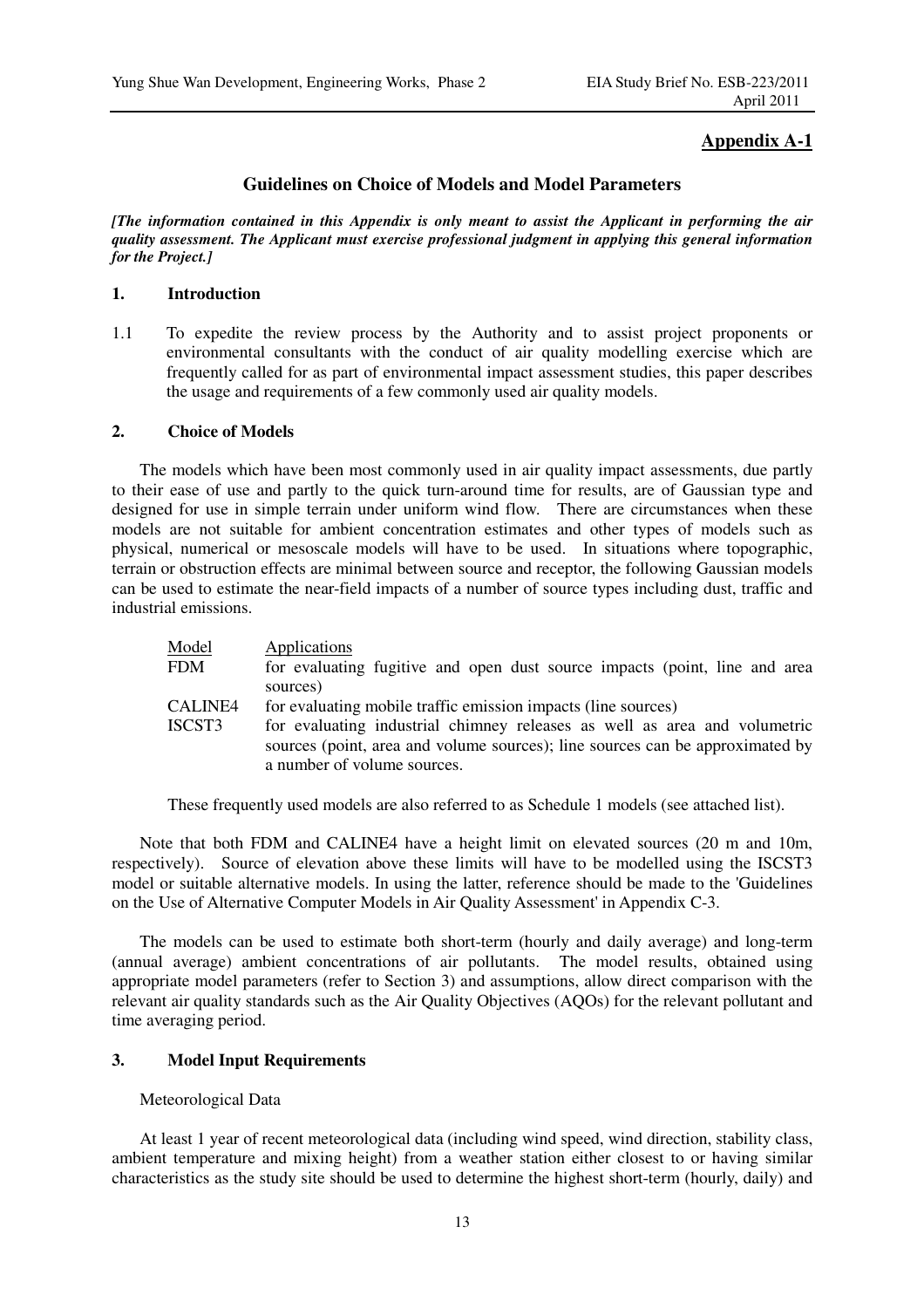long-term (annual) impacts at identified air sensitive receivers in that period. The amount of valid data for the period should be no less than 90 percent.

Alternatively, the meteorological conditions as listed below can be used to examine the worst case short-term impacts:

> Day time: stability class D; wind speed 1 m/s (at 10m height); worst-case wind angle; mixing height 500 m

> Night time: stability class F; wind speed 1 m/s (at 10m height); worst case wind angle; mixing height 500 m

This is a common practice with using the CALINE4 model due to its inability to handle lengthy data set.

For situations where, for example, (i) the model (such as CALINE4) does not allow easy handling of one full year of meteorological data; or (ii) model run time is a concern, the followings can be adopted in order to determine the daily and annual average impacts:

- (i) perform a frequency occurrence analysis of one year of meteorological data to determine the actual wind speed (to the nearest unit of m/s), wind direction (to the nearest  $10^{\circ}$ ) and stability (classes A to F) combinations and their frequency of occurrence;
- (ii) determine the short term hourly impact under all of the identified wind speed, wind direction and stability combinations; and
- (iii) apply the frequency data with the short term results to determine the long term (daily /annual) impacts.

Apart from the above, any alternative approach that will capture the worst possible impact values (both short term and long term) may also be considered.

Note that the anemometer height (relative to a datum same for the sources and receptors) at which wind speed measurements were taken at a selected station should be correctly entered in the model. These measuring positions can vary greatly from station to station and the vertical wind profile employed in the model can be grossly distorted from the real case if incorrect anemometer height is used. This will lead to unreliable concentration estimates.

An additional parameter, namely, the standard deviation of wind direction,  $\sigma_{\theta}$ , needs to be provided as input to the CALINE4 model. Typical values of  $\sigma \theta$  range from 12<sup>o</sup> for rural areas to 24° for highly urbanised areas under 'D' class stability. For semi-rural such as new development areas,  $18^{\circ}$  is more appropriate under the same stability condition. The following reference can be consulted for typical ranges of standard deviation of wind direction under different stability categories and surface roughness conditions.

*Ref.(1): Guideline On Air Quality Models (Revised), EPA-450/2-78-027R, United States Environmental Protection Agency, July 1986.* 

#### Emission Sources

All the identified sources relevant to a process plant or a study site should be entered in the model and the emission estimated based on emission factors compiled in the AP-42 (Ref. 2) or other suitable references. The relevant sections of AP-42 and any parameters or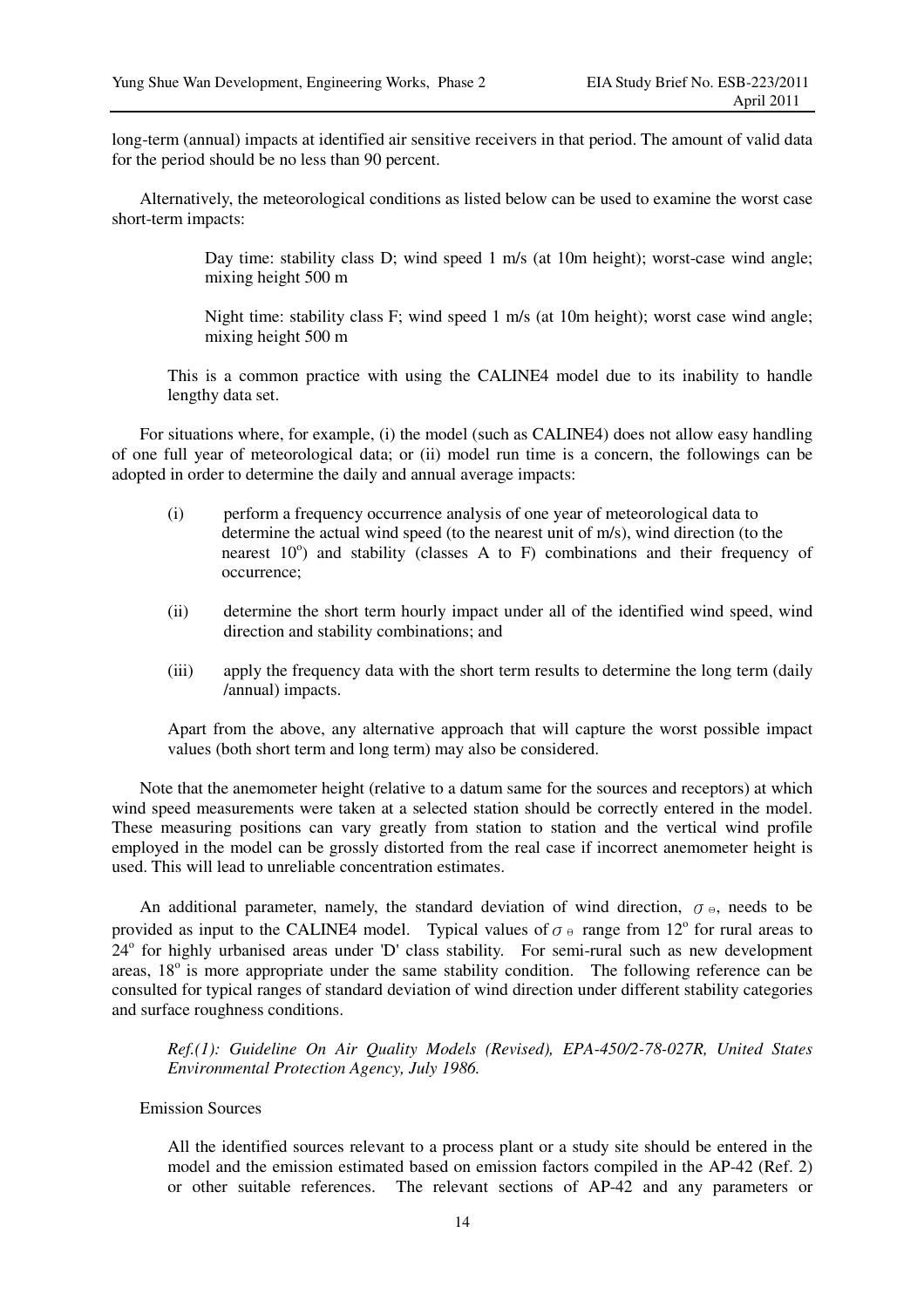assumptions used in deriving the emission rates (in units  $g/s$ ,  $g/s/m$  or  $g/s/m<sup>2</sup>$ ) as required by the model should be clearly stated for verification. The physical dimensions, location, release height and any other emission characteristics such as efflux conditions and emission pattern of the sources input to the model should also correspond to site data.

If the emission of a source varies with wind speed, the wind speed-dependent factor should be entered.

*Ref.(2): Compilation of Air Pollutant Emission Factors, AP-42, 5th Edition, United States Environmental Protection Agency, January 1995*.

#### Urban/Rural Classification

Emission sources may be located in a variety of settings. For modelling purposes these are classed as either rural or urban so as to reflect the enhanced mixing that occurs over urban areas due to the presence of buildings and urban heat effects. The selection of either rural or urban dispersion coefficients in a specific application should follow a land use classification procedure. If the land use types including industrial, commercial and residential uses account for 50% or more of an area within 3 km radius from the source, the site is classified as urban; otherwise, it is classed as rural.

#### Surface Roughness Height

This parameter is closely related to the land use characteristics of a study area and associated with the roughness element height. As a first approximation, the surface roughness can be estimated as 3 to 10 percent of the average height of physical structures. Typical values used for urban and new development areas are 370 cm and 100 cm, respectively.

#### **Receptors**

These include discrete receptors representing all the identified air sensitive receivers at their appropriate locations and elevations and any other discrete or grid receptors for supplementary information. A receptor grid, whether Cartesian or Polar, may be used to generate results for contour outputs.

#### Particle Size Classes

In evaluating the impacts of dust-emitting activities, suitable dust size categories relevant to the dust sources concerned with reasonable breakdown in TSP ( $<$  30  $\mu$  m) and RSP ( $<$  10  $\mu$ m) compositions should be used.

#### $NO<sub>2</sub>$  to  $NO<sub>x</sub>$  Ratio

The conversion of  $NO<sub>x</sub>$  to  $NO<sub>2</sub>$  is a result of a series of complex photochemical reactions and has implications on the prediction of near field impacts of traffic emissions. Until further data are available, three approaches are currently acceptable in the determination of  $NO<sub>2</sub>$ :

- (a) Ambient Ratio Method (ARM) assuming 20% of  $NO<sub>x</sub>$  to be  $NO<sub>2</sub>$ ; or
- (b) Discrete Parcel Method (DPM, available in the CALINE4 model); or
- (c) Ozone Limiting Method (OLM) assuming the tailpipe  $NO_2$  emission to be 7.5% of  $NO_x$ and the background ozone concentration to be in the range of 57 to 68  $\mu$  g/m3 depending on the land use type (see also the EPD reference paper 'Guidelines on Assessing the 'TOTAL' Air Quality Impacts' in Appendix C-2).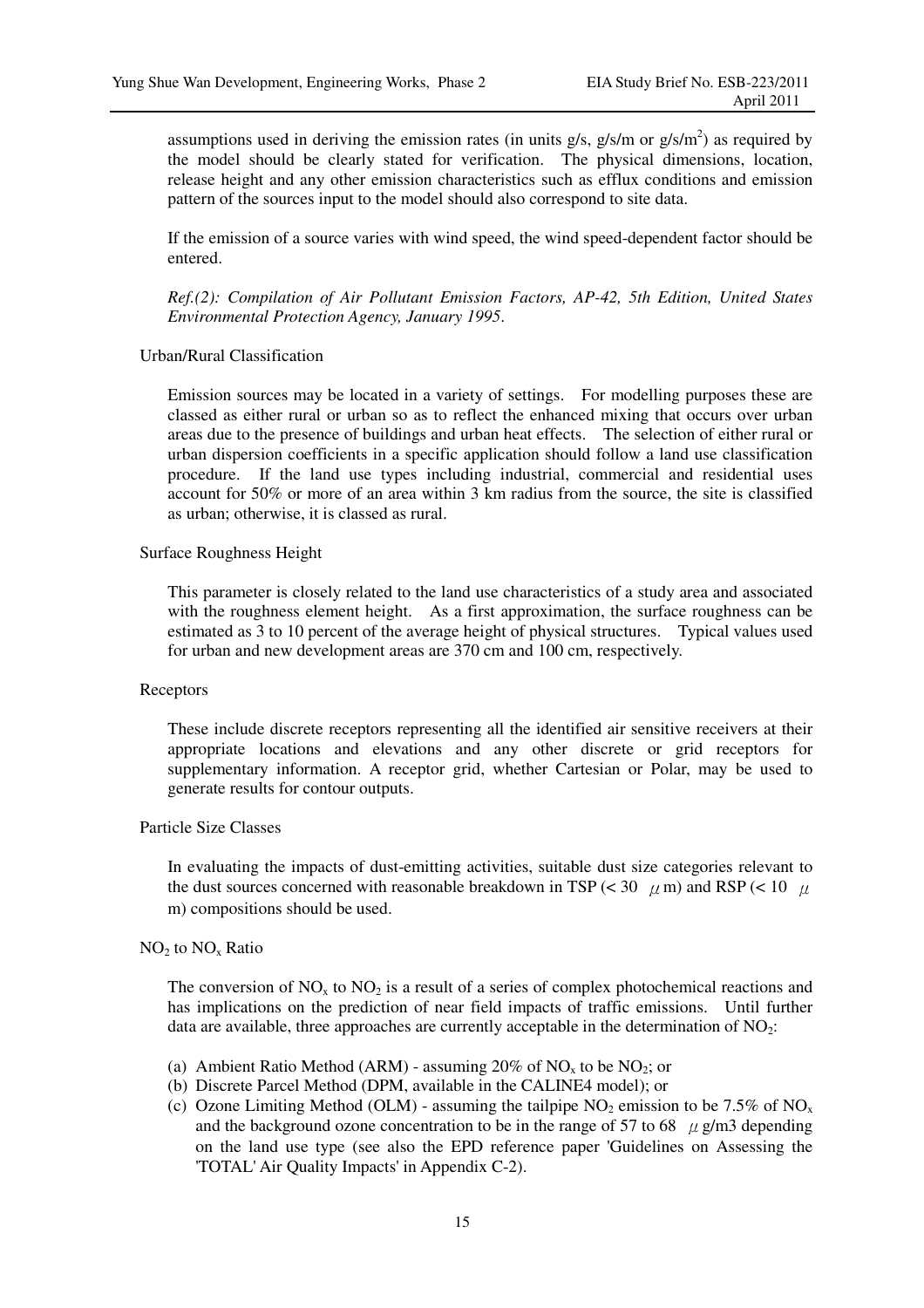#### Odour Impact

In assessing odour impacts, a much shorter time-averaging period of 5 seconds is required due to the shorter exposure period tolerable by human receptors. Conversion of model computed hourly average results to 5-second values is therefore necessary to enable comparison against recommended standard. The hourly concentration is first converted to 3-minute average value according to a power law relationship which is stability dependent (Ref. 3) and a result of the statistical nature of atmospheric turbulence. Another conversion factor (10 for unstable conditions and 5 for neutral to stable conditions) is then applied to convert the 3-minute average to 5-second average (Ref. 4). In summary, to convert the hourly results to 5-second averages, the following factors can be applied:

| <b>Stability Category</b> | 1-hour to 5-sec Conversion Factor |
|---------------------------|-----------------------------------|
| A & B                     | 45                                |
|                           | 77                                |
| ו ו                       | u                                 |
| $E \& F$                  |                                   |

Under 'D' class stability, the 5-second concentration is approximately 10 times the hourly average result. Note, however, that the combined use of such conversion factors together with the ISCST results may not be suitable for assessing the extreme close-up impacts of odour sources.

*Ref.(3): Richard A. Duffee, Martha A. O'Brien and Ned Ostojic, 'Odor Modeling – Why and How', Recent Developments and Current Practices in Odor Regulations, Controls and Technology, Air & Waste Management Association, 1991.* 

*Ref.(4): A.W.C. Keddie, 'Dispersion of Odours', Odour Control – A Concise Guide, Warren Spring Laboratory, 1980.* 

#### Plume Rise Options

The ISCST3 model provides by default a list of the U.S. regulatory options for concentration calculations. These are all applicable to the Hong Kong situations except for the 'Final Plume Rise' option. As the distance between sources and receptors are generally fairly close, the non-regulatory option of 'Gradual Plume Rise' should be used instead to give more accurate estimate of near-field impacts due to plume emission. However, the 'Final Plume Rise' option may still be used for assessing the impacts of distant sources.

#### Portal Emissions

These include traffic emissions from tunnel portals and any other similar openings and are generally modelled as volume sources according to the PIARC 91 (or more up-to-date version) recommendations (Ref. 5, section III.2). For emissions arising from underpasses or any horizontal openings of the like, these are treated as area or point sources depending on the source physical dimensions. In all these situations, the ISCST3 model or more sophisticated models will have to be used instead of the CALINE4 model. In the case of portal emissions with significant horizontal exit velocity which cannot be handled by the ISCST3 model, the impacts may be estimated by the TOP model (Ref. 6) or any other suitable models subject to prior agreement with EPD. The EPD's 'Guidelines on the Use of Alternative Computer Models in Air Quality Assessment' should also be referred to in Appendix C-3.

*Ref.(5): XIXth World Road Congress Report, Permanent International Association of Road Congresses (PIARC), 1991.*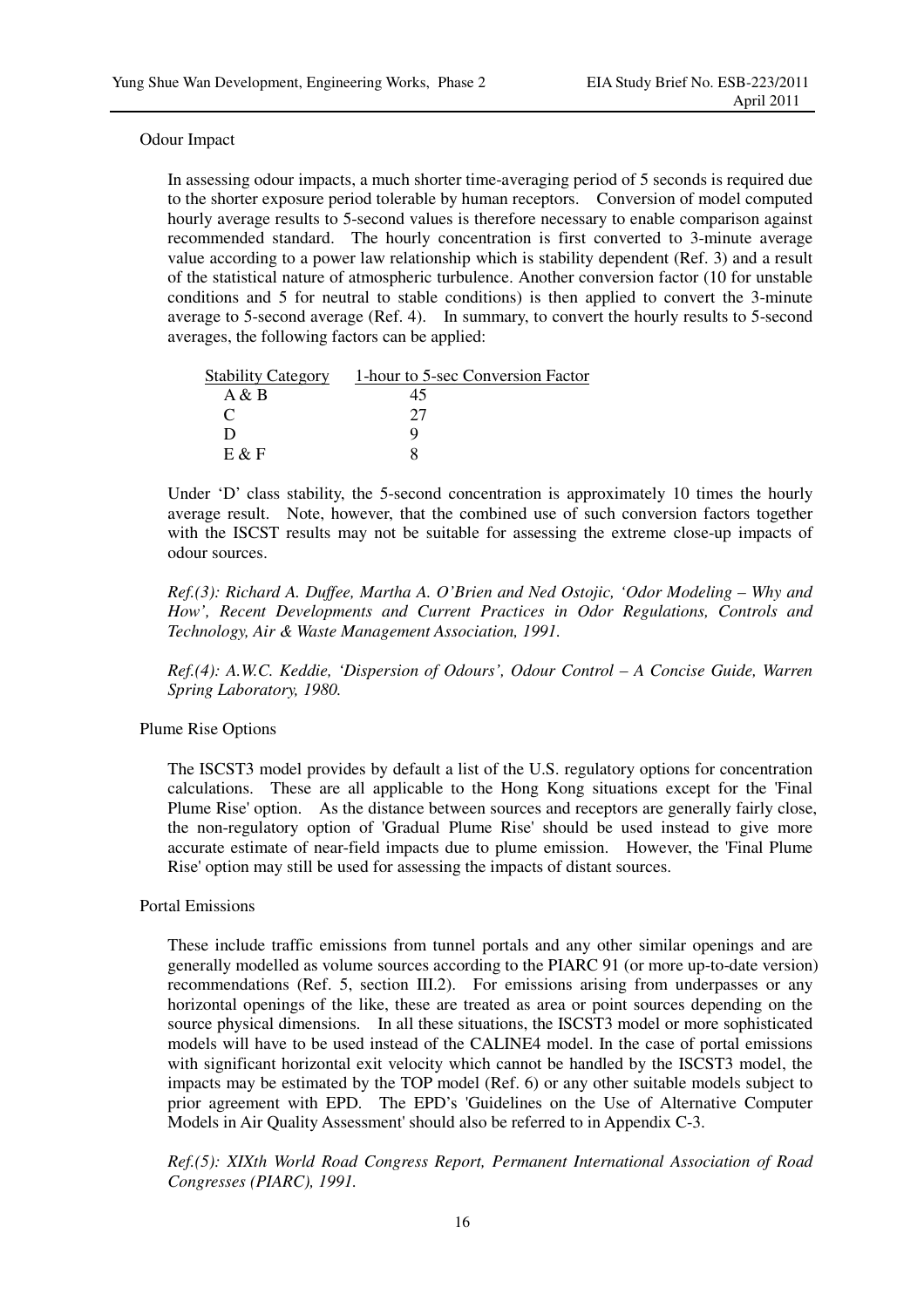*Ref.(6): N. Ukegunchi, H. Okamoto and Y. Ide "Prediction of vehicular emission pollution around a tunnel mouth", Proceedings 4th International Clean Air Congress, pp. 205-207, Tokyo, 1977.* 

Background Concentrations

Background concentrations are required to account for far-field sources which cannot be estimated by the model. These values, to be used in conjunction with model results for assessing the total impacts, should be based on long term average of monitoring data at location representative of the study site. Please make reference to the paper 'Guidelines on Assessing the 'TOTAL' Air Quality Impacts' in Appendix C-2 for further information.

#### Output

The highest short-term and long-term averages of pollutant concentrations at prescribed receptor locations are output by the model and to be compared against the relevant air quality standards specified for the relevant pollutant. Contours of pollutant concentration are also required for indicating the general impacts of emissions over a study area.

Copies of model files in electronic format should also be provided for EPD's reference.

------------------------------------------------------------------------------------------------------

#### **Schedule 1**

#### **Air Quality Models Generally Accepted by Hong Kong Environmental Protection Department for Regulatory Applications as at 1 July 1998\***

**Industrial Source Complex Dispersion Model - Short Term Version 3 (ISCST3)** or the latest version developed by U.S. Environmental Protection Agency

**California Line Source Dispersion Model Version 4 (CALINE4)** or the latest version developed by Department of Transportation, State of California, U.S.A.

**Fugitive Dust Model (FDM)** or the latest version developed by U.S. Environmental Protection Agency

------------------------------------------------------------------------------------------------------

EPD is continually reviewing the latest development in air quality models and will update this Schedule accordingly.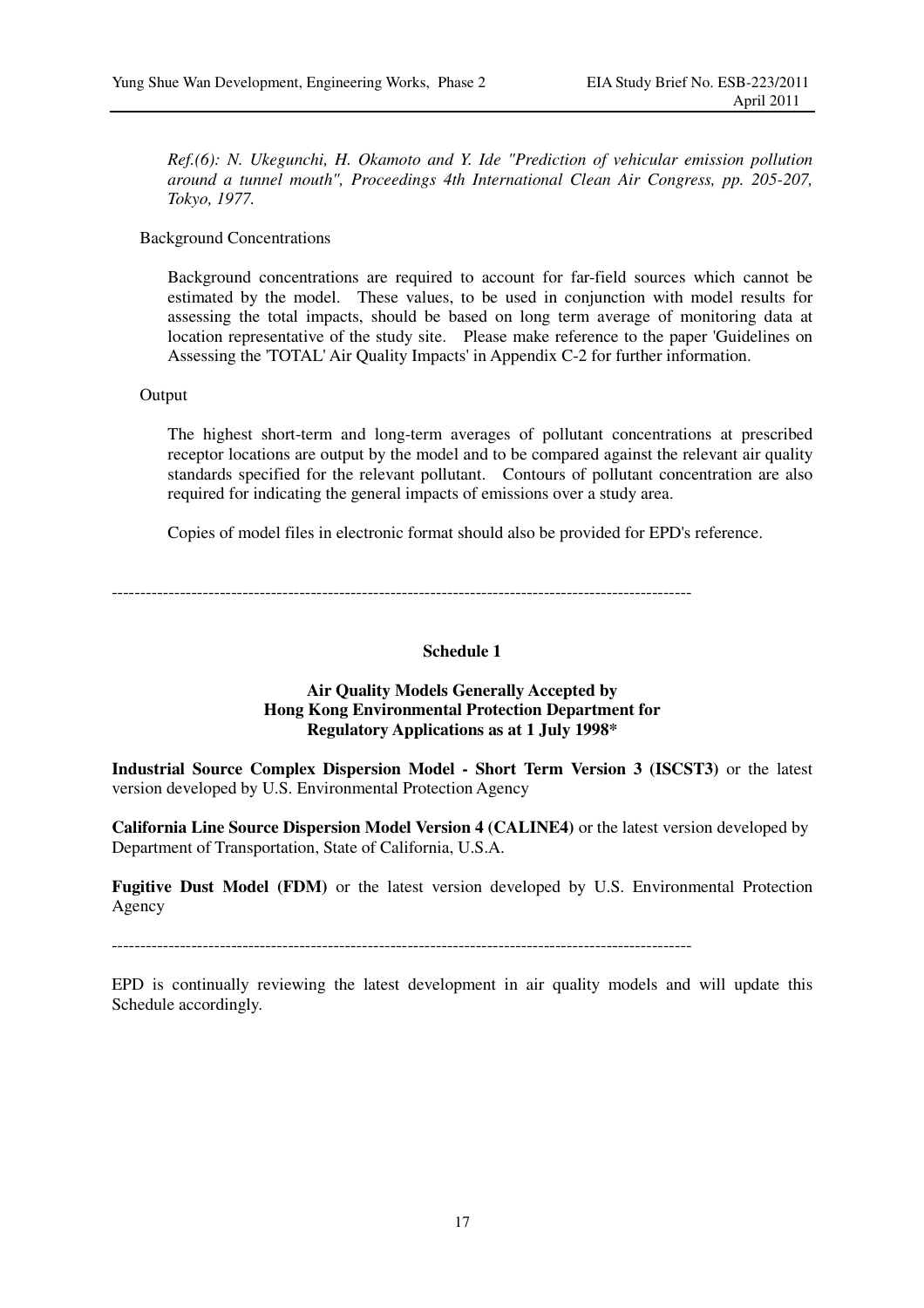### **Appendix A-2**

#### **Guidelines on Assessing the 'TOTAL' Air Quality Impacts**

*[The information contained in this Appendix is only meant to assist the Applicant in performing the air quality assessment. The Applicant must exercise professional judgment in applying this general information for the Project.]* 

#### **1. Total Impacts - 3 Major Contributions**

In evaluating the air quality impacts of a proposed project upon air sensitive receivers, contributions from three classes of emission sources depending on their distance from the site should be considered. These are:

| Primary contributions:     | project induced                                              |
|----------------------------|--------------------------------------------------------------|
| Secondary contributions:   | pollutant-emitting activities in the immediate neighbourhood |
| Other contributions:       | pollution not accounted for by the previous two              |
| (Background contributions) |                                                              |

#### **2. Nature of Emissions**

#### Primary contributions

In most cases, the project-induced emissions are fairly well defined and quite often (but not necessarily) the major contributor to local air quality impacts. Examples include those due to traffic network, building or road construction projects.

#### Secondary contributions

Within the immediate neighbourhood of the project site, there are usually pollutant emitting activities contributing further to local air quality impacts. For most local scale projects, any emission sources in an area within 500m radius of the project site with notable impacts should be identified and included in an air quality assessment to cover the short-range contributions. In the exceptional cases where there is one or more significant sources nearby, the study area may have to be extended or alternative estimation approach employed to ensure these impacts are reasonably accounted for.

#### Background contributions

The above two types of emission contributions should account for, to a great extent, the air quality impacts upon local air sensitive receivers, which are often amenable to estimation by the 'Gaussian Dispersion' type of models. However, a background air quality level should be prescribed to indicate the baseline air quality in the region of the project site, which would account for any pollution not covered by the two preceding contributions. The emission sources contributing to the background air quality would be located further afield and not easy to identify. In addition, the transport mechanism by which pollutants are carried over long distances (ranging from 1km up to tens or hundreds of kms) is rather complex and cannot be adequately estimated by the 'Gaussian' type of models.

#### **3. Background Air Quality - Estimation Approach**

#### The approach

In view of the difficulties in estimating background air quality using the air quality models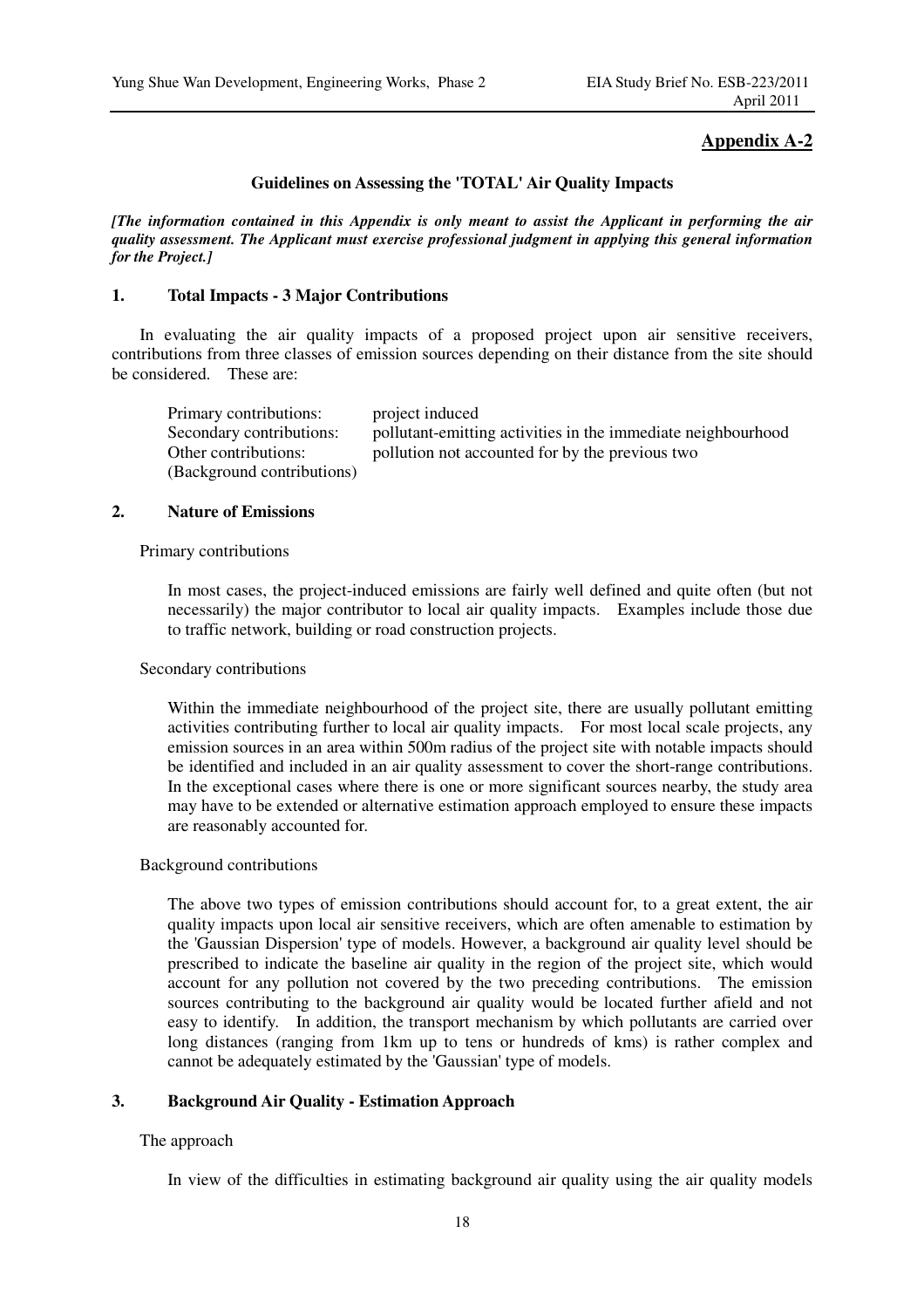currently available, an alternative approach based on monitored data is suggested. The essence of this approach is to adopt the long-term (5-year) averages of the most recent monitored air quality data obtained by EPD. These background data would be reviewed yearly or biennially depending on the availability of the monitored data. The approach is a first attempt to provide a reasonable estimate of the background air quality level for use in conjunction with EIA air quality assessment to address the cumulative impacts upon a locality. This approach may be replaced or supplemented by superior modelling efforts such as that entailed in PATH (Pollutants in the Atmosphere and their Transport over Hong Kong), a comprehensive territory-wide air quality modelling system currently being developed for Hong Kong. Notwithstanding this, the present approach is based on measured data and their long term regional averages; the background values so derived should therefore be indicative of the present background air quality. In the absence of any other meaningful way to estimate a background air quality for the future, this present background estimate should also be applied to future projects as a first attempt at a comprehensive estimate until a better approach is formulated.

#### Categorisation

The monitored air quality data, by 'district-averaging' are further divided into three categories, viz, Urban, Industrial and Rural/New Development. The background pollutant concentrations to be adopted for a project site would depend on the geographical constituency to which the site belongs. The categorization of these constituencies is given in Section 3.4. The monitoring stations suggested for the 'district-averaging'(arithmetic means) to derive averages for the three background air quality categories are listed as follows:

Urban: Kwun Tong, Sham Shui Po, Tsim Sha Tsui and Central/Western Industrial: Kwun Tong, Tsuen Wan and Kwai Chung Rural/New Development: Sha Tin, Tai Po, Junk Bay, Hong Kong South and Yuen Long

The averaging would make use of data from the above stations wherever available. The majority of the monitoring stations are located some 20m above ground.

| <b>POLLUTANT</b> | <b>URBAN</b> | <b>INDUSTRIAL</b> | <b>RURAL</b><br><b>NEW</b><br><b>DEVELOPMENT</b> |
|------------------|--------------|-------------------|--------------------------------------------------|
| NO <sub>2</sub>  | 59           |                   |                                                  |
| SO <sub>2</sub>  |              |                   |                                                  |
| O <sub>3</sub>   | 62           | 68                |                                                  |
| <b>TSP</b>       | 98           |                   |                                                  |
| <b>RSP</b>       | 60           | 58                |                                                  |

Background pollutant values

Based on the above approach, background values for the 3 categories have been obtained for a few major air pollutants as follows:

All units are in micrograms per cubic metre. The above values are derived from 1992 to 1996 annual averages with the exception of ozone which represent annual average of daily hourly maximum values for year 1996.

In cases where suitable air quality monitoring data representative of the study site such as those obtained from a nearby monitoring station or on-site sampling are not available for the prescription of background air pollution levels, the above tabulated values can be adopted instead. Strictly speaking, the suggested values are only appropriate for long term assessment. However, as an interim measure and until a better approach is formulated, the same values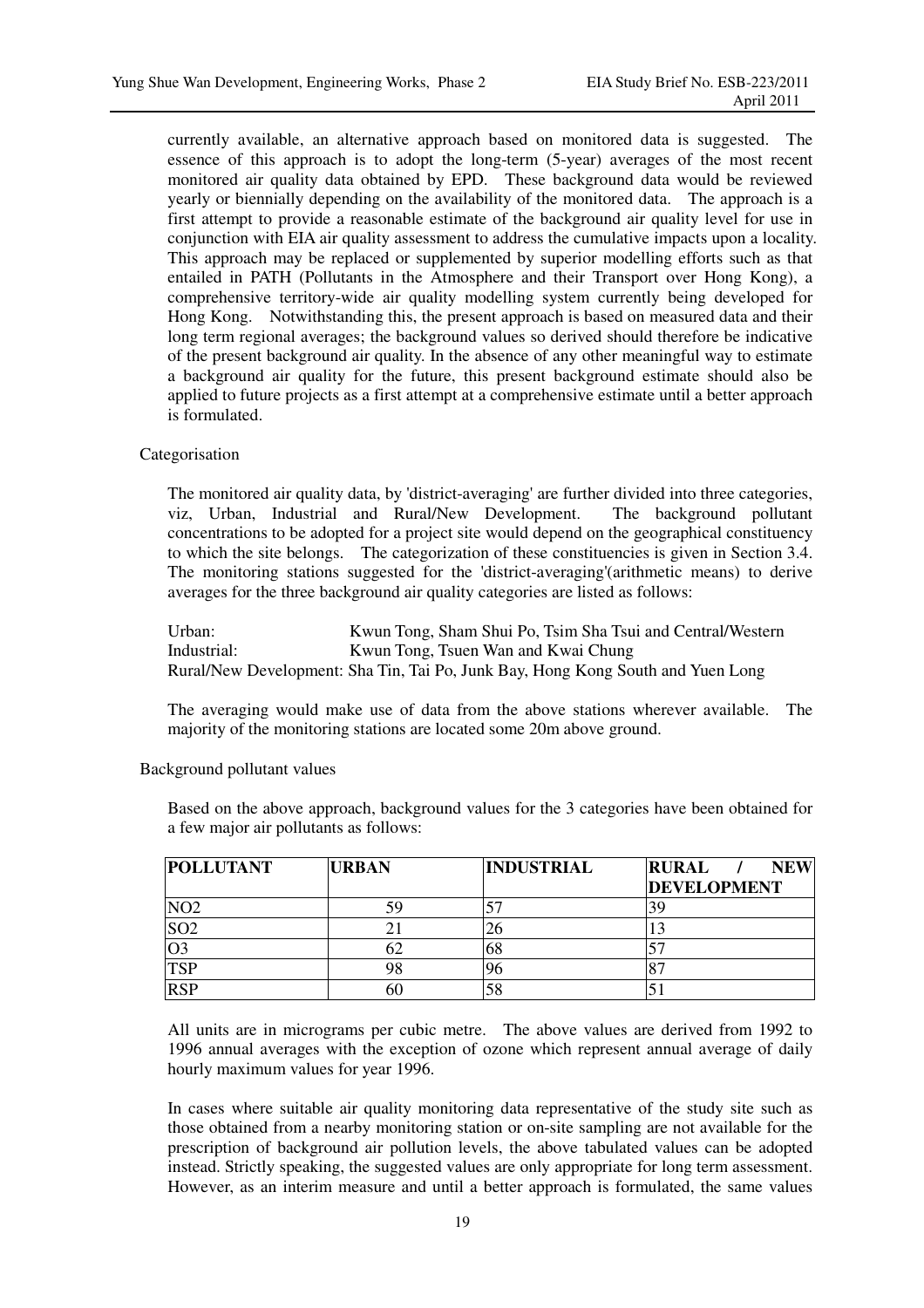can also be used for short term assessment. This implies that the short term background values will be somewhat under-estimated, which compensates for the fact that some of the monitoring data are inherently influenced by secondary sources because of the monitoring station location.

Indeed, if good quality on-site sampling data which cover at least one year period are available, these can be used to derive both the long term (annual) and short term (daily / hourly) background values, the latter are usually applied on an hour to hour, day to day basis.

Site categories

The categories to which the 19 geographical constituencies belong are listed as follows:

| <b>DISTRICT</b>   | <b>AIR QUALITY CATEGORY</b> |
|-------------------|-----------------------------|
| Islands           | Rural / New Development     |
| Southern          | Rural / New Development     |
| Eastern           | Urban                       |
| Wan Chai          | Urban                       |
| Central & Western | Urban                       |
| Sai Kung          | Rural / New Development     |
| <b>Kwun Tong</b>  | Industrial                  |
| Wong Tai Sin      | Urban                       |
| Kowloon City      | Urban                       |
| Yau Tsim          | Urban                       |
| Mong Kok          | Urban                       |
| Sham Shui Po      | Urban                       |
| Kwai Tsing        | Industrial                  |
| Sha Tin           | Rural / New Development     |
| Tsuen Wan         | Industrial                  |
| Tuen Mun          | Rural / New Development     |
| Tai Po            | Rural / New Development     |
| Yuen Long         | Rural / New Development     |
| Northern          | Rural / New Development     |

Provisions for 'double-counting'

The current approach is, by no means, a rigorous treatment of background air quality but aims to provide an as-realistic-as-possible approximation based on limited field data. 'Double-counting' of 'secondary contributions' may be apparent through the use of such 'monitoring-based' background data as some of the monitoring stations are of close proximity to existing emission sources. 'Primary contributions' due to a proposed project (which is yet to be realized) will not be double-counted by such an approach. In order to avoid over-estimation of background pollutant concentrations, an adjustment to the values given in Section 3.3 is possible and optional by multiplying the following factor:

 $(1.0 - E_{\text{Secondary contributions}}/E_{\text{Territory}})$ 

where E stands for emission.

The significance of this factor is to eliminate the fractional contribution to background pollutant level of emissions due to 'secondary contributions' out of those from the entire territory. In most cases, this fractional contribution to background pollutant levels by the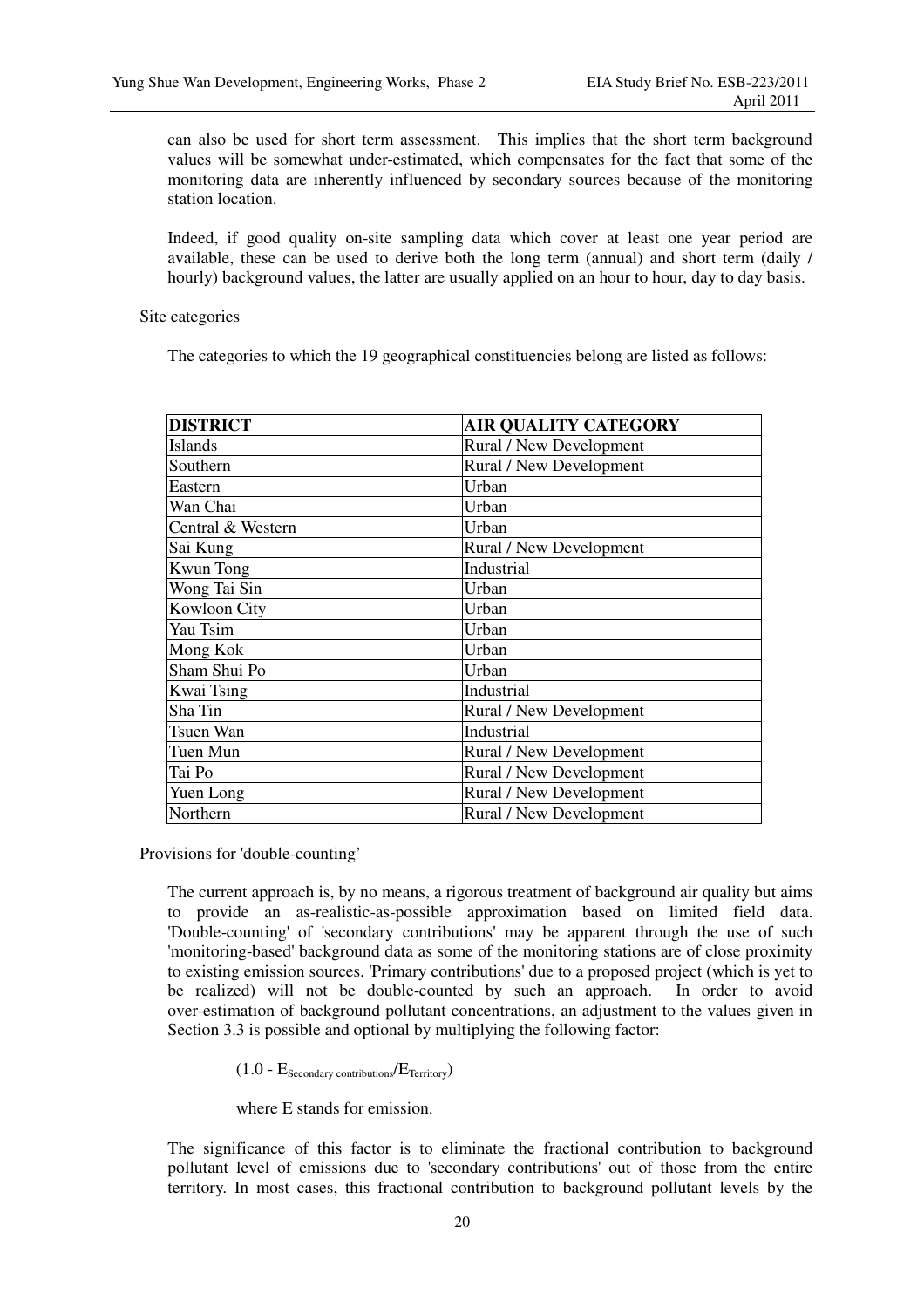secondary contributions is minimal.

## **4. Conclusions**

The above described approach to estimating the total air quality impacts of a proposed project, in particular the background pollutant concentrations for air quality assessment, should be adopted with immediate effect. Use of short term monitoring data to prescribe the background concentrations is no longer acceptable.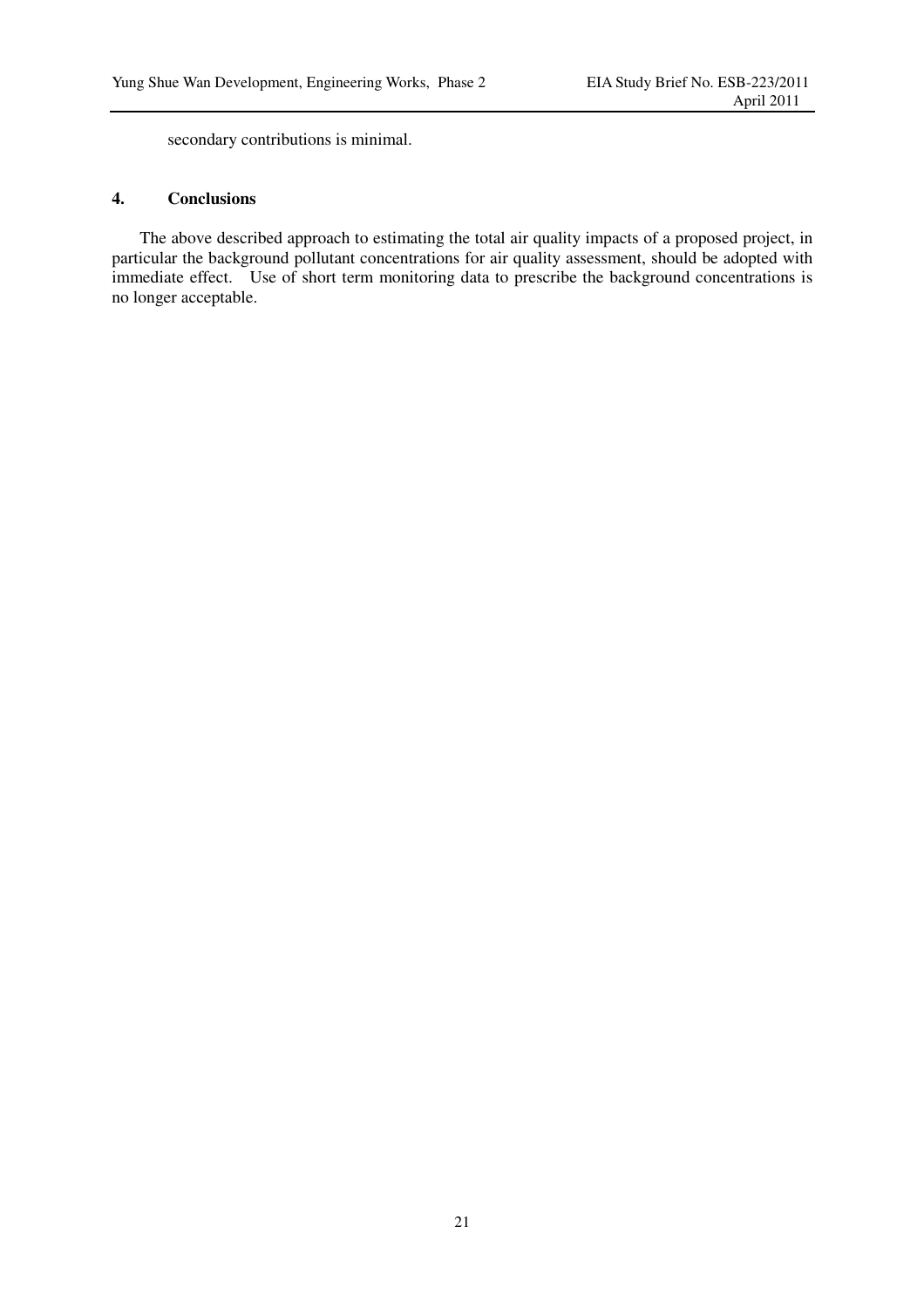## **Appendix A-3**

#### **Guidelines on the Use of Alternative Computer Models in Air Quality Assessment**

*[The information contained in this Appendix is only meant to assist the Applicant in performing the air quality assessment. The Applicant must exercise professional judgment in applying this general information for the Project.]* 

#### **1. Background**

- In Hong Kong, a number of Gaussian plume models are commonly employed in regulatory applications such as application for specified process licences and environmental impact assessments (EIAs). These frequently used models (as listed in Schedule 1 attached; hereafter referred to as Schedule 1 models) have no regulatory status but form the basic set of tools for local-scale air quality assessment in Hong Kong.
- However, no single model is sufficient to cover all situations encountered in regulatory applications. In order to ensure that the best model available is used for each regulatory application and that a model is not arbitrarily applied, the project proponent (and/or its environmental consultants) should assess the capabilities of various models available and adopt one that is most suitable for the project concerned.

Examples of situations where the use of an alternative model is warranted include:

- (i) the complexity of the situation to be modelled far exceeds the capability of the Schedule 1 models; and
- (ii) the performance of an alternative model is comparable or better than the Schedule 1 models.

This paper outlines the demonstration / submission required in order to support the use of an alternative air quality model for regulatory applications for Hong Kong.

#### **2. Required Demonstration / Submission**

- Any model that is proposed for air quality applications and not listed amongst the Schedule 1 models will be considered by EPD on a case-by-case basis. In such cases, the proponent will have to provide the followings for EPD's review:
	- (i) Technical details of the proposed model; and
	- (ii) Performance evaluation of the proposed model

Based on the above information, EPD will determine the acceptability of the proposed model for a specific or general applications. The onus of providing adequate supporting materials rests entirely with the proponent.

- To provide technical details of the proposed model, the proponent should submit documents containing at least the following information:
	- (i) mathematical formulation and data requirements of the model;
	- (ii) any previous performance evaluation of the model; and
	- (iii) a complete set of model input and output file(s) in commonly used electronic format.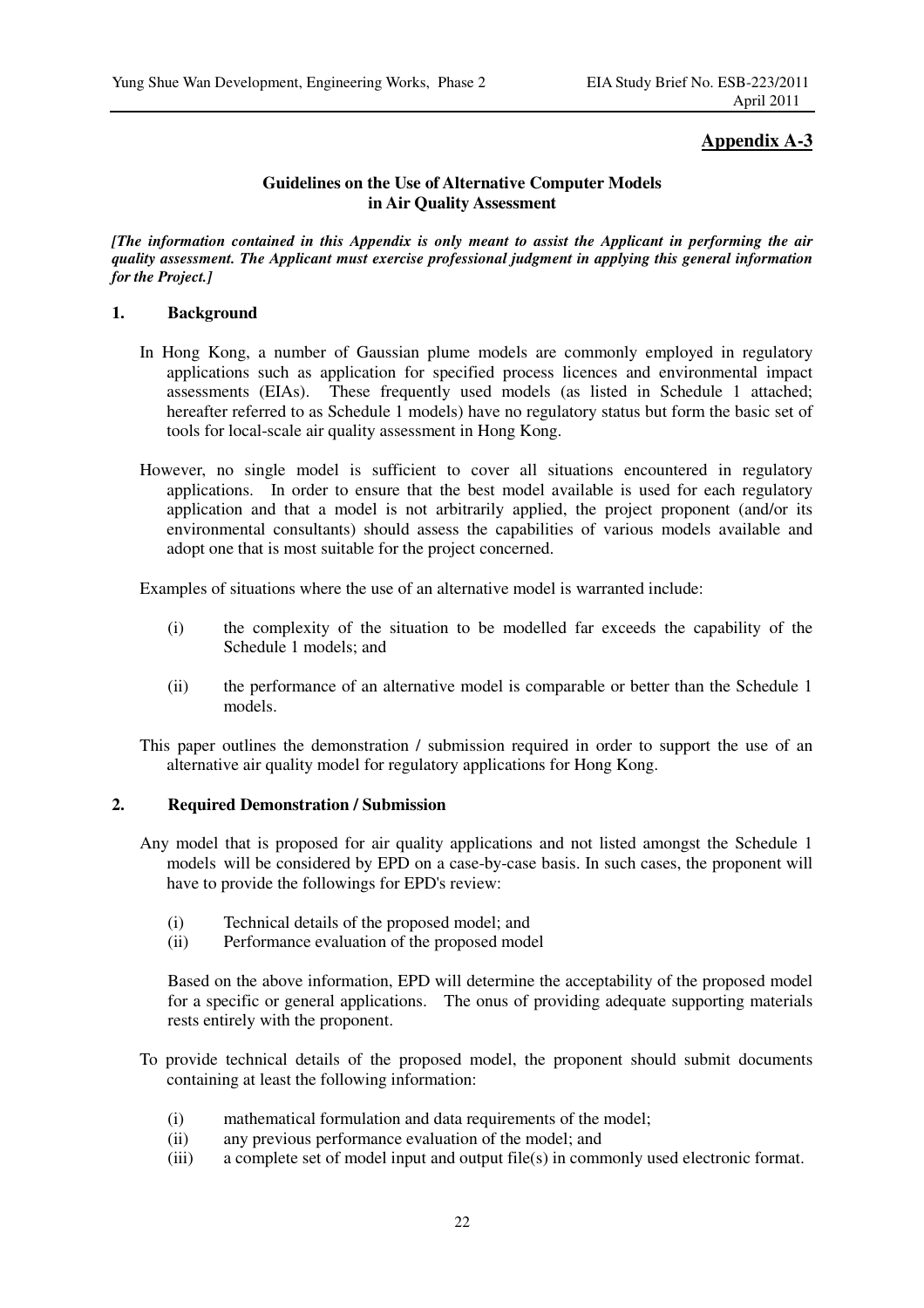On performance evaluation, the required approach and extent of demonstration varies depending on whether a Schedule 1 model is already available and suitable in simulating the situation under consideration. In cases where no Schedule 1 model is found applicable, the proponent must demonstrate that the proposed model passes the screening test as set out in USEPA Document "Protocol for Determining the Best Performing Model" (Ref. 1).

*Ref.(1): William M. Cox, 'Protocol for Determining the Best Performing Model'; Publication No. EPA-454/R-92-025; U.S. Environmental Protection Agency, Research Triangle Park, NC.* 

- For cases where a Schedule 1 model is applicable to the project under consideration but an alternative model is proposed for use instead, the proponent must demonstrate either that
	- (i) the highest and second highest concentrations predicted by the proposed model are within 2 percent of the estimates obtained from an applicable Schedule 1 model (with appropriate options chosen) for all receptors for the project under consideration; or
	- (ii) the proposed model has superior performance against an applicable Schedule 1 model based on the evaluation procedure set out in USEPA Document "Protocol for Determining the Best Performing Model" (Ref. 1).
- Should EPD find the information on technical details alone sufficient to indicate the acceptability of the proposed model, information on further performance evaluation as specified in Sections 2.3 and 2.4 above would not be necessary.
- If the proposed model is an older version of one of the Schedule 1 models or was previously included in Schedule 1, the technical documents mentioned in Section 2.2 are normally not required. However, a performance demonstration of equivalence as stated in Section 2.4 (i) would become necessary.
- If EPD is already in possession of some of the documents that describe the technical details of the proposed model, submission of the same by the proponent is not necessary. The proponent may check with EPD to avoid sending in duplicate information.

-------------------------------------------------------------------------------------------------------

**Schedule 1** 

#### **Air Quality Models Generally Accepted by Hong Kong Environmental Protection Department for Regulatory Applications as at 1 July 1998\***

**Industrial Source Complex Dispersion Model - Short Term Version 3 (ISCST3)** or the latest version developed by U.S. Environmental Protection Agency

**California Line Source Dispersion Model Version 4 (CALINE4)** or the latest version developed by Department of Transportation, State of California, U.S.A.

**Fugitive Dust Model (FDM)** or the latest version developed by U.S. Environmental Protection Agency

-------------------------------------------------------------------------------------------------------

EPD is continually reviewing the latest development in air quality models and will update this Schedule accordingly.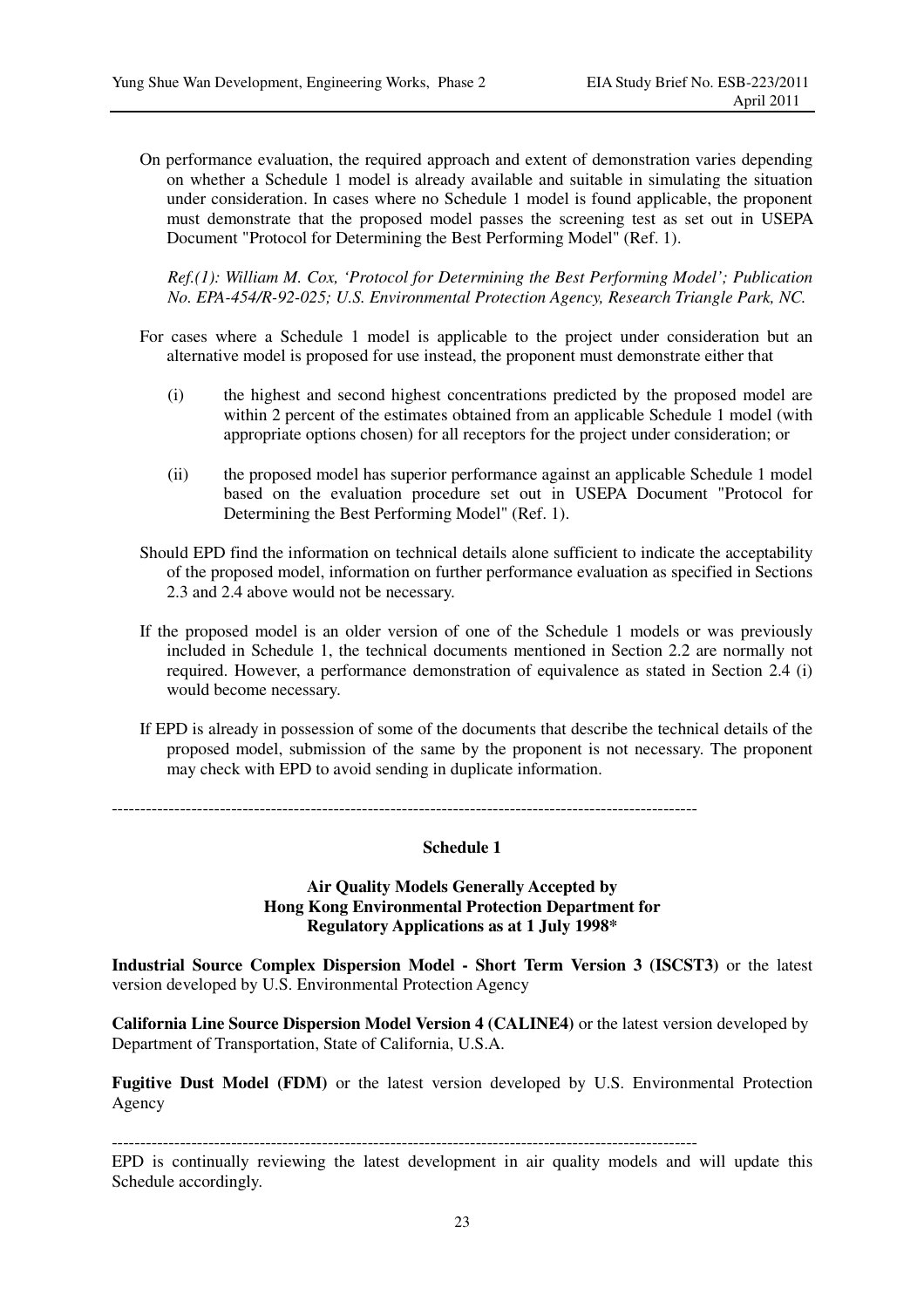## **Appendix B**

## **NOT USED**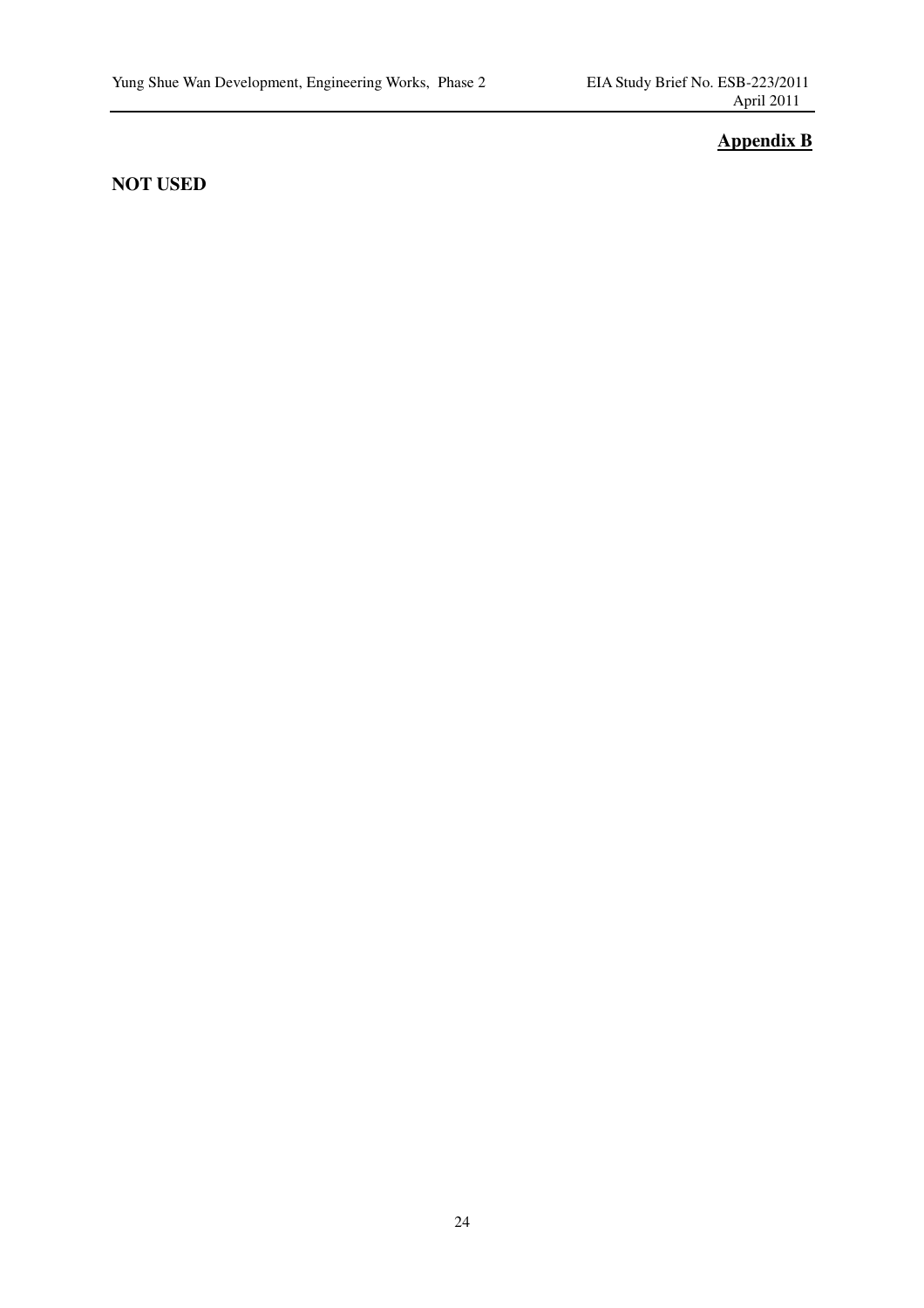## **Appendix C**

## **Requirements for Noise Impact Assessment**

The noise impact assessment shall include the following:

- 1. Provision of Background Information
	- (i) The Applicant shall provide background information relevant to the Project, including relevant previous or current studies.
- 2. Identification of Noise Sensitive Receivers:
	- (i) The Applicant shall refer to Annex 13 of the TM when identifying the NSRs. The NSRs shall include existing NSRs and planned/committed noise sensitive developments and uses earmarked on the relevant Outline Zoning Plans, Outline Development Plans, Layout Plans and other relevant published land use plans, including plans and drawings published by Lands Department and any land use and development applications approved by the Town Planning Board. Photographs of existing NSRs shall be appended to the EIA report.
	- (ii) The Applicant shall select assessment points to represent the identified NSRs for carrying out quantitative noise assessment described below. A map showing the locations and descriptions such as name of building, use, and floor of the selected assessment points shall be given.
- 3. Provision of an Emission Inventory of the Noise Sources:
	- (i) The Applicant shall provide an inventory of noise sources including representative construction equipment for the purpose of carrying out the construction noise assessment. Confirmation of the validity of the inventory shall be obtained from the relevant government departments/authorities and documented in the EIA report.
- 4. Construction Noise Assessment:
	- (i) The Applicant shall carry out assessment of noise impact from construction (excluding percussive piling) of the Project during daytime, i.e. 7am to 7pm, on weekdays other than general holidays in accordance with methodology in paragraphs 5.3 and 5.4 of Annex 13 of the TM. The criteria in Table 1B of Annex 5 of TM shall be adopted in the assessment.
	- (ii) If the unmitigated construction noise levels are found exceeding the relevant criteria, the Applicant shall propose practicable direct mitigation measures (including movable barriers, enclosures, quieter alternative methods, rescheduling and restricting hours of operation of noisy tasks) to minimize the impact. If the mitigated noise levels still exceed the relevant criteria, the duration of the noise exceedance at the affected NSRs shall be given.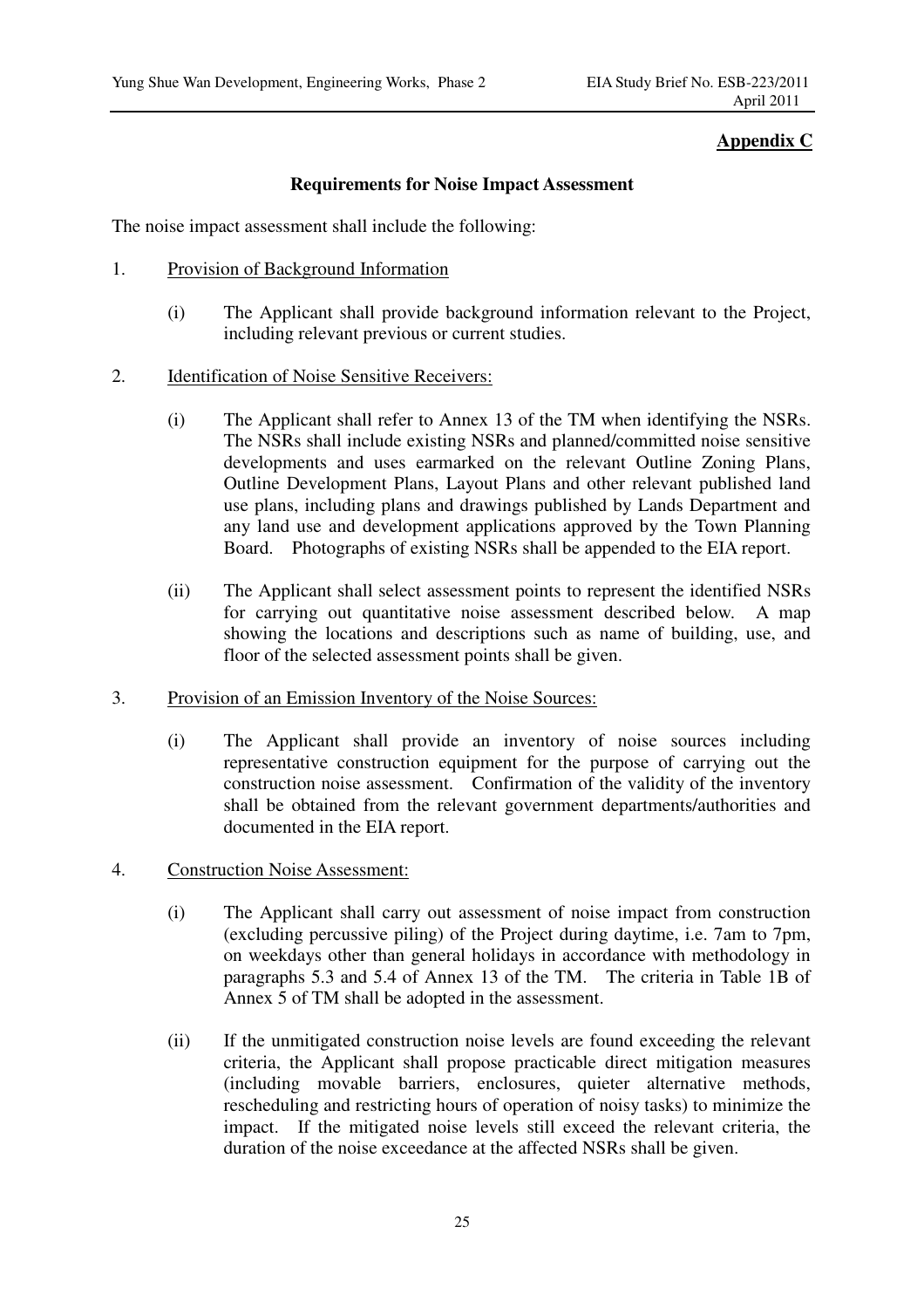- (iii) The Applicant shall, as far as practicable, formulate a reasonable construction programme so that no work will be required in restricted hours as defined under the Noise Control Ordinance (NCO). In case the Applicant needs to evaluate whether construction works in restricted hours as defined under the NCO are feasible or not in the context of programming construction works, reference should be made to relevant technical memoranda issued under the NCO. In case the Applicant considers that there is an unavoidable need to conduct certain type of construction works during the restricted hours, justifications shall be provided with the assessment of the degree and duration of the noise impact. Regardless of the results of construction noise impact assessment for restricted hours, the Noise Control Authority will process Construction Noise Permit (CNP) application, if necessary, based on the NCO, the relevant technical memoranda issued under the NCO, and the contemporary conditions/situations. This aspect shall be explicitly stated in the EIA report.
- (iv) The assessment shall cover the cumulative noise impacts due to the construction works of the Project and other concurrent projects identified during the course of the EIA study.
- 5. Assessment of Side Effects and Constraints:
	- (i) The Applicant shall identify, assess and propose means to minimize any side effects and to resolve any potential constraints due to the inclusion of any recommended direct mitigation measures.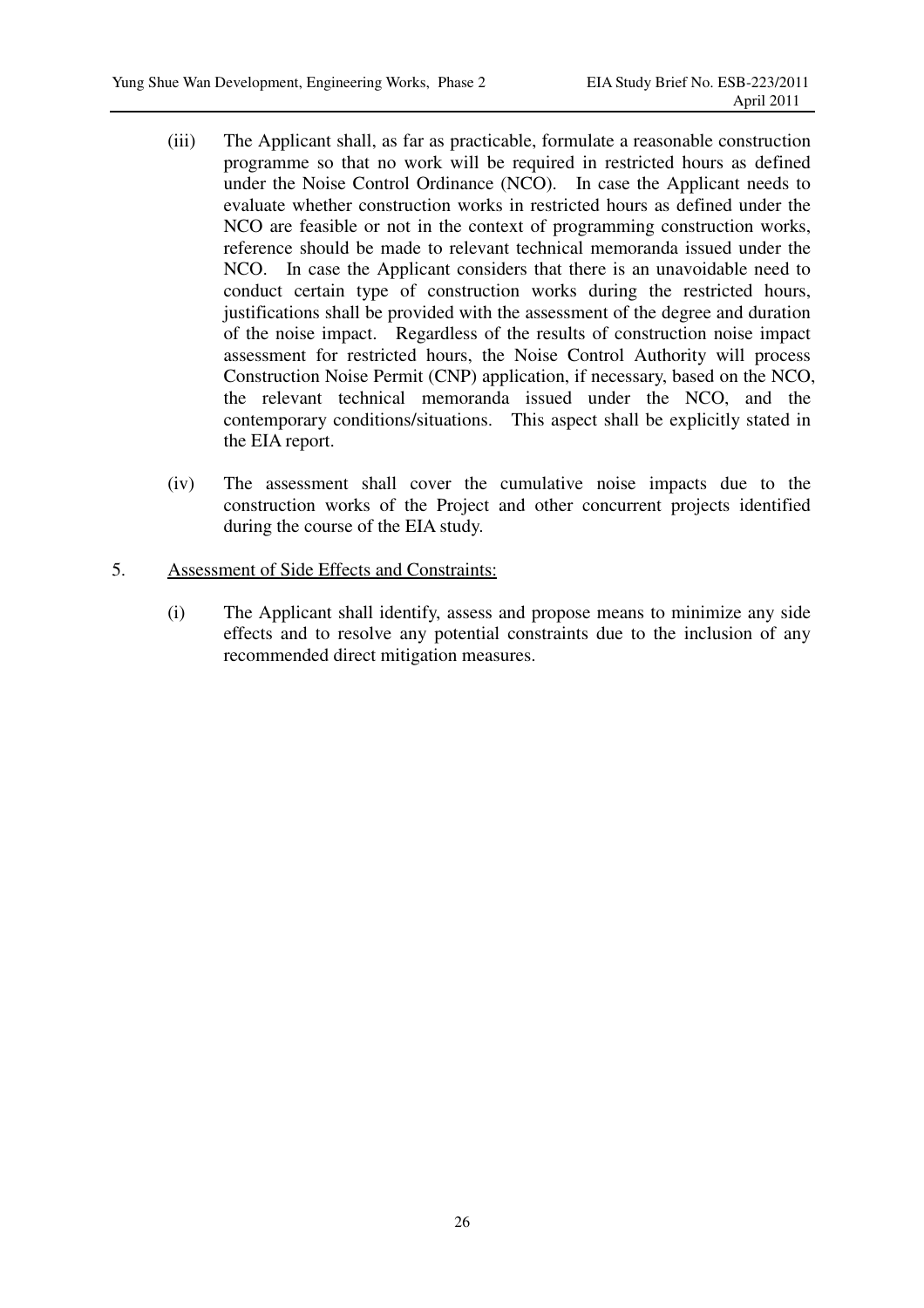## **Appendix D**

## **Requirements for Water Quality Impact Assessment**

- 1. The Applicant shall identify and analyse physical, chemical and biological disruptions of marine water system(s), the associated catchment area(s) and coastal water arising from construction and operation of the Project.
- 2. The Applicant shall predict, quantify and assess any water quality impacts arising from the Project on the water system(s) and the sensitive receivers by appropriate mathematical modelling and/or other techniques proposed by the Applicant and approved by the Director. The mathematical modelling requirements are set out in Appendix D-1. Possible impacts due to the dredging, fill extraction, backfilling, transportation and disposal of dredged materials, other marine works activities, effluent discharge and site runoff shall include changes in hydrology, flow regime, sediment erosion and deposition patterns, morphological change of seabed profile, water and sediment quality, marine and freshwater organisms/community. The prediction shall include possible different construction stages or sequences of the Project. Affected sensitive receivers shall be identified by the assessment tool with indications of degree of severity.
- 3. The water quality impact assessment shall cover the following, but not limited to, major areas of concern:

## General

- (i) Collection and review of background information on the existing water system(s) and their respective catchments, and sensitive receivers which may be affected by the Project during construction and operational stage;
- (ii) Characterization of water and sediment quality of the related water system(s) and sensitive receivers, which may be affected by the Project during construction and operational stage, based on existing information or appropriate site survey/tests;
- (iii) Identification and analysis of the existing and future activities and beneficial uses related to the water system(s) and identification of the water sensitive receivers. The Applicant shall refer to those developments and uses earmarked on the relevant Outline Zoning Plans, Development Permission Area Plans, Outline Development Plans and Layout Plans;
- (iv) Identification of pertinent water and sediment quality objectives, criteria and standards for the water system(s) and the sensitive receivers;
- (v) Assessment on the need of any reclamation; identification and quantification of all activities, including review of the construction sequences and methods of the Project to identify any change of water courses, natural stream, shoreline or bathymetry, flow regimes and catchment types or areas. The selected method shall take into consideration the need to protect relevant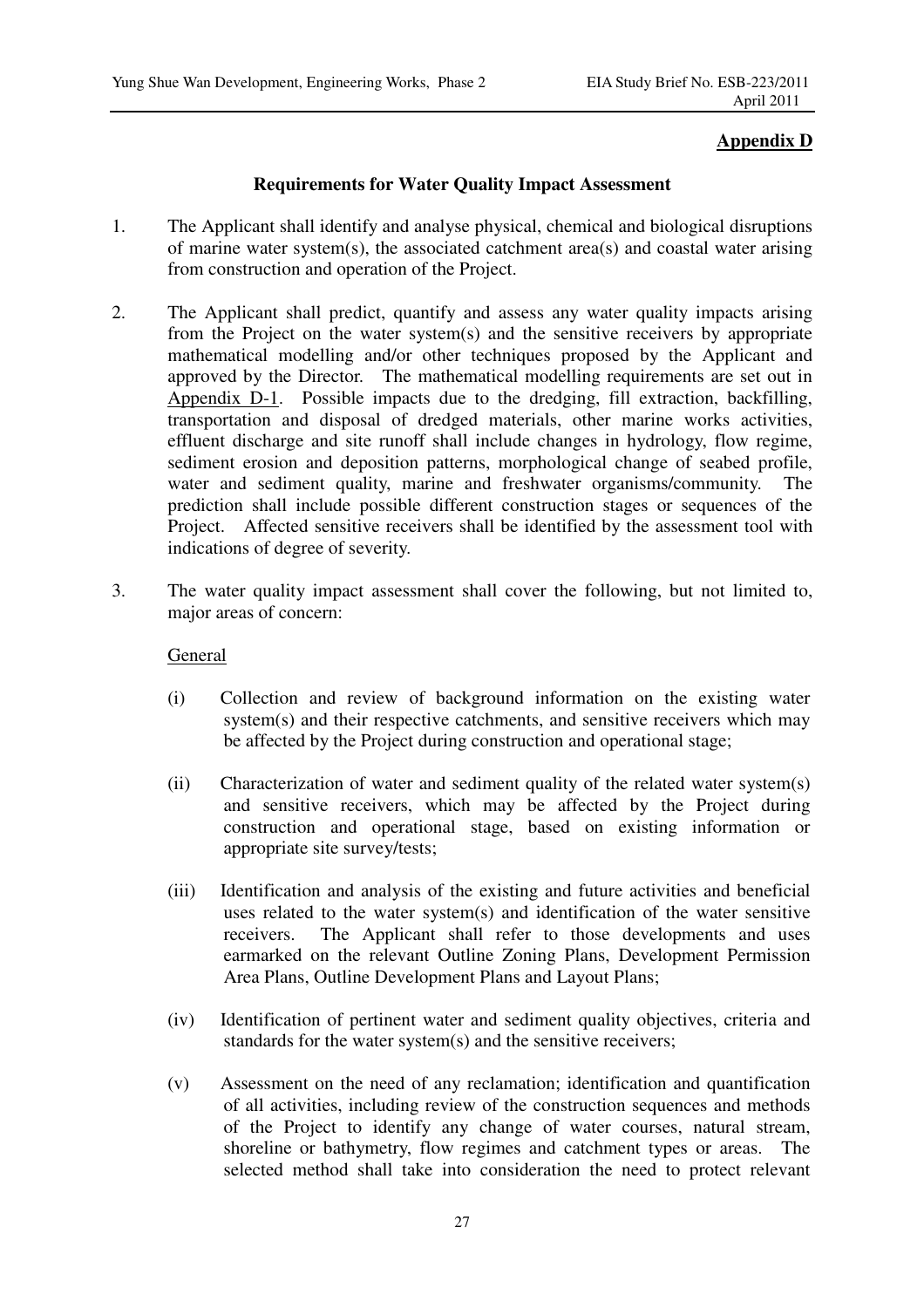water sensitive receivers and let the marine sediments be left in place and not be disturbed as far as possible;

- (vi) Identification, analysis and quantification of existing and future water and sediment pollution sources, including point and non-point discharges to surface water runoff and runoff of any sandy material generated by the Project and discharged to the marine waters in relevant Water Control Zone(s) as designated under the Water Pollution Control Ordinance (Cap358), existing and planned drainage systems and water courses, and maintenance dredging of marine sediment for the adjacent navigation channel.
- (vii) Establishment and provision of an emission inventory on the quantities and characteristics of these existing and future pollution sources in the assessment area. Field investigation and laboratory tests, as appropriate, shall be conducted to fill in any relevant information gaps;

### Impact Prediction

- (viii) Prediction and quantification, by mathematical modelling or other technique approved by the Director, of construction and operational impacts on the water system(s) and the sensitive receivers due to those alterations and changes identified in (v) above and the pollution sources identified in (vi) above. The mathematical modelling requirements are set out in Appendix D-1 of this study brief. Possible impacts include changes in hydrology, flow regime, sediment erosion or deposition, water and sediment quality and the effects on the marine organisms due to such changes. The location, nature, extent and rate of such works for the Project shall be clearly identified and evaluated. The assessment shall also take into account the additional loading and oxygen demand exerted by sediment disturbed. The prediction shall include possible different construction stages or sequences and different operation stages of the Project;
- (ix) Identification and quantification of all dredging, backfilling, reclamation, mud/sediment transportation and disposal activities and requirements. Potential dumping ground to be involved shall also be identified. Field investigation, sampling and chemical and biological laboratory tests to characterize the sediment/mud concerned shall be conducted as appropriate. The potential for the release of contaminants during dredging and other marine works shall be addressed using the chemical test results derived from sediment and marine water samples collected on site and relevant historic data. Appropriate laboratory tests such as elutriate tests in accordance with the USACE method and sediment pore water (interstitial water) analyses shall be performed on the sediment samples to simulate and quantify the degree of mobilization of various contaminants (including PCBs, PAHs, TBT and chlorinated pesticides) into the water column during dredging. The ranges of parameters to be analyzed; the number, location, depth of sediment, type and methods of sampling; sample preservation; and chemical and biological laboratory test methods to be used shall be subject to the approval of the Director. The Applicant shall also address the pattern of the sediment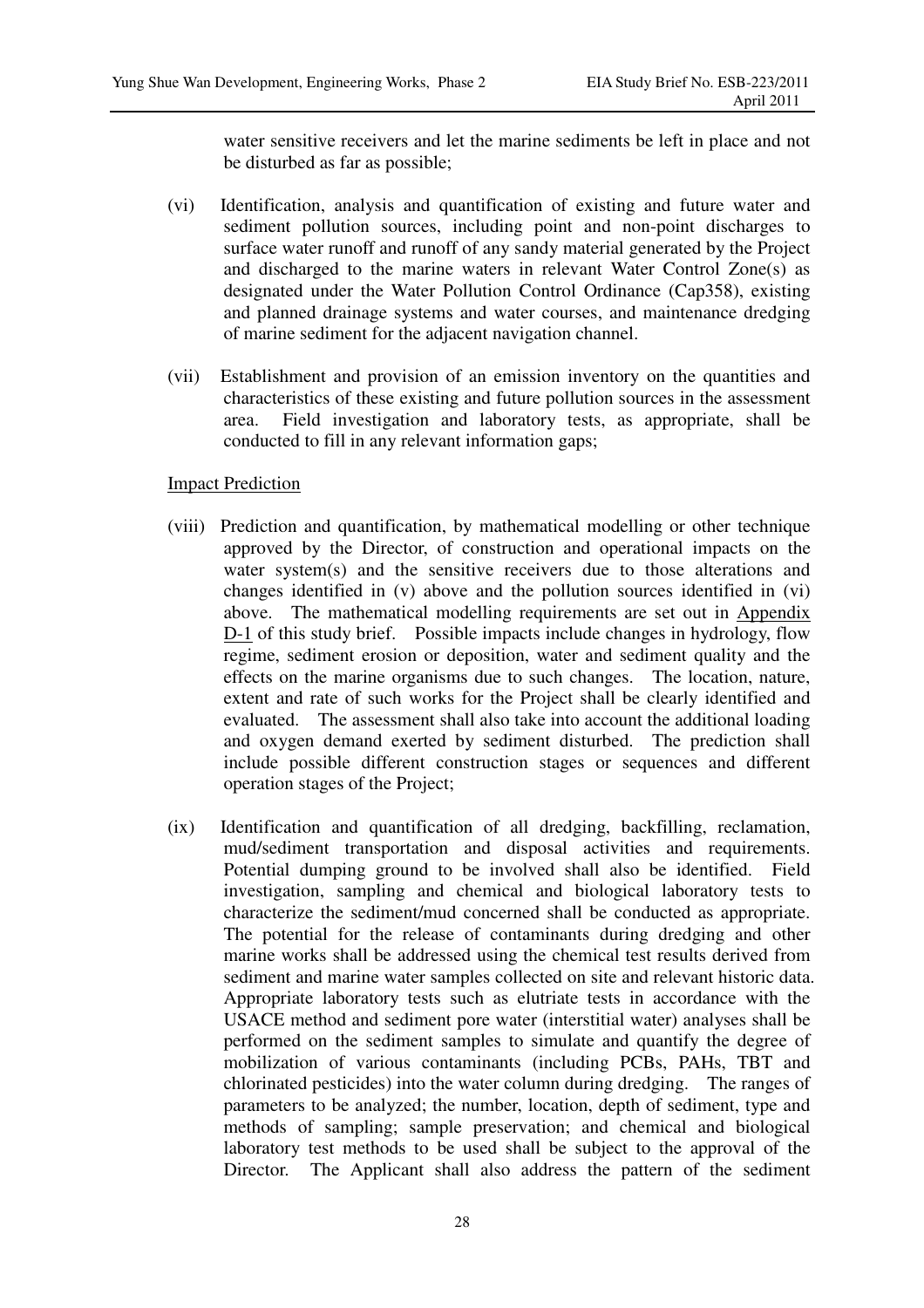deposition and the potential increase in turbidity and suspended solid levels in the water column and at the sensitive receivers due to the disturbance of sediments during dredging, backfilling and reclamation. The prediction and quantification of impacts on the hydrodynamic regime, and impact caused by sediment re-suspension and contaminants release shall be carried out by techniques o be approved by the Director;

- (x) Assessment and quantification of all existing and future waste water generation activities and analysis on the adequacy of existing and future sewerage infrastructure;
- (xi) Assessment of the cumulative impacts due to other related concurrent and planned projects, activities or pollution sources along the identified water system(s) and sensitive receivers that may have a bearing on the environmental acceptability of the Project;
- (xii) The Applicant shall devise mitigation measures to avoid or minimize the impacts identified above, including identification and evaluation of the best practicable dredging methods to minimize dredging and dumping requirements, demand for fill sources and non-point source pollution as far as possible. The residual impacts on the water system(s) and the sensitive receivers with regard to the relevant water and sediment quality objectives, criteria, standards or guidelines shall be assessed and quantified using appropriate mathematical models set out in Appendix D-1 to this study brief.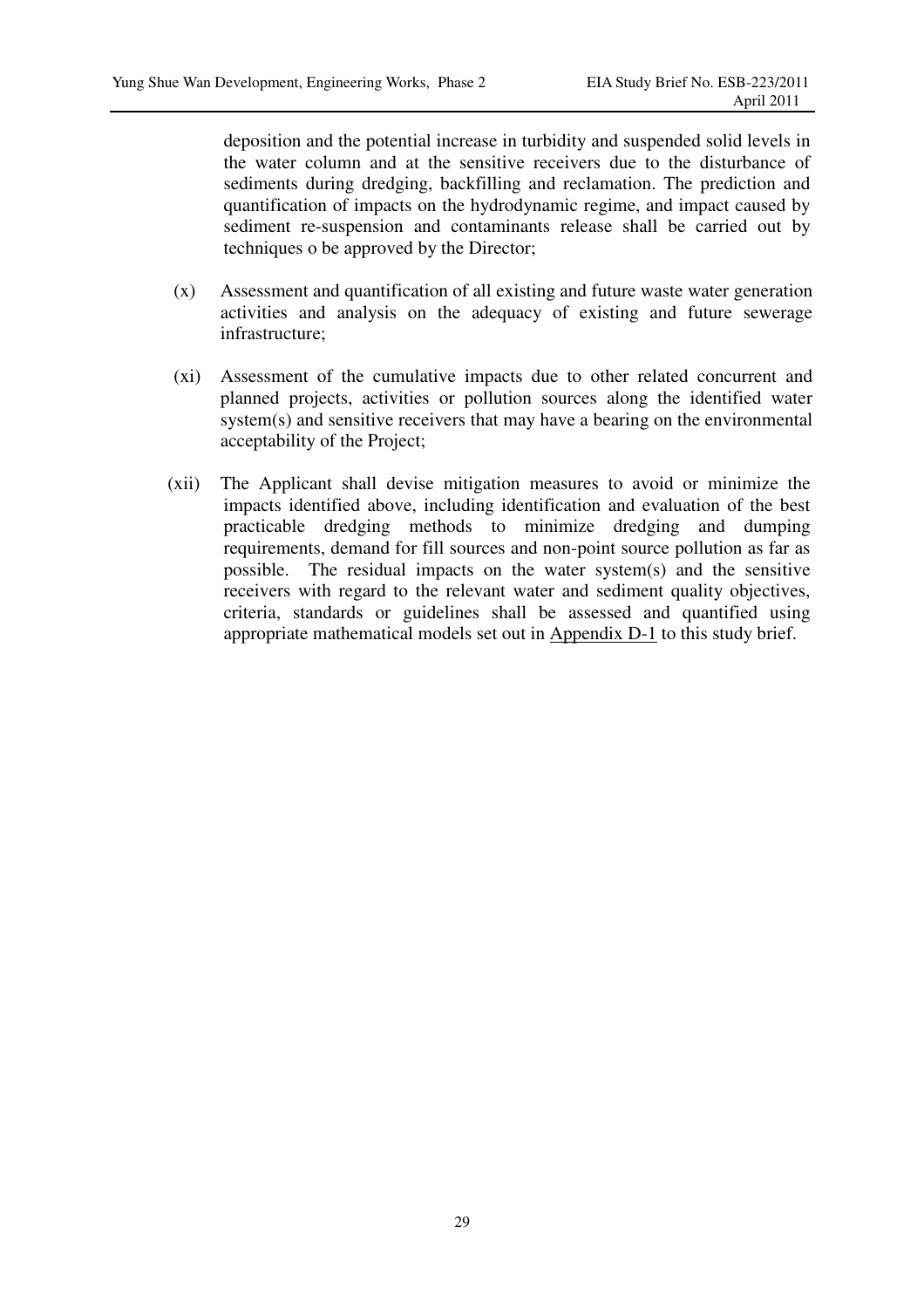### **Appendix D-1**

#### **Hydrodynamic and Water Quality Modelling Requirements**

#### Modelling software general

- 1. The modelling software shall be fully 3-dimensional capable of accurately simulating the stratified condition, salinity transport, and effects of wind and tide on the water body within the model area.
- 2. The modelling software shall consist of hydrodynamic, water quality, sediment transport, thermal and particle dispersion modules. All modules shall have been proven with successful applications locally and overseas.
- 3. The hydrodynamic, water quality, sediment transport and thermal modules shall be strictly mass conserved at all levels.
- 4. An initial dilution model shall be used to characterize the initial mixing of the effluent discharge, and to feed the terminal level and size of the plume into the far field water quality modules where necessary. The initial dilution model shall have been proven with successful applications locally and overseas.

#### Model details – Calibration & Validation

- 1. The models shall be properly calibrated and validated against applicable existing and/or newly collected field data before their use in this study in the Hong Kong waters, the Pearl Estuary and the Dangan (Lema) Channel. The field data set for calibration and validation shall be agreed with EPD.
- 2. Tidal data shall be calibrated and validated in both frequency and time domain manner.
- 3. For the purpose of calibration and validation, the model shall run for not less than 15 days of real sequence of tide (excluding model spin up) in both dry and wet seasons with due consideration of the time required to establish initial conditions.
- 4. In general the hydrodynamic models shall be calibrated to the following criteria:

| Criteria                                                     | Level of fitness<br>with field data |  |
|--------------------------------------------------------------|-------------------------------------|--|
| tidal elevation $(\omega)$<br>$\bullet$                      | $< 8\%$                             |  |
| maximum phase error at high water and low water<br>$\bullet$ | $<$ 20 minutes                      |  |
| maximum current speed deviation<br>$\bullet$                 | $~130\%$                            |  |
| maximum phase error at peak speed<br>$\bullet$               | $<$ 20 minutes                      |  |
| maximum direction error at peak speed<br>$\bullet$           | $< 15$ degrees                      |  |
| maximum salinity deviation<br>$\bullet$                      | $< 2.5$ ppt                         |  |
| 1.11                                                         | $1 \times 1$                        |  |

@ Root mean square of the error including the mean and fluctuating components shall meet the criteria at no less than 80% of the monitoring stations in the model domain

5. The consultants shall be responsible for acquiring/developing and calibration of the models for use in this study themselves. They may make reference to the models developed under the Update on Cumulative Water Quality and Hydrological Effect of Coastal Developments and Upgrading of Assessment Tool (Agreement No. CE 42/97). They may also propose to use other models subject to agreement with EPD.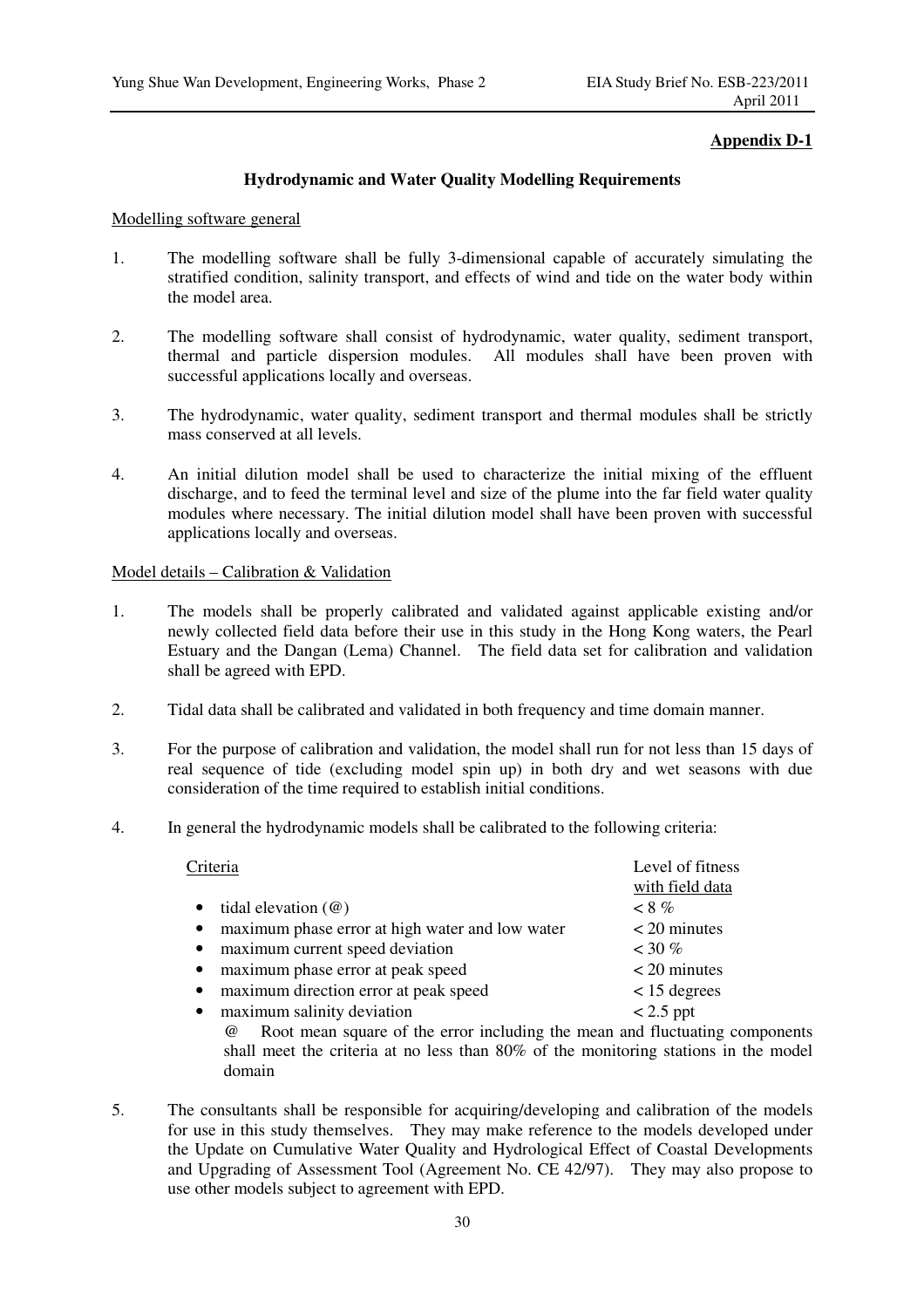#### Model details – Simulation

- 1. The water quality modelling results shall be qualitatively explainable, and any identifiable trend and variations in water quality shall be reproduced by the model. The water quality model shall be able to simulate and take account of the interaction of dissolved oxygen, phytoplankton, organic and inorganic nitrogen, phosphorus, silicate, BOD, temperature, suspended solids, contaminants release of dredged and disposed material, air-water exchange, *E. coli* and benthic processes. It shall also simulate salinity. Salinity results simulated by hydrodynamic models and water quality models shall be demonstrated to be consistent.
- 2. The sediment transport module for assessing impacts of sediment loss due to marine works shall include the processes of settling, deposition and re-erosion. The values of the modelling parameters shall be agreed with EPD. Contaminants release and DO depletion during dredging and dumping shall be simulated by the model.
- 3. The models shall at least cover the Hong Kong waters, the Pearl Estuary and the Dangan Channel to incorporate all major influences on hydrodynamic and water quality. A fine grid model may be used for detailed assessment of this study. It shall either be linked to a far field model or form part of a larger model by gradual grid refinement. The coverage of the fine grid model shall be properly designed such that it is remote enough so that the boundary conditions will not be affected by the project. The model coverage area shall be agreed with EPD.
- 4. In general, grid size at the area affected by the project shall be less than 400 m in open waters and less than 75 m around sensitive receivers. The grid shall also be able to reasonably represent coastal features existing and proposed in the project. The grid schematization shall be agreed with EPD.

#### Modelling assessment

- 1. The assessment shall include the construction and operational phase of the project. Where appropriate, the assessment shall also include maintenance dredging. Scenarios to be assessed shall cover the baseline condition and scenarios with various different options proposed by the Applicant in order to quantify the environmental impacts and improvements that will be brought about by these options. Corresponding pollution load, bathymetry and coastline shall be adopted in the model set up.
- 2. Hydrodynamic, water quality, sediment transport and thermal modules, where appropriate, shall be run for (with proper model spin up) at least a real sequence of 15 days spring-neap tidal cycle in both the dry season and the wet season.
- 3. For assessing temporary discharges via the emergency outfall, the Applicant shall estimate discharge loading, pattern and duration. The worst case scenario shall include discharge near slack water of neap tide. A period of at least 15 days spring-neap cycle in wet season, but long enough for recovery of the receiving water, shall be simulated. Detailed methodology shall be agreed with EPD.
- 4. The results shall be assessed for compliance of Water Quality Objectives.
- 5. The impact on all sensitive receivers shall be assessed.
- 6. Cumulative impacts due to other projects, activities or pollution sources within a boundary to the agreement of EPD shall also be predicted and quantified.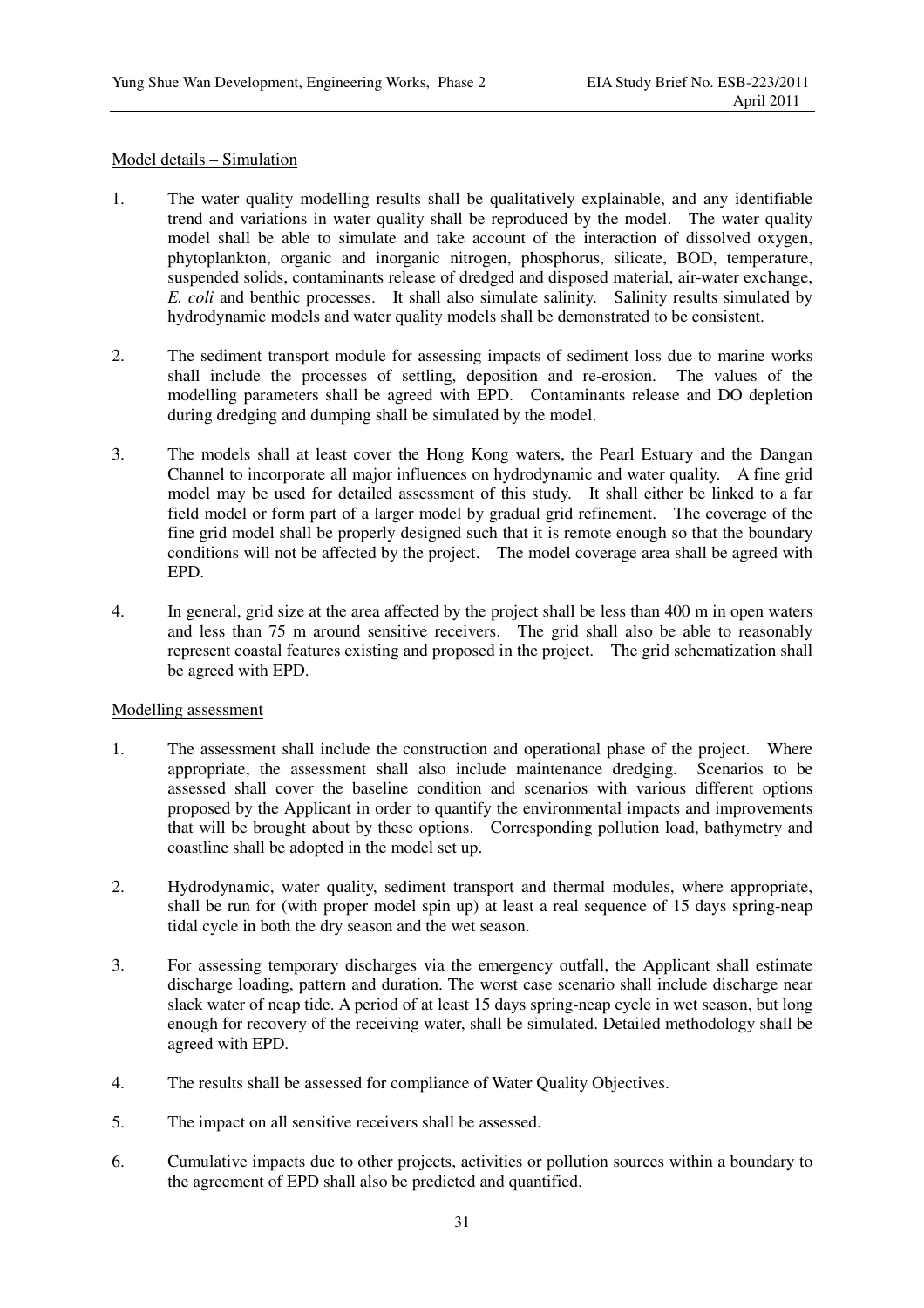## **Appendix E**

## **Requirements for Assessment of Waste Management Implication**

The assessment of waste management implication shall cover the following:

- 1. Analysis of Activities and Waste Generation
	- (i) The Applicant shall identify the quantity, quality and timing of the wastes arising as a result of the construction and operation (if any) activities of the Project based on the sequence, duration, method and process of these activities e.g. any dredged/excavated sediment/mud, construction and demolition materials, floating refuse and other wastes which will be generated during construction and operational (if any) stages. The Applicant shall adopt appropriate design, general layout, construction methods and programme to minimize the generation of public fill/inert construction and demolition (C&D) materials and maximize the use of public fill / inert C&D materials for other construction works.
	- (ii) The Applicant shall consider alternative project designs/ measures to avoid/ minimize floating refuse accumulation / entrapment and measures/ proposals for the potential floating refuse problem, e.g. regular collection of the floating refuse along the coast. Regarding the potential trapping of floating refuse along the shoreline of the Project, the Applicant shall estimate as far as practicable the amount of floating refuse to be found/trapped along the shoreline of the Project in construction stage and after the completion of the Project (if any). The Applicant shall develop an effective plan / design to avoid/ minimize the trapping of floating refuse. If floating refuse problem is identified and needs to be dealt with, the Applicant shall propose appropriate measures to deal with this floating refuse in a proper and acceptable manner e.g. to collect, recycle, reuse, store, transport and dispose of.
- 2. Proposal for Waste Management
	- (i) Prior to considering the disposal options for various types of wastes, opportunities for reducing waste generation, on-site or off-site re-use and recycling shall be evaluated. Measures that can be taken in the planning and design stages e.g. by modifying the design approach and in the construction stage for maximizing waste reduction shall be separately considered;
	- (ii) After considering the opportunities for reducing waste generation and maximizing re-use, the types and quantities of the wastes required to be disposed of as a consequence shall be estimated and the disposal methods/ options for each type of wastes shall be described in detail. The disposal methods/ options recommended for each type of wastes shall take into account the result of the assessment in Section 2 (iv) below;
	- (iii) The EIA report shall state the transportation routings and the frequency of the trucks/ vessels involved, any barging point or conveyor system to be used, the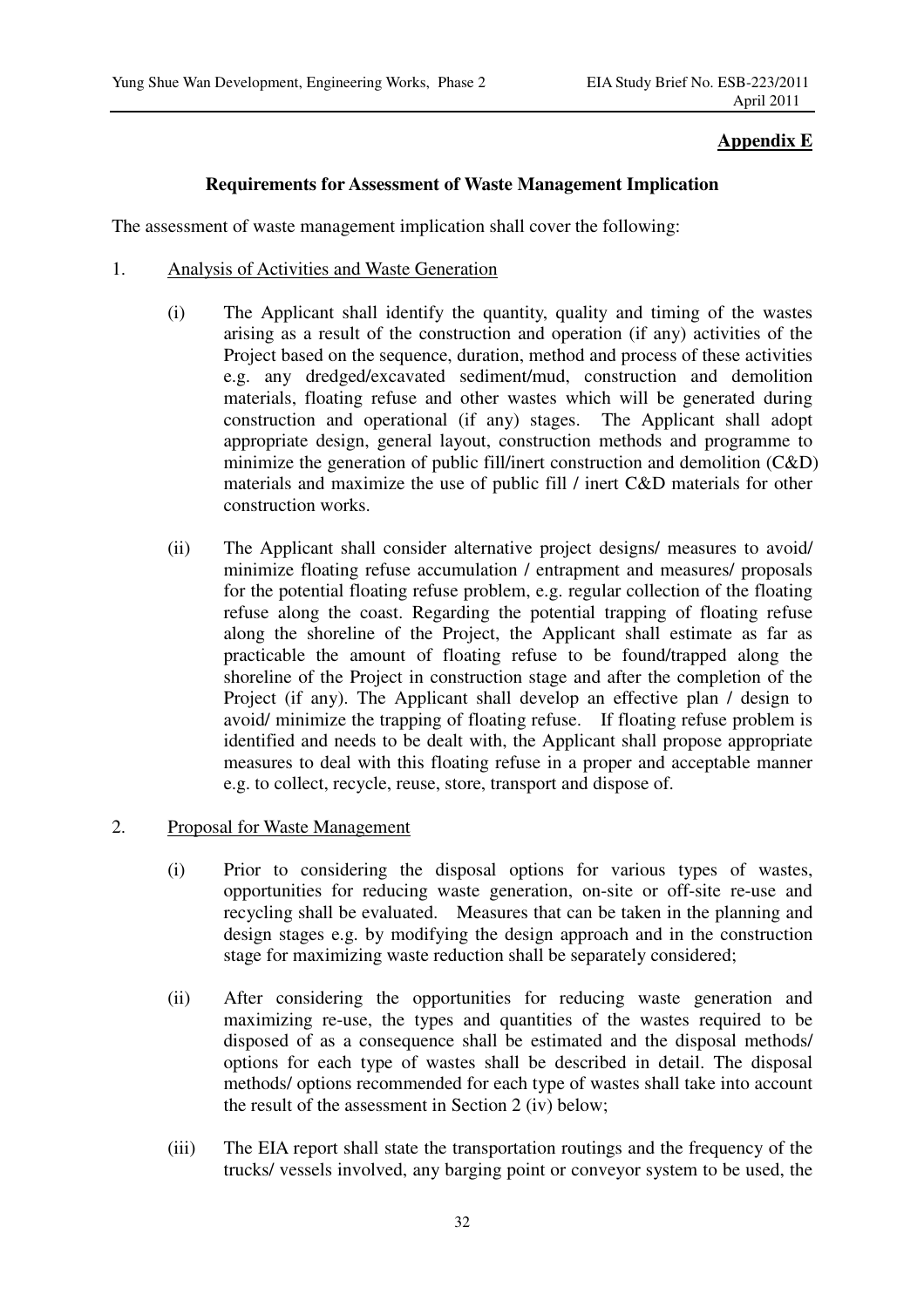stockpiling areas and the disposal outlets for the wastes identified; and

- (iv) The impact caused by handling (including stockpiling, labelling, packaging  $\&$ storage), collection, transportation and re-use/ disposal of wastes shall be addressed and appropriate mitigation measures shall be proposed. This assessment shall cover the following areas:
	- potential hazard;
	- air and odour emissions:
	- noise;
	- wastewater discharge;
	- ecology; and
	- public transport.

## 3. Dredging/Excavation, Filling and Dumping

- (i) Identification and quantification as far as practicable of all dredging/ excavation, fill extraction, filling, reclamation, sediment/mud transportation and disposal activities and requirements shall be conducted. Potential fill source and dumping ground to be involved shall also be identified. Field investigation, sampling and chemical and biological laboratory tests to characterize the sediment / mud concerned shall be conducted as appropriate. The ranges of parameters to be analyzed; the number, type and methods of sampling; sample preservation; chemical and biological laboratory test methods to be used shall be agreed with the Director (with reference to Section  $4.4.2(c)$  of the TM) prior to the commencement of the tests and documented in the EIA report for consideration. The categories of sediment/mud which are to be disposed of in accordance with a permit granted under the Dumping at Sea Ordinance (DASO) shall be identified by both chemical and biological tests and their quantities shall be estimated. If the presence of any serious contamination of sediment/mud which requires special treatment/disposal is confirmed, the Applicant shall identify the most appropriate treatment and / or disposal arrangement and demonstrate its feasibility. The Applicant shall provide supporting document, such as agreement by the relevant facilities management authorities, to demonstrate the viability of any treatment/disposal plan;
- (ii) Identification and evaluation of the best practicable dredging/excavation methods, treatment methods, in-situ / ex-situ arrangements, reuse/ recycling options and construction programme to minimize dredging / excavation and dumping requirements and demand for fill sources based on the criterion that existing sediment / mud shall be left in place and not to be disturbed as far as possible and the inert C&D materials shall be used to maximum practicable extent for reclamation works.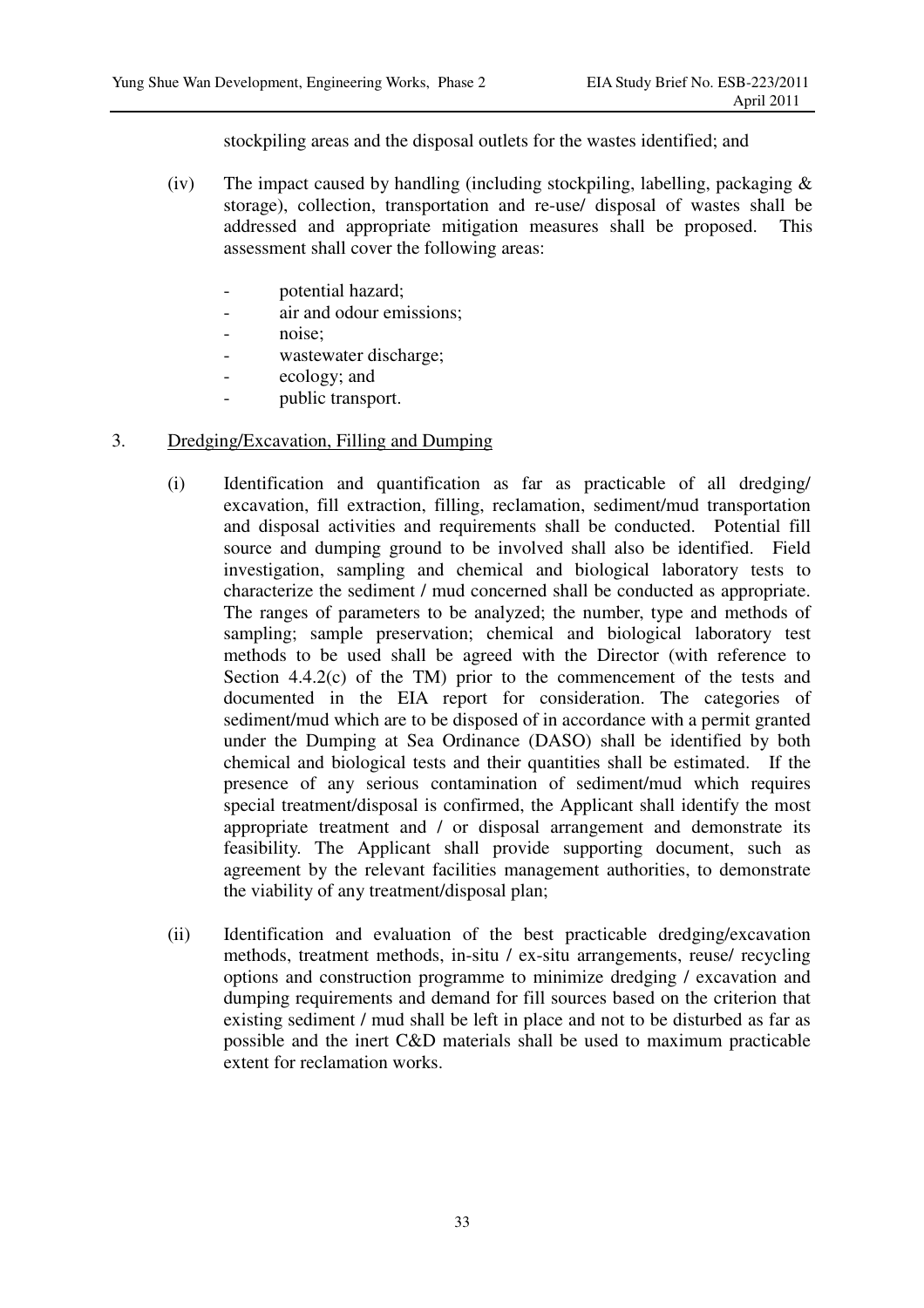## **Appendix F**

**Requirements for Marine Ecological Impact Assessment** 

- 1. The Applicant shall examine the flora, fauna and other components of the ecological habitats within the assessment area. The aim shall be to protect, maintain or rehabilitate the natural environment. In particular, the Project shall avoid or minimise impacts on recognised sites of conservation importance and important habitats of marine mammals, coral communities, marine benthic, subtidal and intertidal communities. The assessment shall identify and quantify as far as possible the potential ecological impacts, both directly by physical disturbance and indirectly by changes of water quality, sedimentation patterns and hydrodynamic regime, to the natural environment and the associated wildlife groups and habitats / species arising from the Project including its construction phases as well as the subsequent management and maintenance of the proposals.
- 2. The assessment shall include the followings:
	- (i) Review of the findings of relevant studies / surveys and collection of the available information regarding the ecological characters of the assessment area;
	- (ii) Evaluation of information collected and identification of any information gap relating to the assessment of potential ecological impact;
	- (iii) Carrying out necessary field surveys (the duration of which shall be at least 6 months covering wet and dry seasons) and investigations to verify the information collected in (ii) above, to fill the information gaps identified and to fulfill the objectives of the EIA study. The field surveys shall include but not be limited to flora, fauna, corals, marine benthic communities, subtidal habitats, intertidal habitats and any other habitats/species of conservation importance;
	- (iv) Establishment of the general ecological profile of the Study Area based on data of relevant previous studies / surveys and results of the ecological field surveys, and description of the characteristics of each habitat found; major information to be provided shall include :
		- (a) description of the physical environment, including all recognized sites of conservation importance, and assessment of whether these sites will be affected by the Project or not;
		- (b) habitat maps of suitable scale (1:1000 to 1:5000) showing the types and locations of habitats/species in the assessment area with special attention to those with conservation interests, including the followings :
			- $\triangleright$  marine benthic communities, coral communities, marine mammals, subtidal habitats and intertidal habitats, including rocky shores and sandy shores; and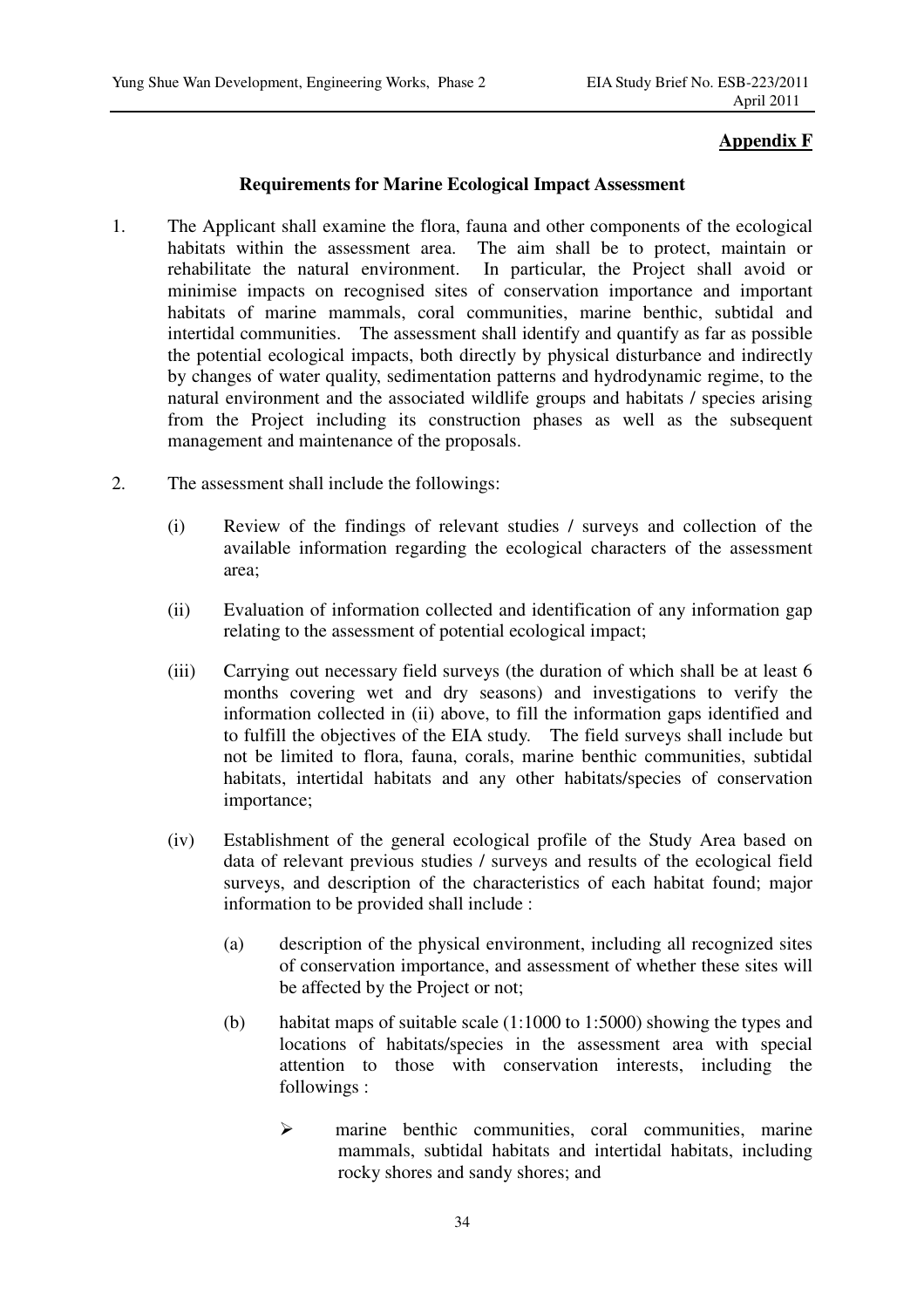- any other habitats/species identified as having special conservation interest by this EIA study.
- (c) ecological characteristics of each habitat type such as extent, substrate, size, type, species present, dominant species found, species diversity and abundance, community structure, ecological value and inter-dependence of the habitats and species, and presence of any features of ecological importance;
- (d) representative colour photos of each habitat type and any important ecological features identified; and
- (e) species found that are rare, endangered and/or listed under local legislation, international conventions for conservation of wildlife/ habitats or red data books.
- (v) Investigation and description of the existing wildlife uses of the various habitats with special attention to those wildlife groups and habitats with conservation interests, including
	- (a) important marine benthic communities;
	- (b) coral communities;
	- (c) marine mammals (such as finless porpoise) ;
	- (d) subtidal habitats;
	- (e) intertidal habitats; and
	- (f) any other habitats and wildlife groups identified as having special conservation interests, in the context of the Project;
- (vi) Using suitable methodology and considering also other works activities from other projects reasonably likely to occur at the same time, identification and quantification as far as possible of any direct (e.g. loss of habitats due to various elements such as new EVA and other associated works of the Project), indirect (e.g. changes in water qualities, hydrodynamics properties, sedimentation rates and pattern, hydrology, accidental discharge of untreated sewage, noise and other disturbance generated by the construction activities, etc), on-site, off-site (e.g. dispersion of sand from proposed sandy foreshore feature), primary, secondary and cumulative ecological impacts such as destruction of habitats, reduction of species abundance / diversity, loss of feeding and breeding grounds, reduction of ecological carrying capacity, habitat fragmentation, and in particular the followings:
	- (a) Potential destruction or disturbance to ecological habitats Coastal Protection Areas;
	- (b) Potential impacts to marine mammals (such as finless porpoise), coral communities, marine benthic communities, subtidal habitats and intertidal habitats (including rocky shores and sandy shores) and the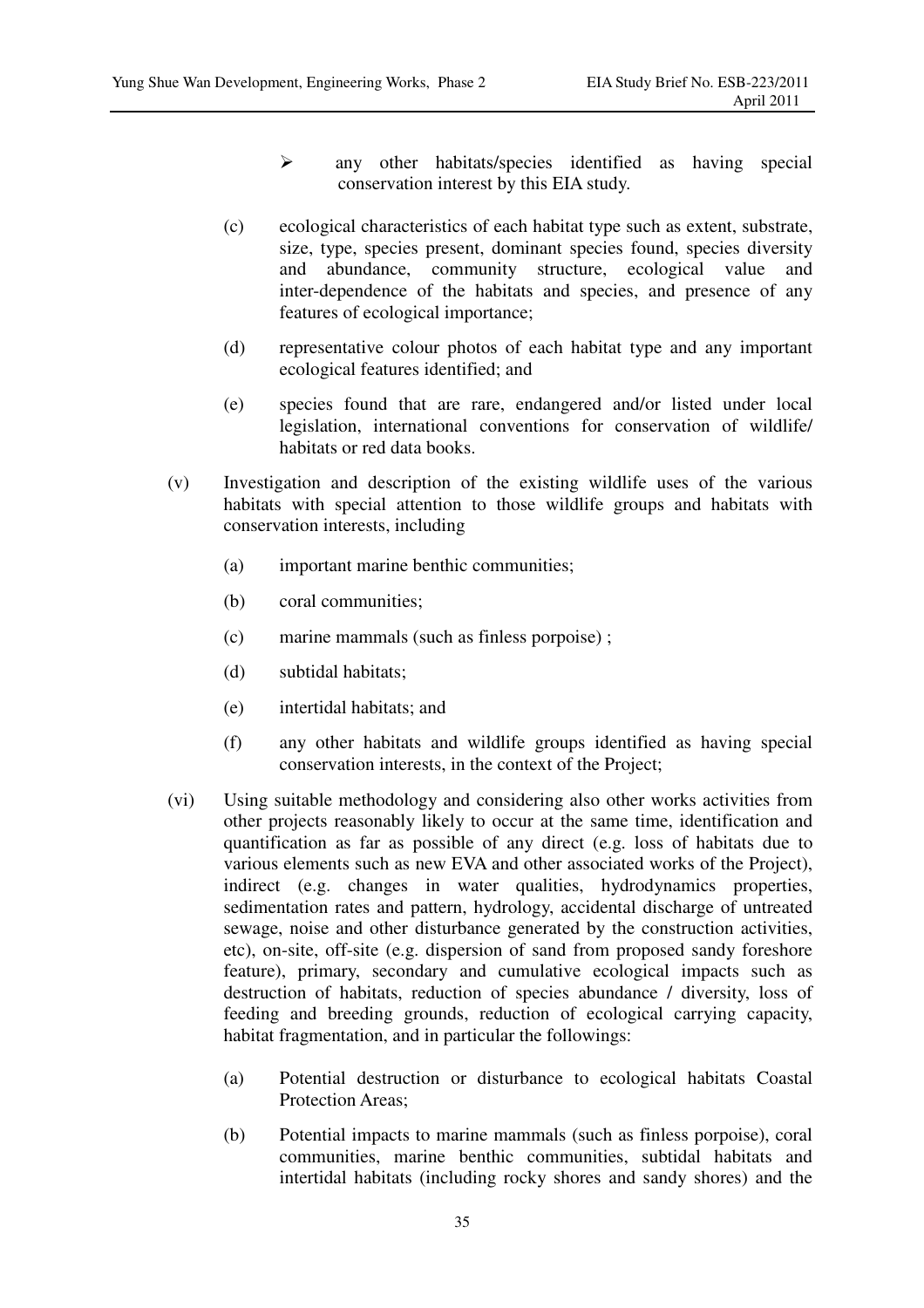associated species; and

- (c) Potential impacts to any others marine habitats / species of conservation value discovered during the course of the EIA study;
- (vii) Evaluation of ecological impact based on the best and latest information available during the course of the EIA study, using quantitative approach as far as practicable and covering construction phases of the Project as well as the subsequent management and maintenance requirement of the Project. Potential cumulative ecological impact on habitats and species of conservation interest arising from the Project and interacting projects as identified in the EIA study shall be evaluated;
- (viii) Recommendations for possible alternatives, such as layer, design and alignment of the Project and modification / change of construction methods, and practicable mitigation measures to avoid, minimize and/or compensate for the adverse ecological impacts identified during construction and operation of the Project;
- (ix) Evaluation of the feasibility and effectiveness of the recommended mitigation measures and definition of the scope, type, location, implementation arrangement, resources requirement, subsequent management and maintenance of such measures;
- (x) Determination and quantification as far as possible of the residual ecological impacts after implementation of the proposed mitigation measures;
- (xi) Evaluation of the significance and acceptability of the residual ecological impacts by making reference to the criteria in Annex 8 of the TM; and
- (xii) Review of the need for and recommendation on any ecological monitoring programme required.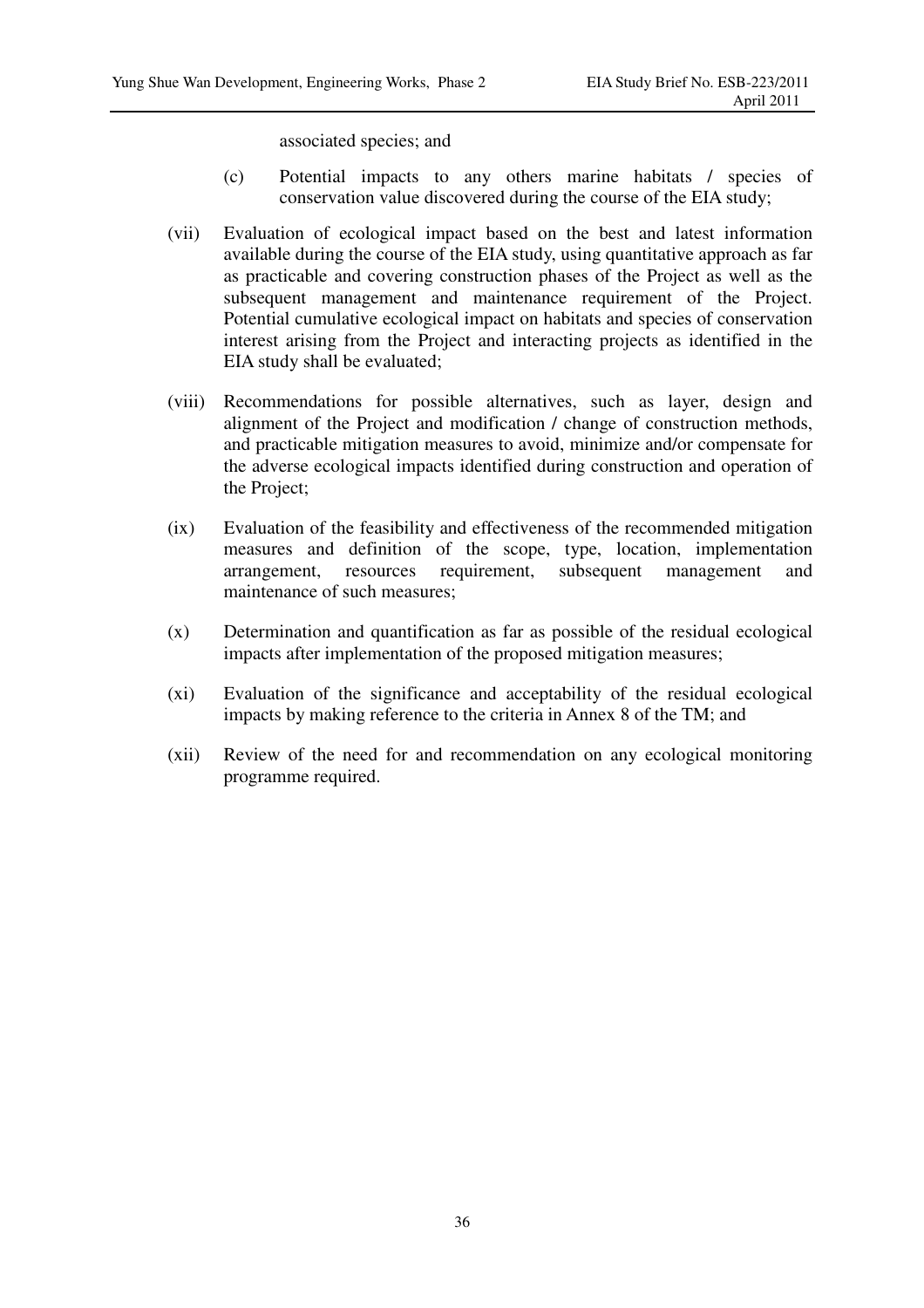## **NOT USED**

## **Appendix G**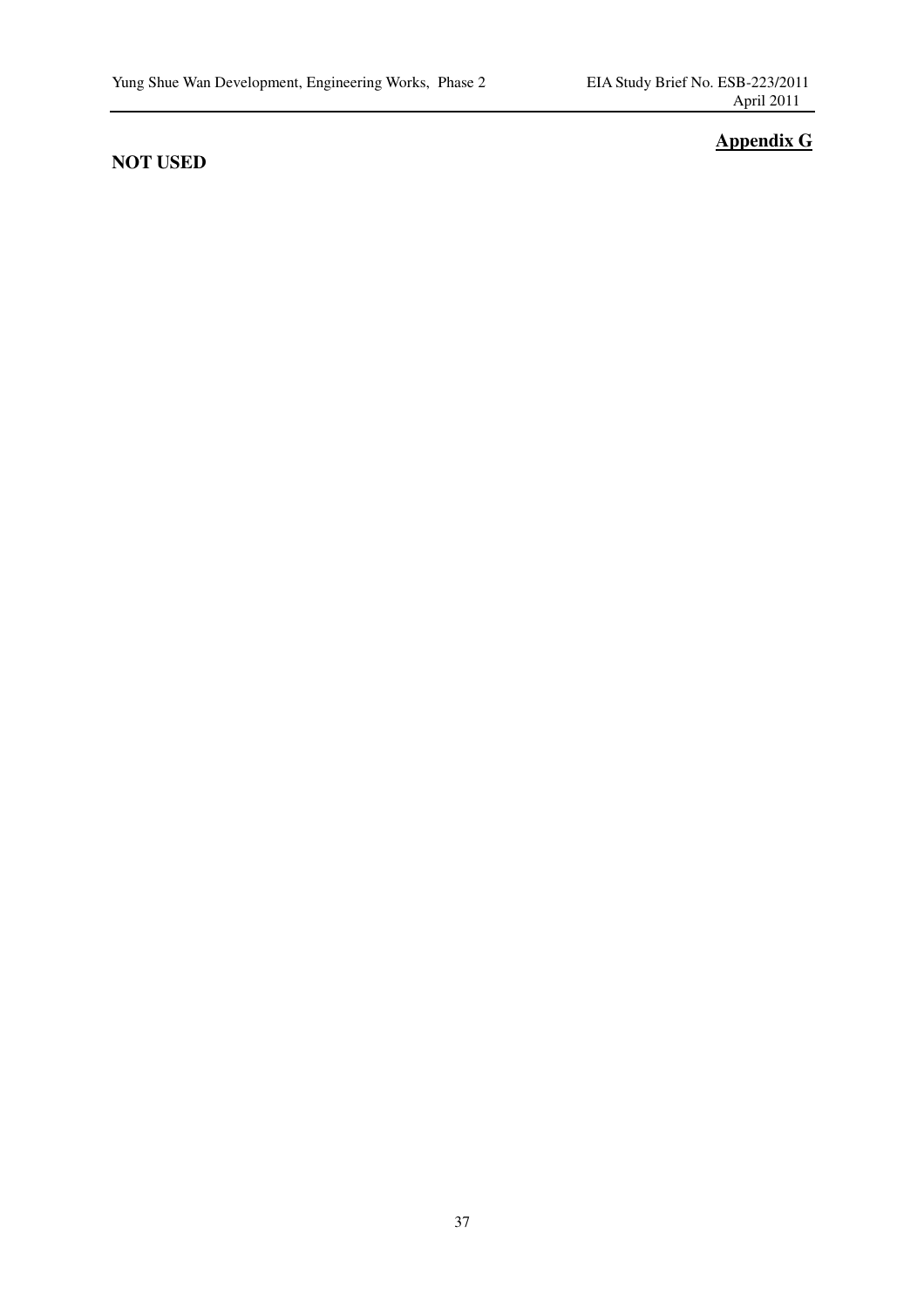## **Appendix H**

### **Requirements for Landscape and Visual Impact Assessments**

- 1. The Applicant shall review relevant plan(s) and/or studies which may identify areas of high landscape value and recommend country park, coastal protection area, green belt and conservation area designations. Any guidelines on landscape and urban design strategies and frameworks that may affect the appreciation of the Project shall also be reviewed. The aim is to gain an insight to the future outlook of the area affected so as to assess whether the Project can fit into the surrounding setting. Any conflict with the statutory town plan(s) and any published land use plans shall be highlighted and appropriate follow-up action shall be recommended.
- 2. The Applicant shall describe, appraise, analyse and evaluate the existing and planned landscape resources and character of the assessment area. A system shall be derived for judging landscape and visual impact significance. Annotated oblique aerial photographs and plans of suitable scale showing the baseline landscape character areas and landscape resources and mapping of impact assessment shall be extensively used to present the findings of impact assessment. Descriptive text shall provide a concise and reasoned judgment from a landscape and visual point of view. The sensitivity of the landscape framework and its ability to accommodate change shall be particularly focused on. The Applicant shall identify the degree of compatibility of the Project with the existing and planned landscape setting, recreation and tourism related uses, and scenic spot. The landscape impact assessment shall quantify the potential landscape impact as far as possible so as to illustrate the significance of such impacts arising from the proposed development. Clear mapping of the landscape impact is required. Where applicable, tree survey shall be carried out and the impacts on existing trees shall be addressed. Cumulative landscape and visual impacts of the Project with other committed and planned developments shall be assessed.
- 3. The Applicant shall assess the visual impacts of the Project. Clear illustration including mapping of visual impact is required. The assessment shall include the following:
	- (i) identification and plotting of visual envelope of the Project;
	- (ii) identification of the key groups of existing and planned sensitive receivers including, but not limited to, travelers to Lamma Island and residents in the vicinity of the project within the visual envelope with regard to views from ground level, sea level and elevated vantage points;
	- (iii) description of the visual compatibility of the Project with the surrounding and the planned setting, and its obstruction and interference with the key views within the visual envelope;
	- (iv) identification of the severity of visual impacts in terms of distance, nature and number of sensitive receivers. The visual impacts of the Project with and without mitigation measures shall be included and illustrated so as to demonstrate the effectiveness of the proposed mitigation measures across time;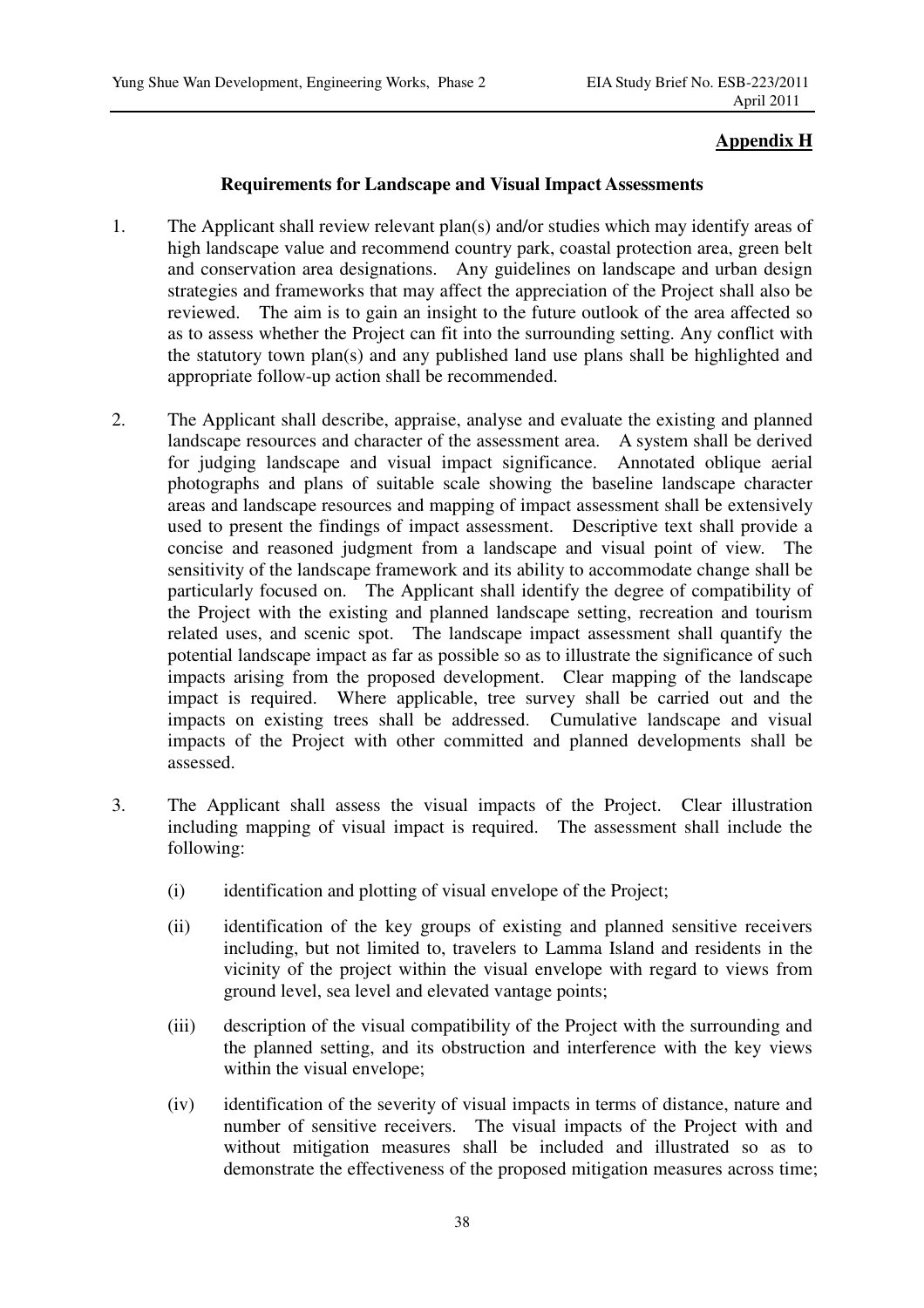and

- (v) evaluations and explanations of the factors considered in arriving the significance thresholds of visual impact.
- 4. The Applicant shall evaluate the merits of preservation in totality, in parts or total destruction of existing landscape and the establishment of a new landscape character area if it will be affected by the Project. In addition, alternative site layout, design and construction method that will avoid or reduce the identified landscape and visual impacts shall be evaluated for comparison before adopting other mitigation or compensatory measures to alleviate the impacts. The mitigation measures proposed shall not only be concerned with damage reduction but shall also include consideration of potential enhancement of existing landscape and visual quality. The Applicant shall recommend mitigation measures to minimize adverse effects identified above, including provision of a master landscape plan.
- 5. The mitigation measures shall also include design of structure, provision of sandy foreshore, conservation of topsoil or rock for use, colour scheme and texture of material used and any measures to mitigate the impact on the existing and planned land use and visually sensitive receivers. Parties shall be identified for the on going management and maintenance of the proposed mitigation works to ensure their effectiveness throughout the construction phase and operation phase of the Project, associated works, supporting facilities and essential infrastructures. A practical programme and funding proposal for the implementation of the recommendation measures shall be provided.
- 6. Annotated illustration materials such as colour perspective drawings, plans and section/elevation diagrams, annotated oblique aerial photographs, photographs taken at vantage points, and computer-generated photomontage shall be adopted to fully illustrate the landscape and visual impacts of the Project. In particular, the landscape and visual impacts of the Project with and without mitigation measures from representative viewpoints, particularly from views of the most severely affected visually sensitive receivers (i.e. worst case scenario), shall be properly illustrated in existing and planned setting at four stages (existing condition, Day 1 with no mitigation measures, Day 1 with mitigation measures and Year 10 with mitigation measures) by computer-generated photomontage so as to demonstrate the effectiveness of the proposed mitigation measures. Computer graphics shall be compatible with Microstation DGN file format. The Applicant shall record the technical details in preparing the illustration, which may need to be submitted for verification of the accuracy of the illustration.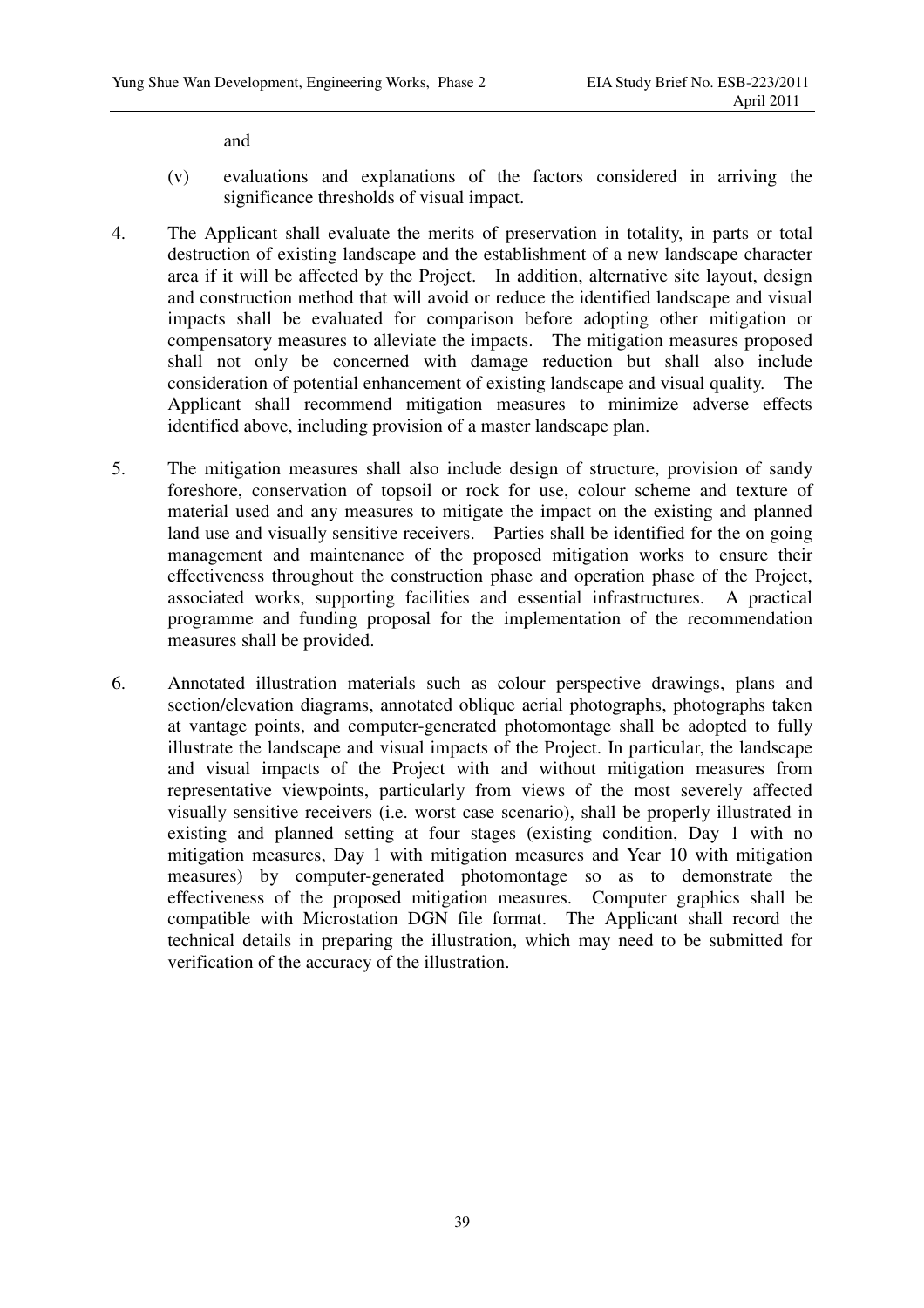## **Appendix I**

## **Requirements for Built Heritage Impact Assessment and Archaeological Impact Assessment under Cultural Heritage Impact Assessment**

- 1. Built Heritage Impact Assessment (BHIA) The applicant shall conduct a BHIA, taking the result of previous BHIA and other background of the site into account, to identify known and unknown built heritage items within the assessment area that may be affected by the Project and its associated works to assess the direct and indirect impacts on the built heritage items. The impacts include visual impact, impacts on the fung shui/visual corridor of the historic buildings and structures through change of water-table, vibration caused by the Project. Assessment of impacts on cultural heritage shall also take full account of, and allow where appropriate, the Guidelines for Landscape and Visual Impact Assessment of Annex 18 of the TM. The Applicant shall demonstrate that all reasonable efforts have been made to avoid or keep the adverse impacts of heritage items to the minimum through modification of design of the Project, or use of latest construction / engineering techniques. Based on the results of the BHIA, appropriate mitigation measures shall be recommended. A checklist including all the affected sites of cultural heritage, impacts identified, recommended mitigation measures as well as the implementation agent and period shall also be included in the EIA report. The Applicant shall draw necessary reference to relevant sections of the Guidelines for Culture Heritage Impact Assessment in Appendix H-2 of this study brief.
- 2. Archaeological Impact Assessment (AIA) The study area for AIA shall include the Project sites that may have adverse impacts on known and unknown archaeological sites. Special attention shall be paid to address possible impact to the Yung Shue Wan Site of Archaeological Interest. The Applicant shall engage a qualified archaeologist who shall obtain a License from the Antiquities Authority before undertaking field evaluation under the provision of the Antiquities and Monuments Ordinance (Cap.53). The Applicant shall draw necessary reference to relevant sections of the Guidelines for Cultural Heritage Impact Assessment in Appendix H-2 of this study brief.
- 3. The Applicant shall demonstrate that the disturbances to those sites of cultural heritage are avoided to the maximum practicable extent by modification of the design of the Project. For those identified sites of cultural heritage that may still be directly and indirectly affected by the Project, the Applicant shall recommend practicable mitigation measures and monitoring to avoid or minimise the adverse impacts on the sites of cultural heritage. A checklist including the affected sites of cultural heritage, identified impacts, recommended mitigation measures as well as the implementation agent and period shall be given in the EIA report.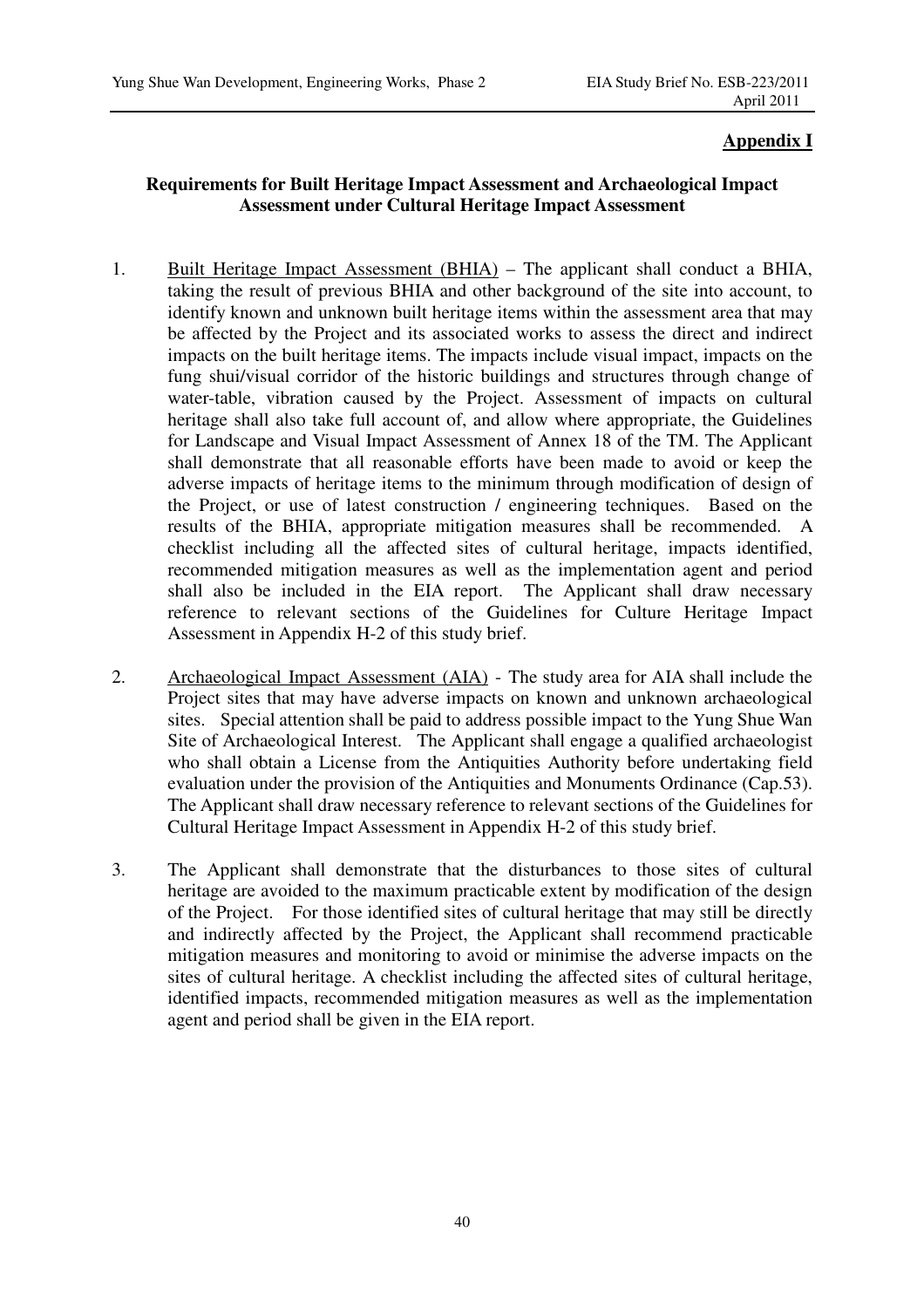## **NOT USED**

## **Appendix I-1**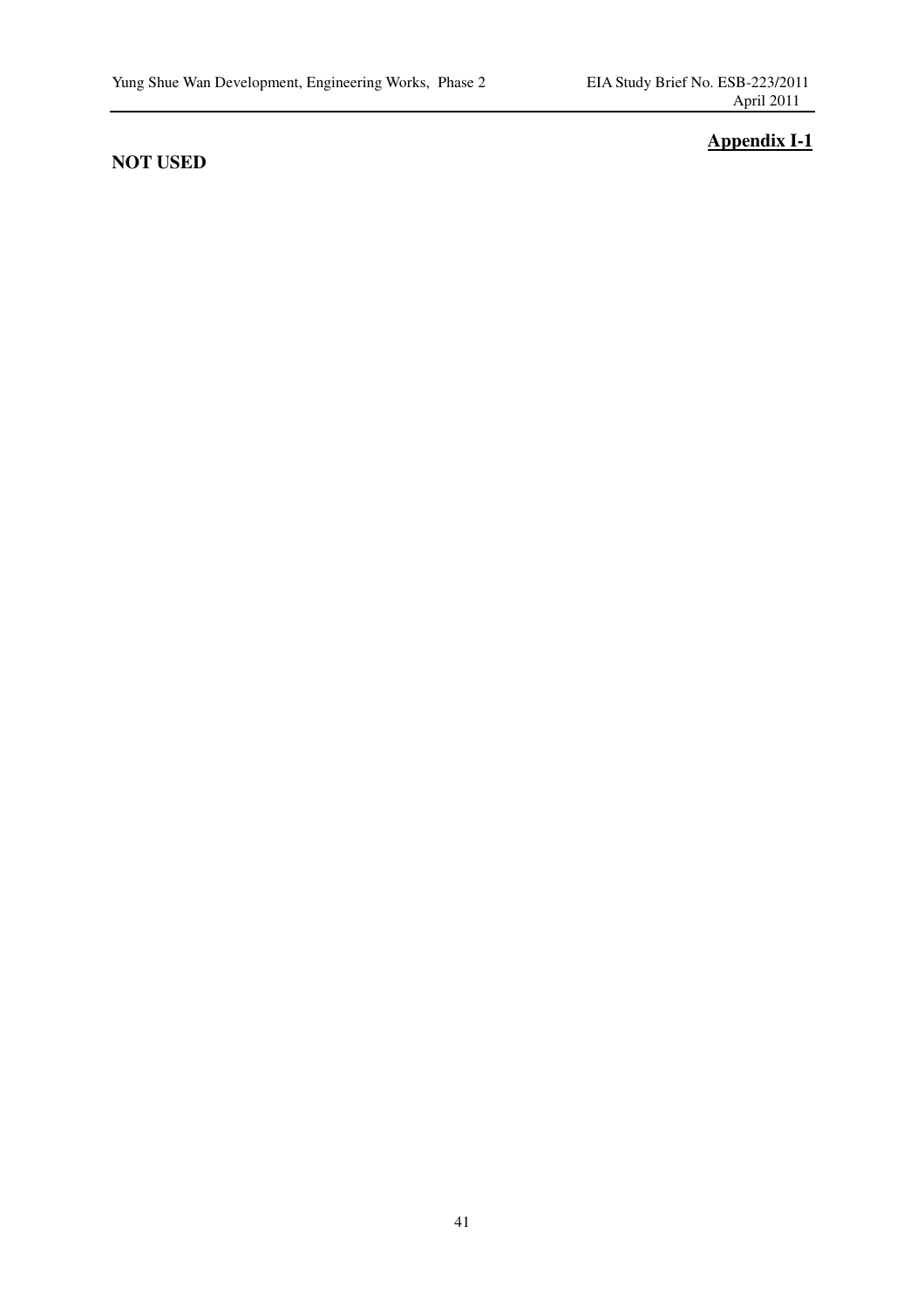## **Appendix I-2**

## **Guidelines for Cultural Heritage Impact Assessment** (as at March 2011)

## Introduction

The purpose of the guidelines is to assist the understanding of the requirements in assessing impact on archaeological and built heritage. The guidelines which will be revised by the Antiquities and Monuments Office (AMO) of the Leisure and Cultural Services Department from time to time, where appropriate, and when required should be followed in the interest of professional practice.

A comprehensive Cultural Heritage Impact Assessment (CHIA) includes a baseline study, an impact assessment study associated with the appropriate mitigation measures proposed and to be implemented by project proponents.

### **(1) Baseline Study**

- 1.1 A baseline study shall be conducted:
	- a. to compile a comprehensive inventory of heritage sites within the proposed project area, which include:
		- (i) all sites of archaeological interest (both terrestrial and marine);
		- (ii) all pre-1950 buildings and structures;
		- (iii) selected post-1950 buildings and structures of high architectural and historical significance and interest; and
		- (iv) cultural landscapes include places associated with historic event, activity, or person or exhibiting other cultural or aesthetic values, such as sacred religious sites, battlefields, a setting for buildings or structures of architectural or archaeological importance, historic field patterns, clan graves, old tracks, *fung shui* woodlands and ponds, and etc.
	- b. to identify the direct and indirect impacts on the heritage sites at the planning stage in order to avoid causing any negative effects. The impacts include the direct loss, destruction or disturbance of an element of cultural heritage, impact on its settings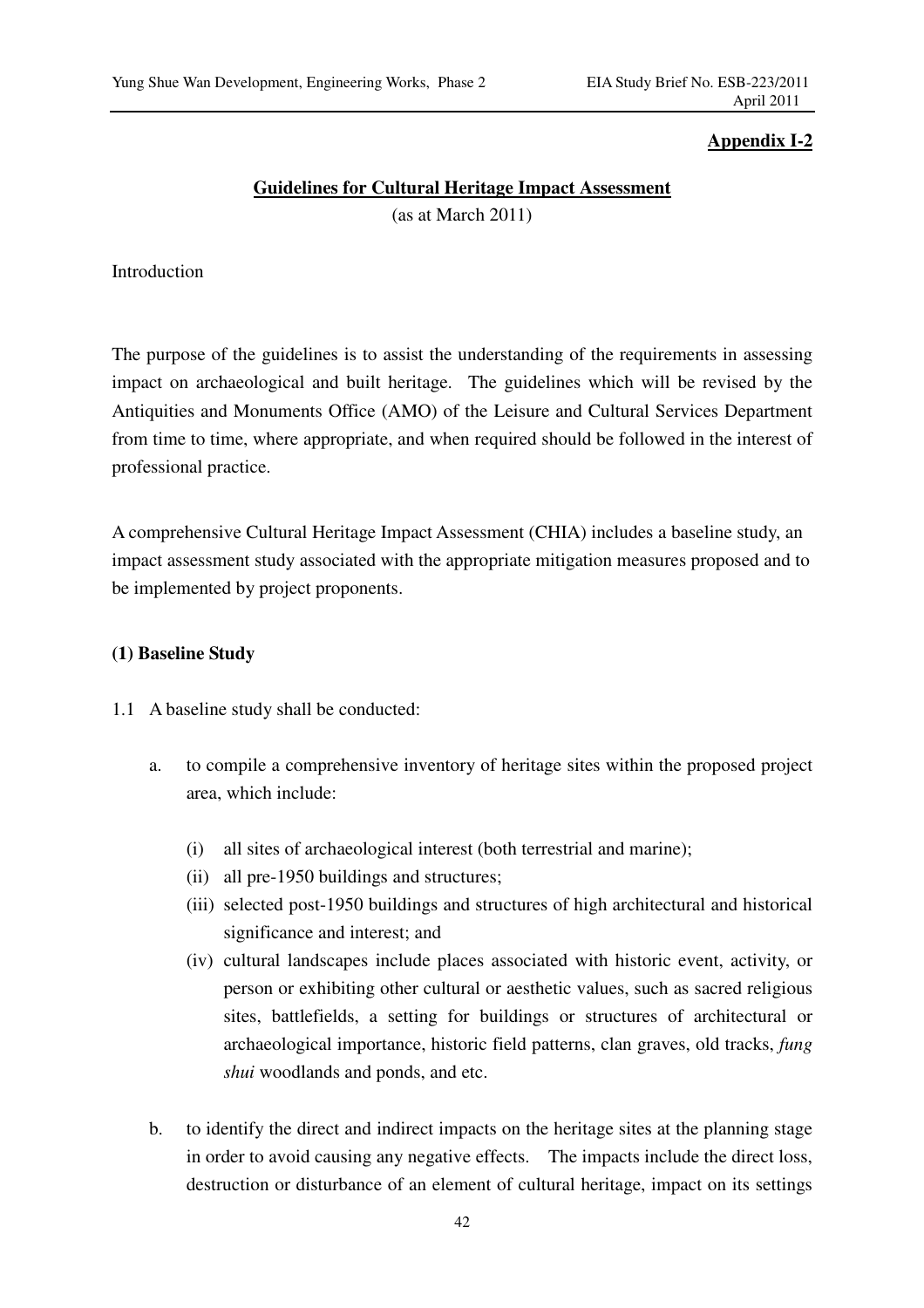or impinging on its character through inappropriate sitting or design, potential damage to the physical fabric of archaeological remains, historic buildings or historic landscapes through air pollution, change of ground water level, vibration, ecological damage, new recreation or other daily needs to be caused by the new development. The impacts listed are merely to illustrate the range of potential impacts and not intended to be exhaustive.

- 1.2 The baseline study shall also include a desk-top research and a field evaluation.
- 1.3. Desk-top Research
	- 1.3.1 Desk-top research should be conducted to analyse, collect and collate the best available information. It shall include (if applicable) but not limited to:
		- a. List of declared monuments protected by the Antiquities and Monuments Ordinance (Chapter 53).
		- b. Graded historic buildings and sites.
		- c. Government historic sites identified by AMO.
		- d. Lists and archives kept in the Reference Library of AMO including sites of archaeological interest, declared monuments, proposed monuments, deemed monuments and recorded historical building & structures identified by AMO.
		- e. Publications on local historical, architectural, anthropological, archaeological and other cultural studies, such as, Journals of the Royal Asiatic Society (Hong Kong Branch), Journals of the Hong Kong Archaeological Society, AMO Monograph Series and so forth.
		- f. Other unpublished papers, records, archival and historical documents through public libraries, archives, and the tertiary institutions, such as the Hong Kong Collection and libraries of the Department of Architecture of the University of Hong Kong and the Chinese University of Hong Kong, Public Records Office, photographic library of the Information Services Department and so forth.
		- g. Any other unpublished archaeological investigation and excavation reports kept by AMO.
		- h. Relevant information from AMO's website.
		- i. Historical documents in the Public Records Office, the Land Registry, District Lands Office, District Office and the Hong Kong Museum of History and so forth.
		- j. Cartographic and pictorial documents. Old and recent maps and aerial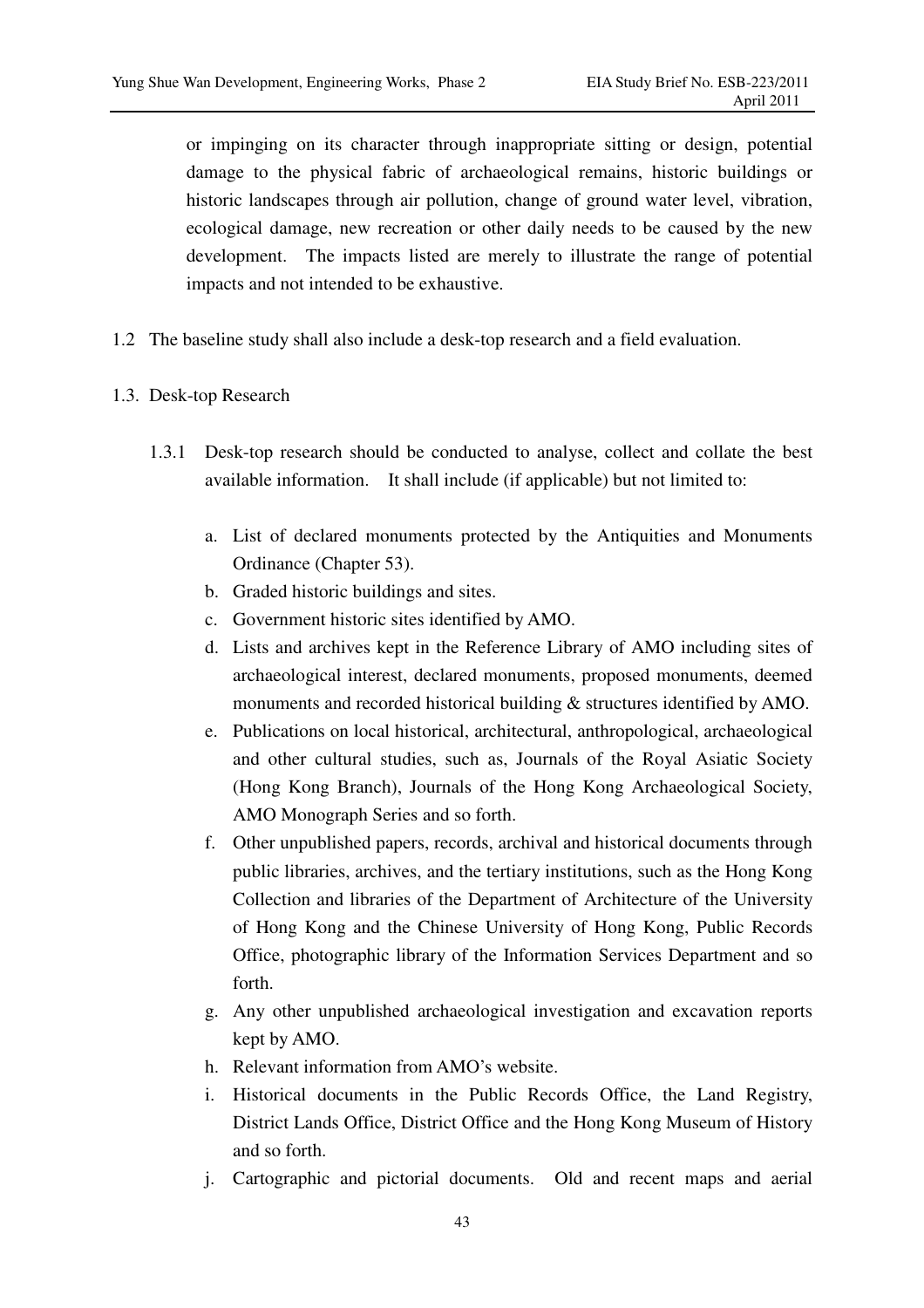photos searched in the Map and Aerial Photo Library of the Lands Department.

- k. Existing geological and topographic information (for archaeological desk-top research).
- l. Discussion with local informants.
- 1.4 Field Evaluation
	- 1.4.1 General

The potential value of the project area with regard the cultural heritage could be established easily where the area is well-documented. However, it does not mean that the area is devoid of interest if it lacks information. In these instances, site inspections and consultations with appropriate individuals or organisations should be conducted by those with expertise in local heritage to clarify the situation.

- 1.4.2 Field survey on historic buildings and structures
	- a. Field scan of all the historic buildings and structures within the project area.
	- b. Photographic recording of each historic building or structure including the exterior (the elevations of all faces of the building premises, the roof, close up for the special architectural details) and the interior (special architectural details), if possible, as well as the surroundings, the associated cultural landscape features and the associated intangible cultural heritage (if any) of each historic building or structure.
	- c. Interview with local elders and other informants on local historical, architectural, anthropological and other cultural information related to the historic buildings and structures.
	- d. Historical and architectural appraisal of the historic buildings and structures, their associated cultural landscape and intangible cultural elements.
- 1.4.3 Archaeological Survey
	- a. Appropriate methods for pricing and valuation of the archaeological survey, including by means of a Bill of Quantities or a Schedule of Rates should be adopted when appropriate in preparing specifications and relevant documents for calling tenders to carry out the archaeological survey. The specifications and relevant documents should be sent to AMO for agreement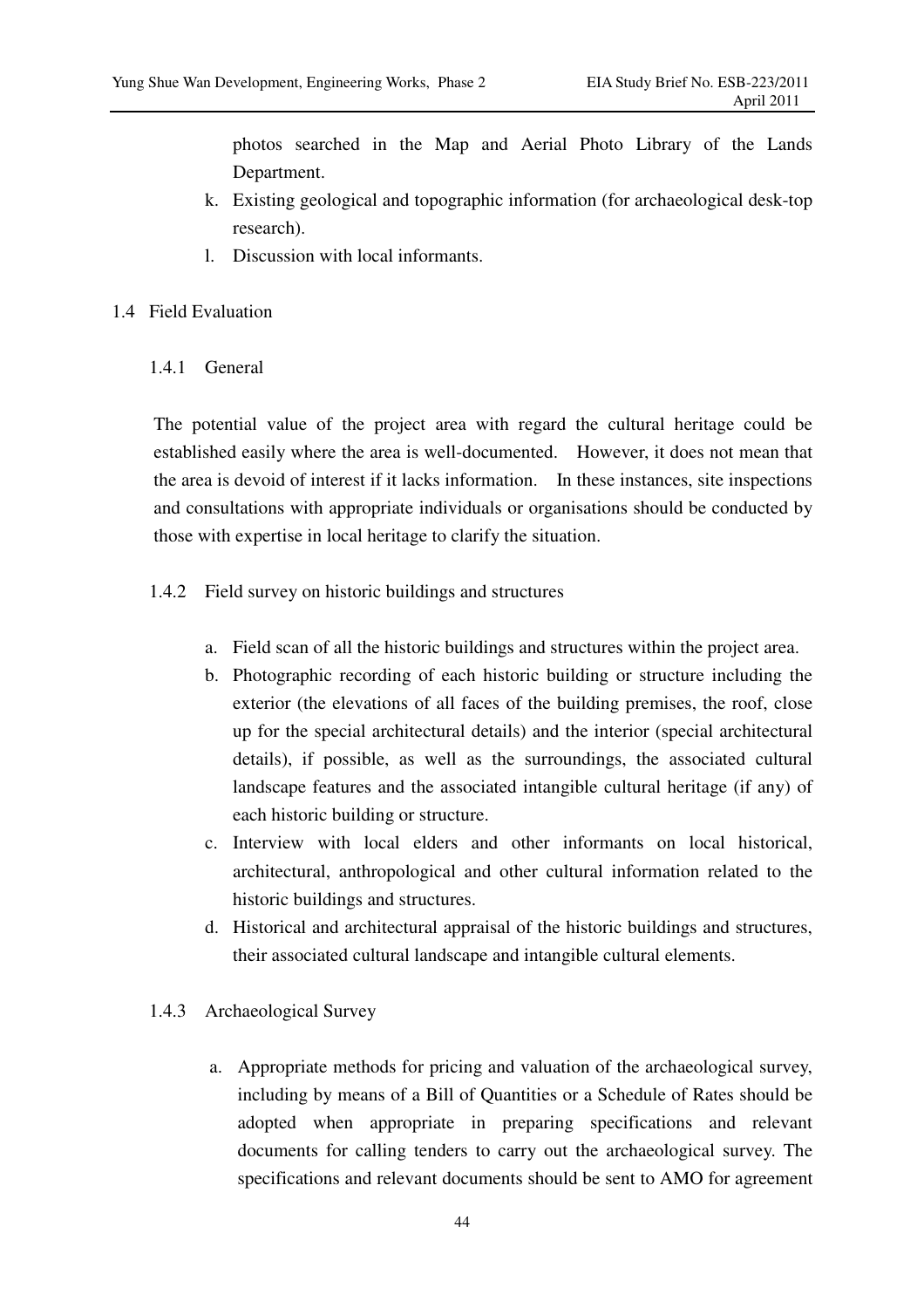prior to calling tenders to conduct the archaeological survey.

- b. For archaeologists involved in contract archaeological works, they should adhere to recognized standards for professional practice and ethical conduct in undertaking commissioned archaeological works under contracts. They should make themselves fully understand recognized principles and guidelines regarding contract archaeological works, such as those of the Institute for Archaeologists, European Associations of Archaeologists and in Mainland China.
- c. A licence shall be obtained from the Antiquities Authority for conducting archaeological field work. It takes at least two months to process an application.
- d. An archaeological brief/proposal, as an outline framework of the proposed archaeological works, should be prepared. The brief/proposal should clearly state the project and archaeological background, address necessary archaeological works required, elaborate the strategy and methodology adopted, including what particular research question(s) will be resolved, how the archaeological data will be collected and recorded, how the evidence will be analysed and interpreted and how the archaeological finds and results will be organized and made available. Effective field techniques including method and sampling details are required to be demonstrated clearly in the brief/proposal. Monitoring arrangement, reporting, contingency plan for field and post-excavation works and archive deposition (including finds, field and laboratory records, etc.) should also be addressed in the brief/proposal. The brief/proposal should be submitted to AMO for agreement prior to applying for a licence. Prior site visit to the project site before the submission of the brief/proposal is required so as to ascertain the feasibility of the proposed strategy and methodology as well as the availability of the proposed locations for auger survey and test pitting.
- e. The following methods of archaeological survey (but not limited to) should be applied to assess the archaeological potential of the project area:
	- (i) Definition of areas of natural land undisturbed in the recent past.
	- (ii) Field scan of the natural land undisturbed in the recent past in detail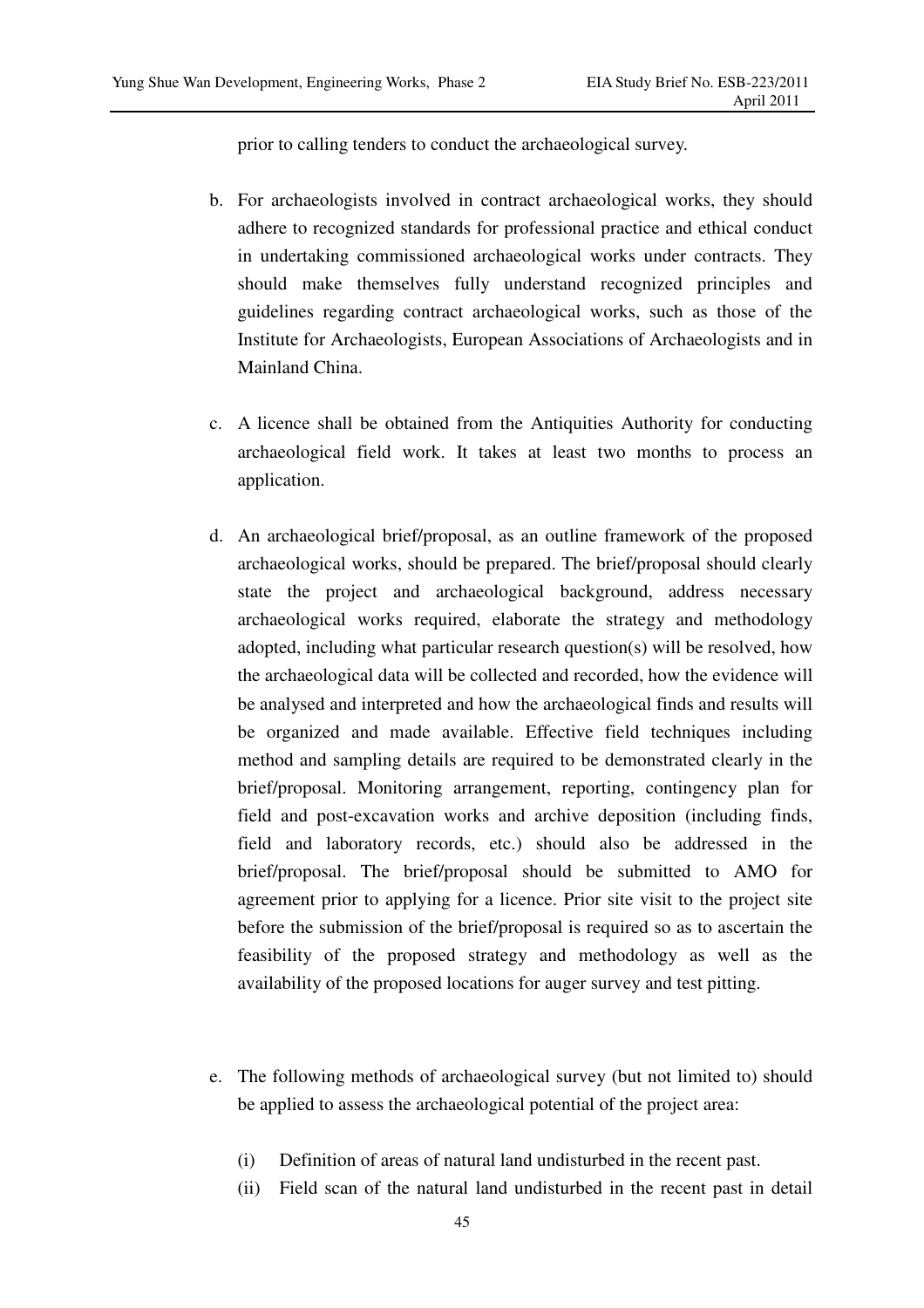with special attention paid to areas of exposed soil which were searched for artifacts.

- (iii) Conduct systematic auger survey and test pitting. The data collected from auger survey and test pitting should be able to establish the horizontal spread of cultural materials deposits.
- (iv) Excavation of test pits to establish the vertical sequence of cultural materials. The hand digging of  $1 \times 1$  m or  $1.5 \times 1.5$  m test pits to determine the presence or absence of deeper archaeological deposits and their cultural history.
- (v) The quantity and location of auger holes and test pits should be agreed with AMO prior to applying for a licence. Additional auger holes and test pits may be required to ascertain and demarcate the extent of archaeological deposits and remains.
- (vi) A qualified land surveyor should be engaged to record reduced levels and coordinates as well as set base points and reference lines in the course of the field survey.
- (vii) All archaeological works should be properly completed and recorded to agreed standards.
- f. Archaeologists should adhere to all the agreed professional and ethical standards for archaeological works, such as the standards and guidelines of the Institute for Archaeologists, English Heritage, European Associations of Archaeologists, Society for American Archaeology and in Mainland China.
- g. A Marine Archaeological Investigation (MAI) following *Guidelines for MAI* may be required for projects involving disturbance of seabed.
- 1.4.4 If the field evaluation identifies any additional heritage sites within the study area which are of potential historic or archaeological importance/interest and not recorded by AMO, the findings should be reported to AMO as soon as possible.
- 1.5 The Report of Baseline Study
	- 1.5.1 The study report should unequivocally include all the direct and concrete evidence to show that the process of the above desk-top and field survey has been satisfactorily completed. This should take the form of a detailed inventory of the heritage sites supported by full description of their significance. The description should contain detailed geographical, historical, archaeological,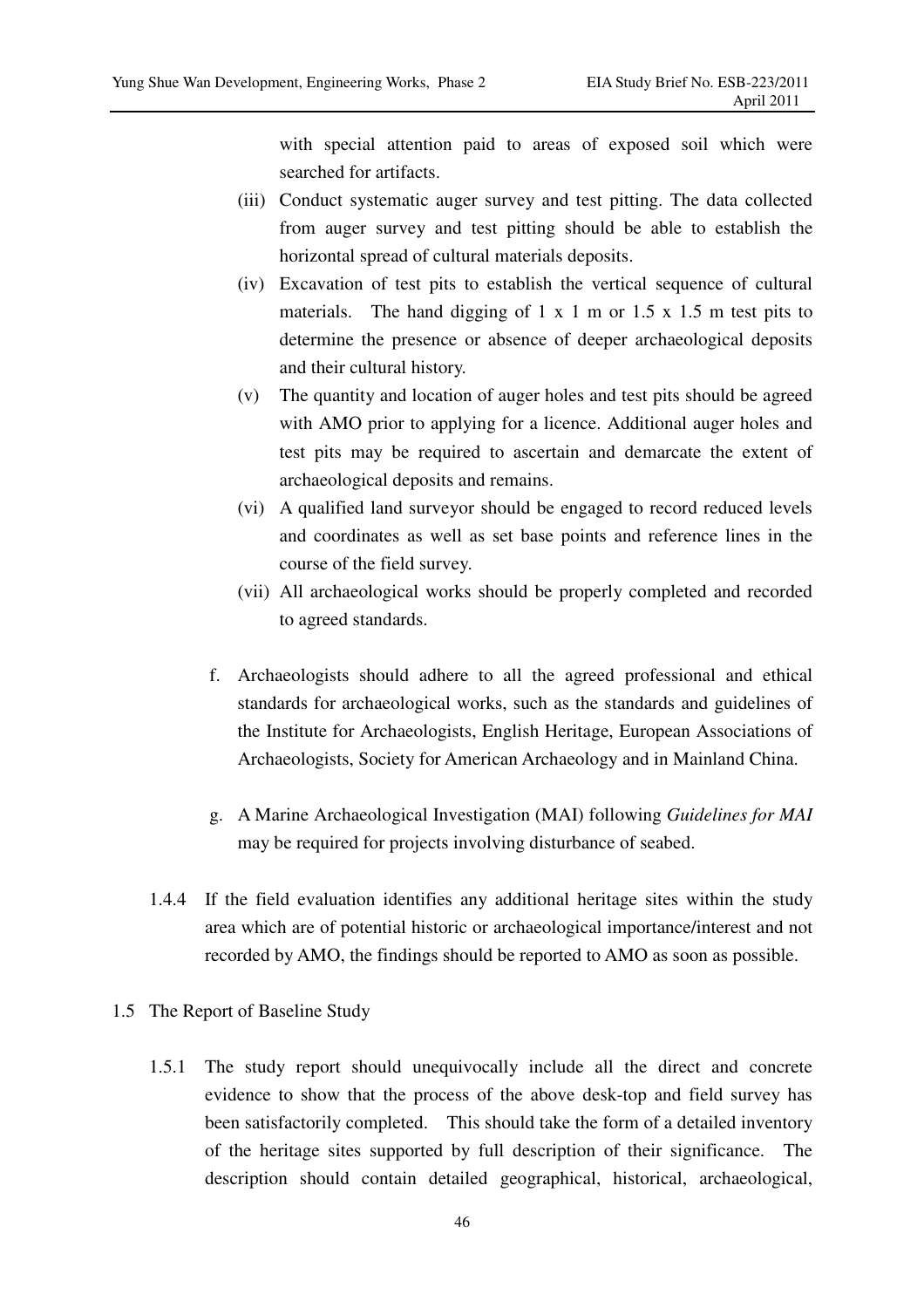architectural, anthropological, ethnographic and other relevant data supplemented with illustrations below and photographic and cartographic records, if required.

- 1.5.2 A master layout plan showing all the identified archaeological and built heritage within the study area should be provided in the report. All the identified heritage sites should be properly numbered with their locations indicated on the master layout plan.
- 1.5.3 Historic Buildings/ Structures/ Sites
	- a. A map in 1:1000 scale showing the boundary of each historic item.
	- b. Photographic records of each historic item.
	- c. Detailed recording form of each historic item including its construction year, previous and present uses, architectural characteristics, as well as legends, historic persons and events, cultural landscape features and cultural activities associated with the structure.
	- d. A cross-referenced checklist including the reference number of each historical item, their photo and drawing reference, as well as the page number of the detailed recording form of each identified historical item for easy cross-checking of individual records.
- 1.5.4 Sites of Archaeological Interest
	- a. A map showing the boundary of each site of archaeological interest as supported and delineated by field walking, augering and test-pitting.
	- b. Drawing of stratigraphic section of test-pits excavated which shows the cultural sequence of a site.
	- c. Reduced levels, coordinates, base points and reference lines should be clearly defined and certified by a qualified land surveyor.
	- d. *Guidelines for Archaeological Reports* should be followed (Annex 1).
- 1.5.5 A full bibliography and the source of information consulted should be provided to assist the evaluation of the quality of the evidence, including the title of the relevant material, its author(s), publisher, publication place and date. To facilitate verification of the accuracy, AMO will reserve the right to examine the full details of the research materials collected under the baseline study.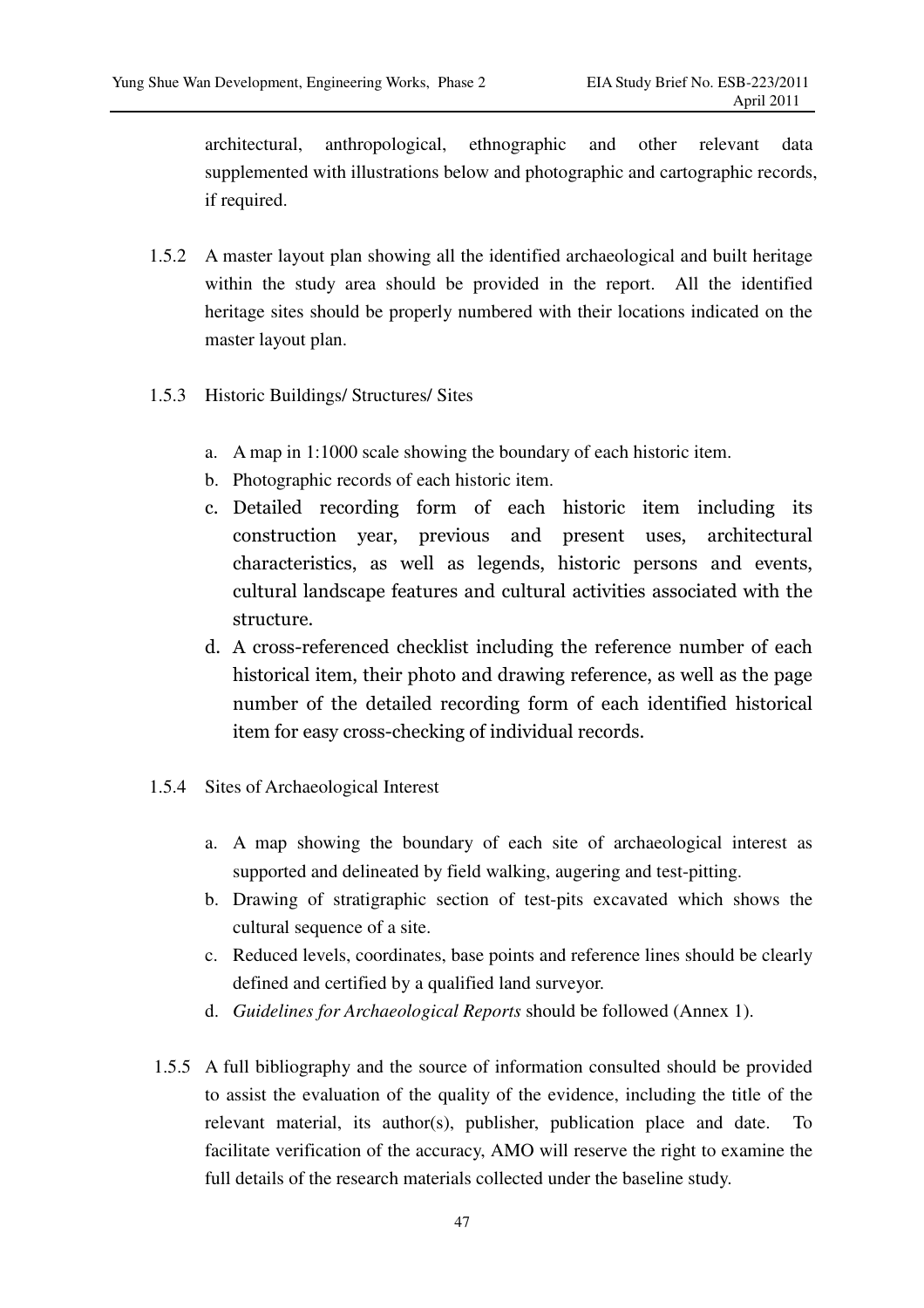#### 1.6 Finds and Archives

1.6.1 Archaeological finds and archives should be handled following *Guidelines for Handling of Archaeological Finds and Archives* (Annex 2).

## 1.7 Safety Issue

- 1.7.1 During the course of the CHIA Study, all participants shall comply with all Ordinances, Regulations and By-laws which may be relevant or applicable in safety aspect in connection with the carrying out of the CHIA Study, such as site safety, insurance for personal injuries, death and property damage as well as personal safety apparatuses, etc.
- 1.7.2 A Risk Assessment for the fieldwork shall be carried out with full consideration to all relevant Ordinances, Regulations and By-laws.
- 1.8 Information Disclosure
	- 1.8.1 For releasing any information on the CHIA Study, the archaeologist/expert involved should strictly comply with the terms and conditions set in the contract/agreement and avoid conflict of interest.

## **(2) Impact Assessment Study**

- 2.1 Identification of impact on heritage
	- 2.1.1 The impact assessment study must be undertaken to identify the impacts on the heritage sites which will be affected by the proposed development subject to the result of desktop research and field evaluation. The prediction of impacts and an evaluation of their significance must be undertaken by expert(s) in local heritage.
	- 2.1.2 During the assessment, both the direct impacts such as loss or damage of important features as well as indirect impacts should be clearly stated, such as adverse visual impact on heritage sites, landscape change to the associated cultural landscape features of the heritage sites, temporary change of access to the heritage sites during the work period, change of ground level or water level which may affect the preservation of the archaeological and built heritage *in situ*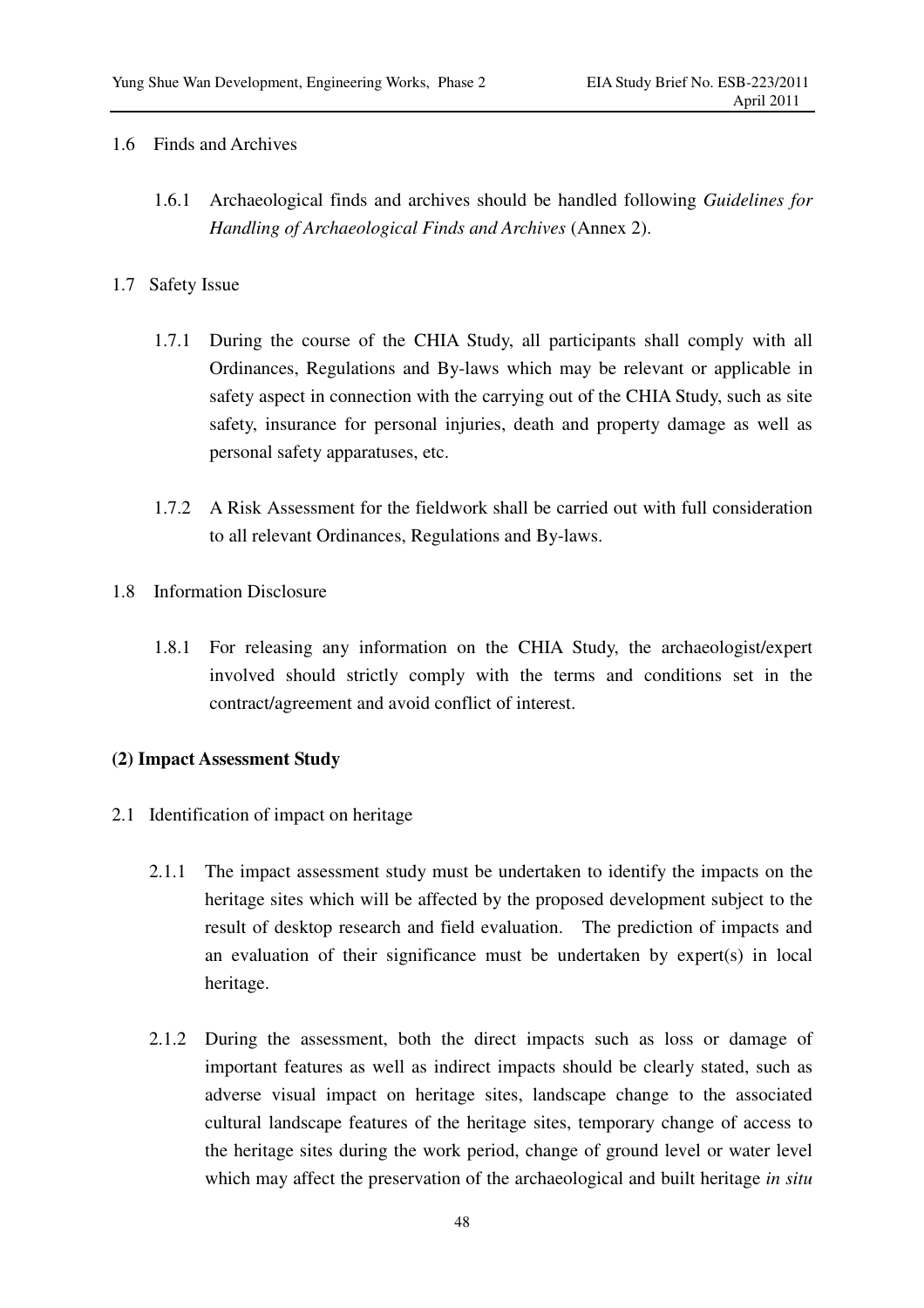during the implementation stage of the project.

- 2.1.3 The evaluation of cultural heritage impact assessment may be classified into five levels of significance based on type and extent of the effects concluded in the CHIA study:
	- a. Beneficial impact: the impact is beneficial if the project will enhance the preservation of the heritage site(s) such as improving the flooding problem of the historic building after the sewerage project of the area;
	- b. Acceptable impact: if the assessment indicates that there will be no significant effects on the heritage site(s);
	- c. Acceptable impact with mitigation measures: if there will be some adverse effects, but these can be eliminated, reduced or offset to a large extent by specific measures, such as conduct a follow-up Conservation Proposal or Conservation Management Plan for the affected heritage site(s) before commencement of work in order to avoid any inappropriate and unnecessary interventions to the building;
	- d. Unacceptable impact: if the adverse effects are considered to be too excessive and are unable to mitigate practically;
	- e. Undetermined impact: if the significant adverse effects are likely, but the extent to which they may occur or may be mitigated cannot be determined from the study. Further detailed study will be required for the specific effects in question.
- 2.1.4 Preservation in totality must be taken as the first priority as it will be a beneficial impact and will enhance the cultural and socio-economical environment if suitable measures to integrate the heritage site into the proposed project are carried out.
- 2.1.5 If, due to site constraints and other factors, only preservation in part is possible, this must be fully justified with alternative proposals or layout designs which confirm the impracticability of total preservation.
- 2.1.6 Total destruction must be taken as the very last resort in all cases and shall only be recommended with a meticulous and careful analysis balancing the interest of preserving local heritage as against that of the community as a whole. Assessment of impacts on heritage sites shall also take full account of, and follow where appropriate, paragraph 4.3.1(c), item 2 of Annex 10, items 2.6 to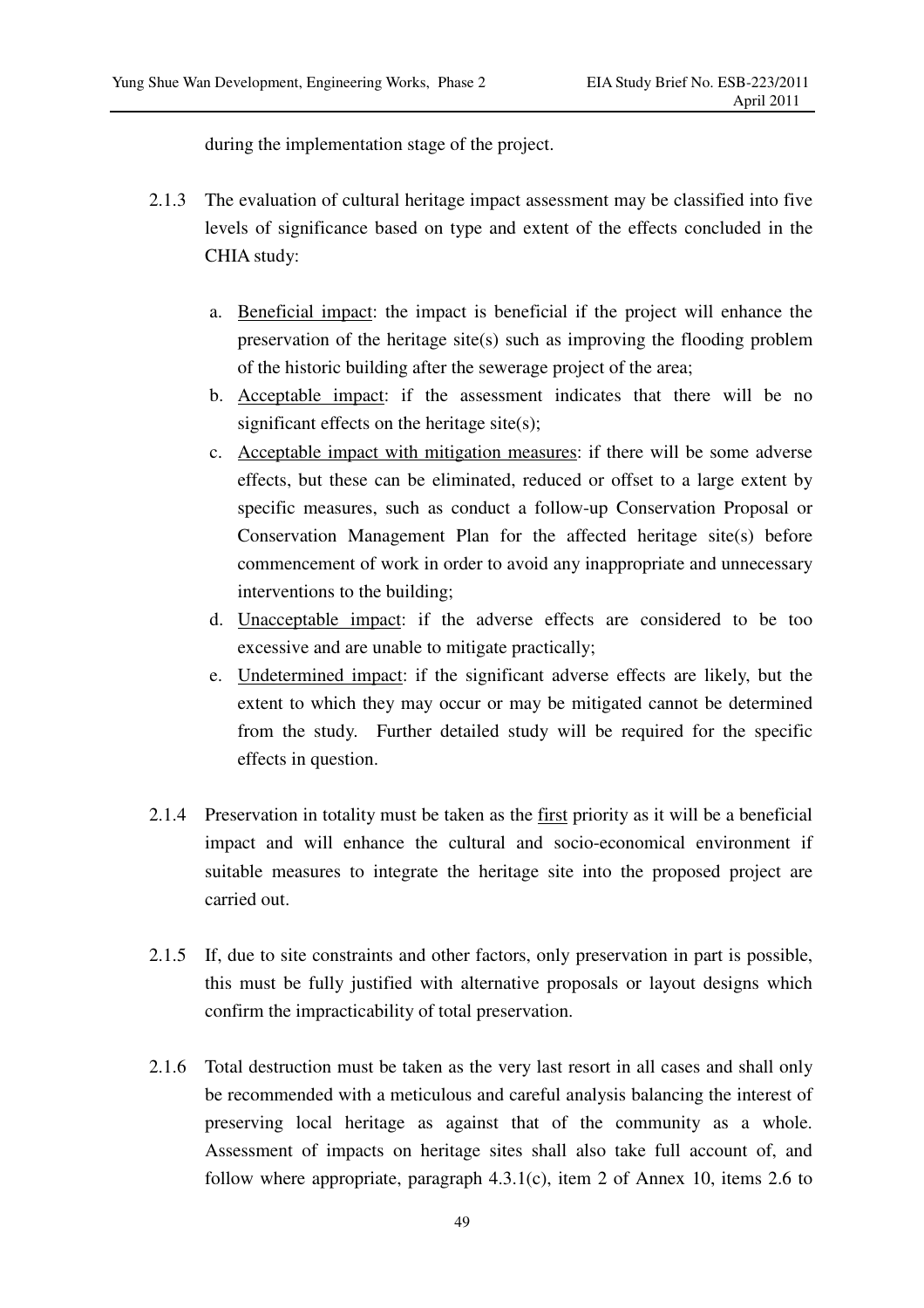2.9 of Annex 19 and other relevant parts of the Technical Memorandum on Environmental Impact Assessment Process.

## 2.2 Mitigation Measures

- 2.2.1 It is always a good practice to recognize the heritage site early in the planning stage and site selection process, and to avoid it, i.e. preserve it *in-situ*, or leaving a buffer zone around the site with full justifications demonstrating the best practice of heritage conservation.
- 2.2.2 Mitigation is not only concerned with minimizing adverse impact on the heritage site but also should give consideration of potential enhancement if possible (such as to improve the access to the heritage site or enhance the landscape and visual quality of the heritage site).
- 2.2.3 Mitigation measures shall not be recommended or taken as *de facto* means to avoid preservation of heritage sites. They must be proved beyond all possibilities to be the only practical course of action. Heritage sites are to be in favour of preservation unless it can be demonstrated that there is a need for a particular development which is of paramount importance and outweighs the significance of a heritage site.
- 2.2.4 If avoidance of the heritage site is not possible, amelioration can be achieved by minimizing the potential impacts and the preservation of the heritage site, such as physically relocating it. Measures like amendments of the sitting, screening and revision of the detailed design of the development are required to lessen its degree of exposure if it causes visual intrusion to the heritage site and affects the character and integrity of the heritage site.
- 2.2.5 A rescue programme, when required, may involve preservation of the historic building or structure together with the relics inside, and its historic environment through relocation, detailed cartographic and photographic survey or preservation of site of archaeological interest "by record", i.e. through excavation to extract the maximum data as the very last resort.
- 2.3 The Impact Assessment Report
	- 2.3.1 A detailed description and plans should be provided to elaborate on the heritage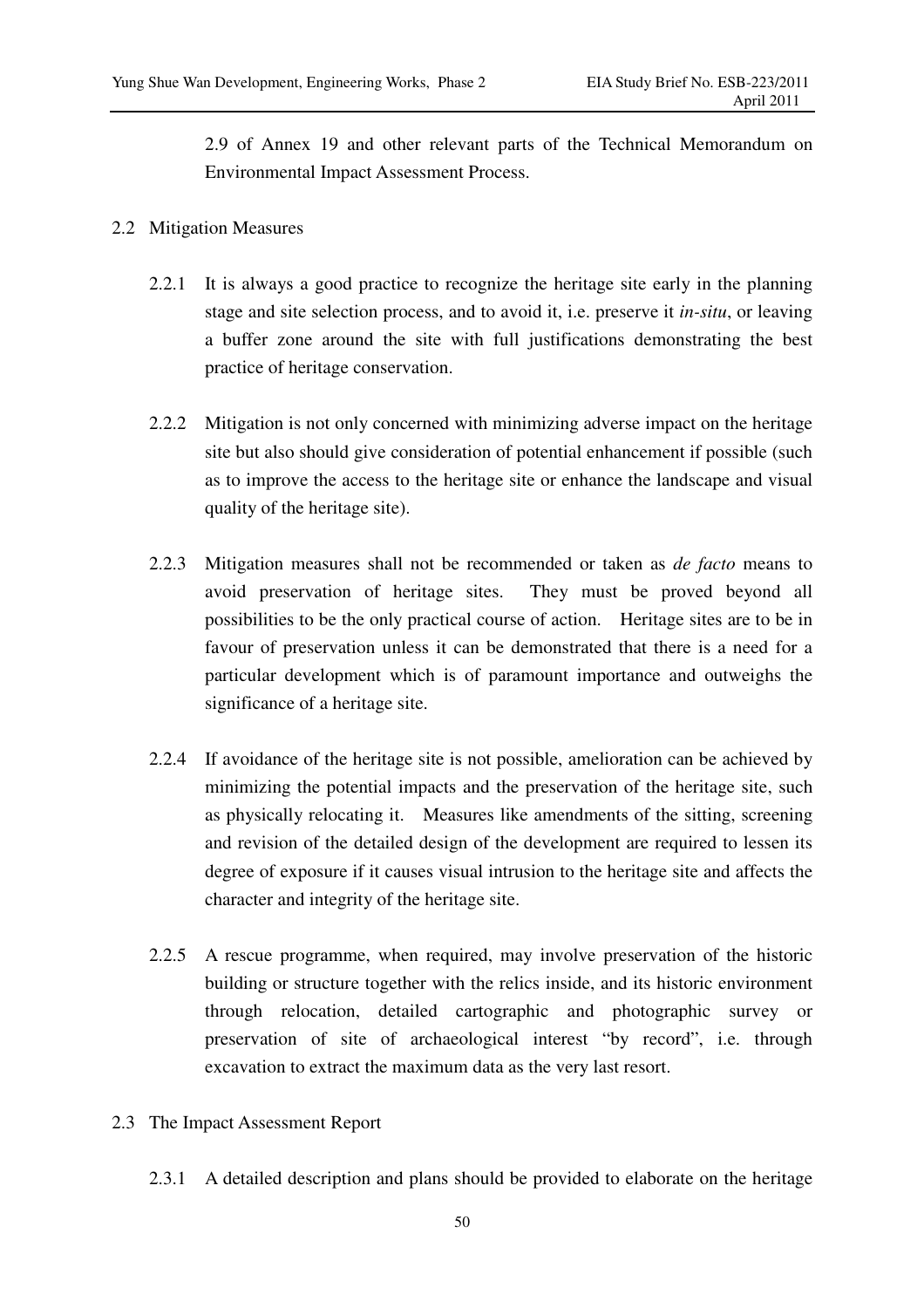site(s) to be affected. Besides, please also refer to paragraph  $4.3.1(d)$ , items 2.10 to 2.14 of Annex 19 and other relevant parts of the Technical Memorandum, other appropriate presentation methods for mitigation proposals like elevations, landscape plan and photomontage shall be used in the report extensively for illustrating the effectiveness of the measures.

- 2.3.2 To illustrate the landscape and visual impacts on heritage sites, as well as effects of the mitigation measures, choice of appropriate presentation methods is important. These methods include perspective drawings, plans and section/ elevation diagrams, photographs on scaled physical models, photo-retouching and photomontage. These methods shall be used extensively to facilitate communication among the concerned parties.
- 2.3.3 The implementation programme for the agreed mitigation measures should be able to be executed and should be clearly set out in the report together with the funding proposal. These shall form an integral part of the overall redevelopment project programme and financing of the proposed redevelopment project. Competent professionals must be engaged to design and carry out the mitigation measures.
- 2.3.4 For contents of the implementation programme, reference can be made to Annex 20 of the Technical Memorandum on Environmental Impact Assessment Process. In particular, item 6.7 of Annex 20 requires to define and list out clearly the proposed mitigation measures to be implemented, by whom, when, where, to what requirements and the various implementation responsibilities. A comprehensive plan and programme for the protection and conservation of the preserved heritage site, if any, during the planning and design stage of the proposed project must be addressed in details.
- 2.3.5 Supplementary information to facilitate the verification of the findings shall be provided in the report including but not limited to:
	- a. layout plan(s) in a proper scale illustrating the location of all heritage sites within the study area, the extent of the work area together with brief description of the proposed works;
	- b. all the heritage sites within the study area should be properly numbered, cross-reference to the relevant drawings and plans.
	- c. an impact assessment cross-referenced checklist of all the heritage sites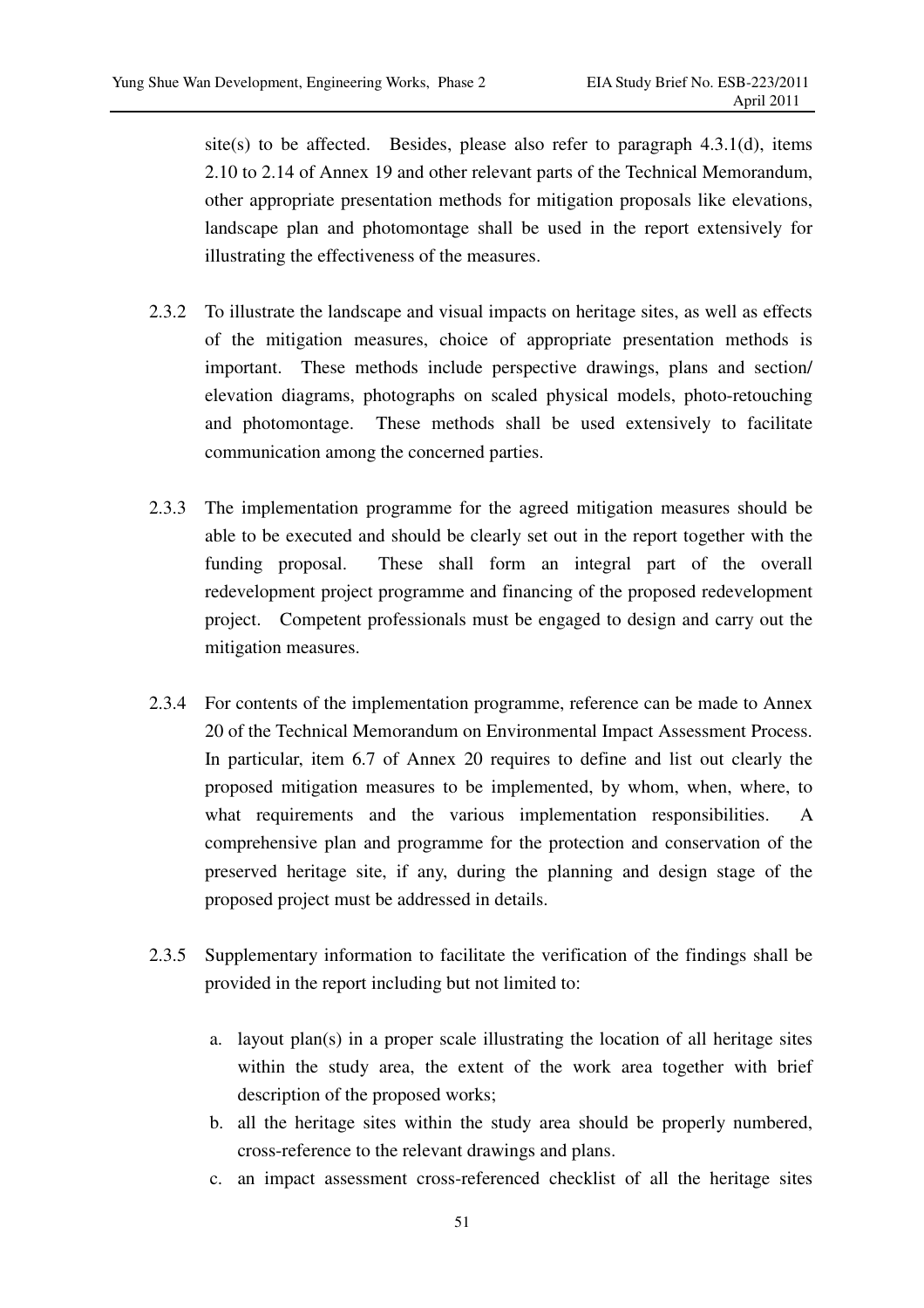within the study area including heritage site reference, distance between the heritage site and work area, summary of the possible impact(s), impact level, summary of the proposed mitigation measure(s), as well as references of the relevant plans, drawings and photos; and

d. a full implementation programme of the mitigation measures for all affected heritage sites to be implemented with details, such as by whom, when, where, to what requirements and the various implementation responsibilities of individual parties.

\* This Guidelines for Cultural Heritage Impact Assessment was first set out in August 2008 based on the Criteria for Cultural Heritage Impact Assessment and revised subsequently in December 2008, July 2010, October 2010 and March 2011.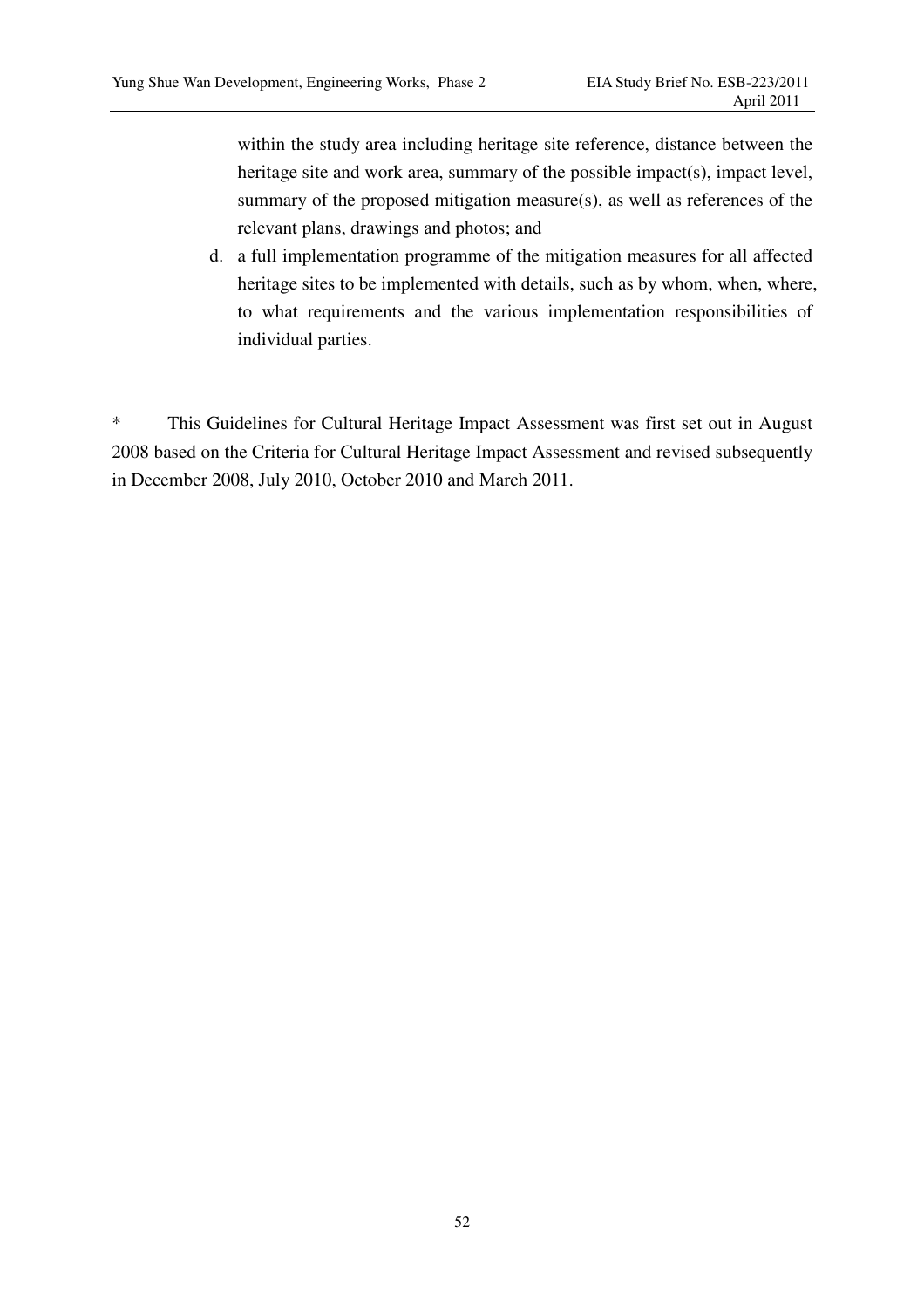### **Annex 1 to Appendix I-2**

## **Guidelines for Archaeological Reports**

(As at March 2011)

## **I. General**

- 1. All reports should be written in a clear, concise and logical style.
- 2. All the constituent parts (text, figures, photos and specialist reports (if any)) should provide full cross-reference. Readers should be able to find their way around the report without difficulty.
- 3. The reports should be submitted in A4 size and accompanying drawings of convenient sizes.
- 4. Draft reports should be submitted to the Antiquities and Monuments Office (AMO) for comments within two months after completion of archaeological work unless otherwise approved by AMO.
- 5. The draft reports should be revised as required by AMO and relevant parties. The revised reports should be submitted to AMO within three weeks after receiving comments from AMO and relevant parties.
- 6. At least 5 hard copies of the final reports should be submitted to AMO for record purpose.
- 7. At least 2 digital copies of the final reports in both Microsoft Word format and Acrobat (.PDF) format without loss of data and change of appearance compared with the corresponding hard copy should be submitted to AMO. The digital copies should be saved in a convenient medium, such as compact discs with clear label on the surface and kept in protective pockets.
- 8. Errors are the responsibilities of the author(s) and should so far as possible be identified and rectified before submission to AMO.
- 9. The guidelines which will be revised by the AMO of the Leisure and Cultural Services Department from time to time, where appropriate, and when required should be followed in the interest of professional practice.

## **II. Suggested Format of Reports**

- 1. Front page: Project/Site name
	- Nature of the report
		- e.g. (Draft/Final) Archaeological Investigation/Survey Report Archaeological Impact Assessment Report Watching Brief Report Rescue Excavation Report Post-excavation Report
	- Organization
	- Date of report
- 2. Contents list

Page number of each section should be given.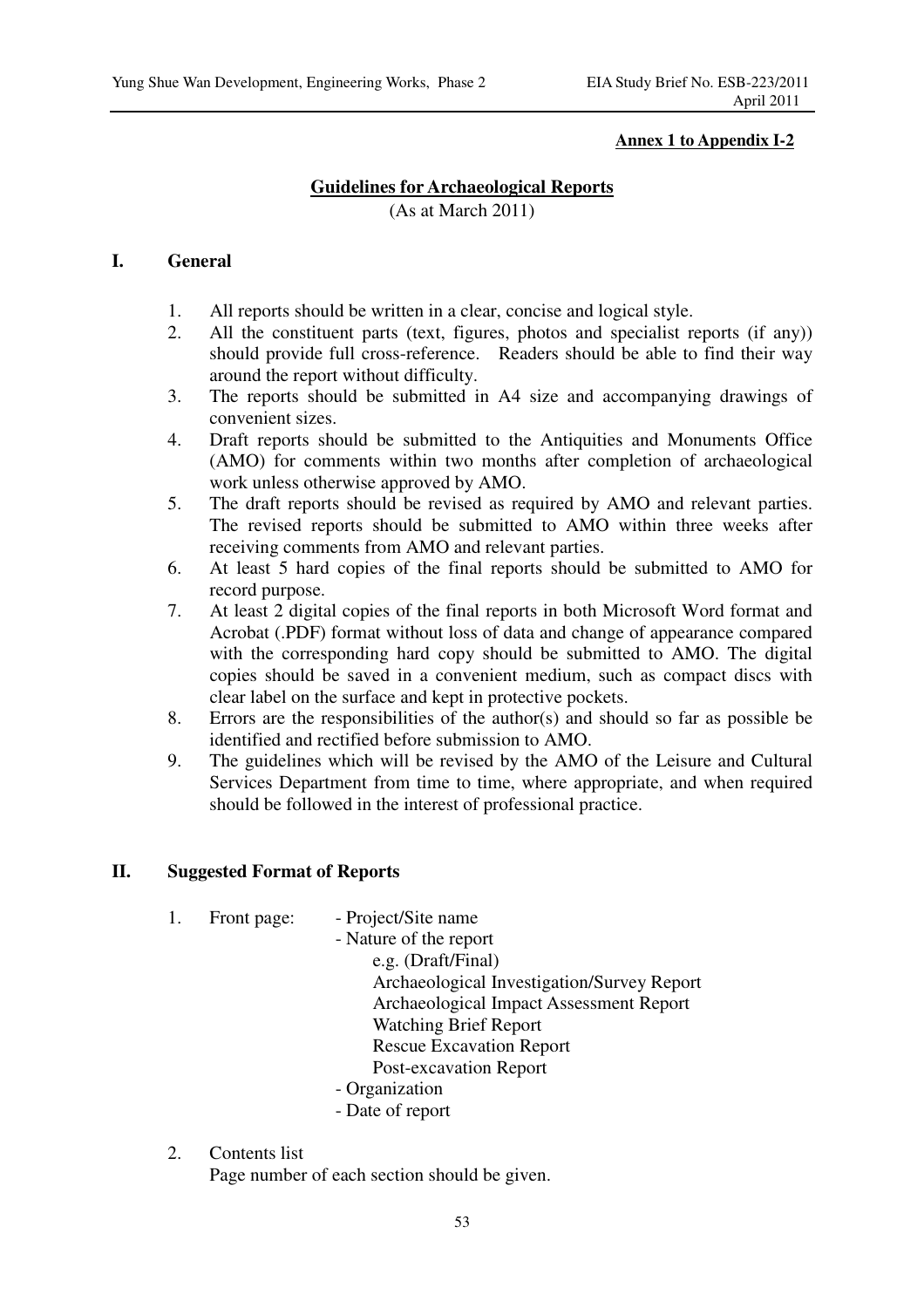- 3. Non-technical summary (both in English and Chinese with approximate 150 300 words each) This should outline in plain, non-technical language, the principal reasons for the archaeological work, its aims and main results, and should include reference to authorship and commissioning body.
- 4. Introduction

This should set out background leading to the commission of the reports. The location, area, scope and date of conducting the archaeological work must be given. The location of archaeological work should be shown on maps in appropriate scales and with proper legends.

- 5. Aims of archaeological work These should reflect the aims set in the project design.
- 6. Archaeological, historical, geological and topographical background of the site Supporting aerial photos and maps (both old and present) in appropriate scales, with proper legends and with the site locations clearly marked on should be provided.

## 7. Methodology

The methods used including any variation to the agreed project design should be set out clearly and explained as appropriate.

- 8. Results
	- - The results should outline the findings, known and potential archaeological interests by period and/or type. Their significance and value with reference/inclusion of supporting evidence should be indicated. If more than one interpretation is possible, the alternatives should also be presented, at least in summary.
	- The results should be amplified by the use of drawings and photographs.
	- Tables summarizing features and artifacts by trench/grid/test pit together with their interpretation should be included.
	- $\bullet$  The method, sampling details, results and interpretation as well as appropriate supporting data of the analysis for the environmental materials, e.g. ecofacts identified and/or collected during the fieldwork should be included.
	- - For impact assessment, the likely effect of the proposed development on the known or potential archaeological resource should be outlined.

# 9. Conclusion

This should include summarization and interpretation of the result.

10. Recommendation

Recommendations on further work and the responsible party as well as a brief planning framework should be outlined.

11. Reference and bibliography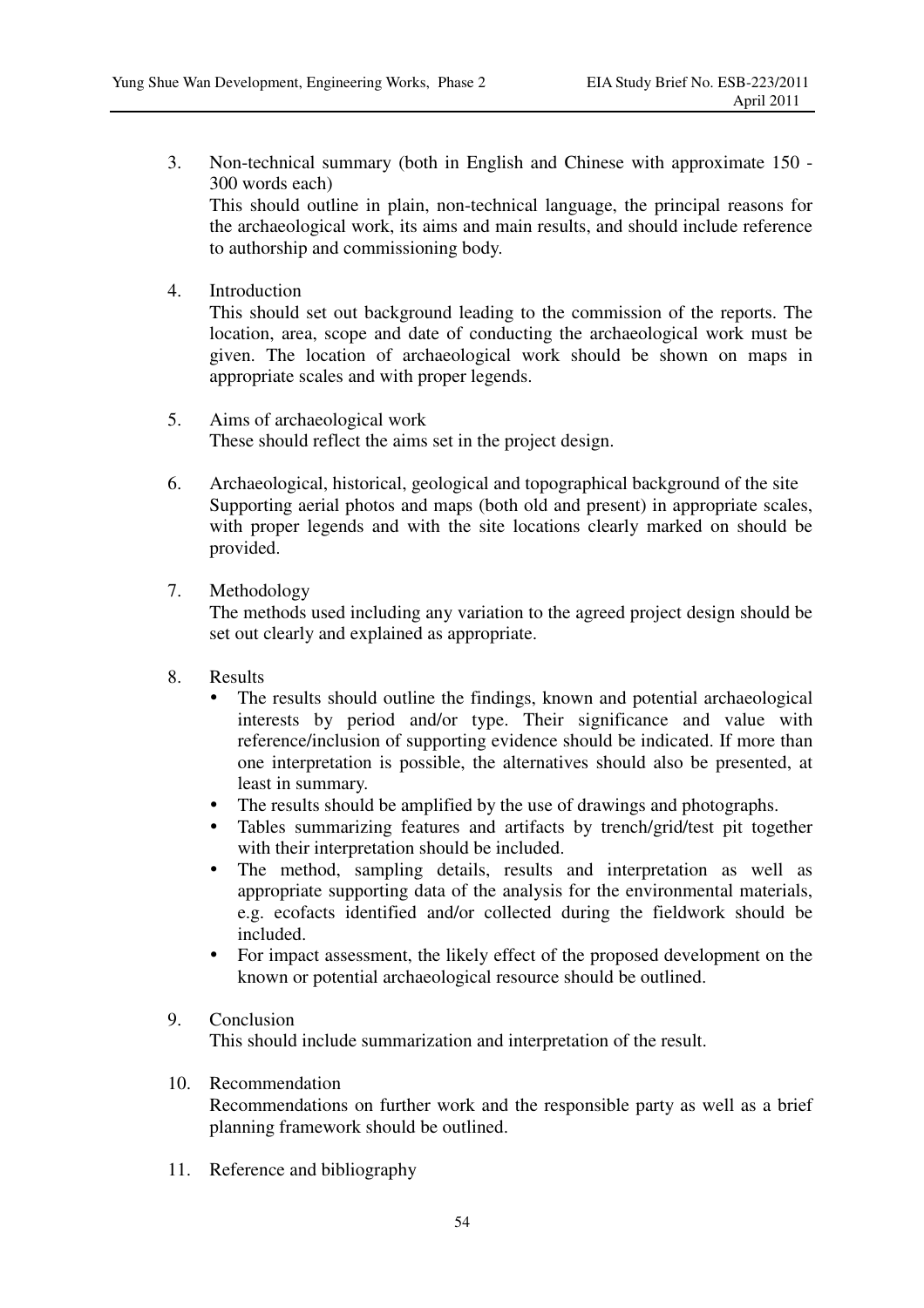A list of all primary and secondary sources including electronic sources used should be given in full detail, including the title of the relevant material, its author(s), publisher, publication place and date.

12. Archaeological Team

The director and members of the archaeological team and the author(s) of the report should be clearly specified.

13. Copyright and dissemination

The copyright of the report should be clearly identified. To facilitate future research studies, please specify that the report can be made available to the public in the Reference Library of the Heritage Discovery Centre.

14. Supporting illustrations

They should be clearly numbered and easily referenced to the text. They should be scanned and saved in TIFF or JPEG formats.

A. Maps

 $\overline{a}$ 

 A location plan of the project site should be included. Archaeological work locations, such as auger hole and test pit locations (with relevant coordinates certified by a qualified land surveyor), should be clearly shown on maps in appropriate scales, with proper legends, grid references (in 8 digits) and captions.

B. Drawings of test pits, archaeological features, special finds<sup>1</sup>, selected representative samples from general finds Drawings of all excavated test pits (at least one cross section of each test pit), all excavated archaeological features (both plan and cross section of each archaeological feature), all special finds identified in the excavation and selected representative samples from general finds (at least front view and section of each finds) should be included. All drawings should be clearly numbered and easily referenced to the text. The drawing scales stipulated below should be followed:

| Cross section and profile drawings of test pits | 1:20 |
|-------------------------------------------------|------|
| Archaeological feature drawings                 | 1:10 |
| Finds drawings                                  | 1:   |

 If drawings of the above stated scales are not appropriate to be incorporated into the report under certain occasions, reduced copy of the drawings with the same scales are acceptable. Proper captions, legends and indication of reduced size should be given.

C. Photos of project site and the surrounding area, test pits, archaeological features, special finds, selected representative samples from general finds

Photos of project site and the surrounding area, all excavated test pits (at

<sup>1</sup> Special finds are sometimes known as small finds  $(\sqrt{|\cdot|})$  in Chinese or registered finds. Drawings and photos of the special/small/registered finds should be included in the archaeological report.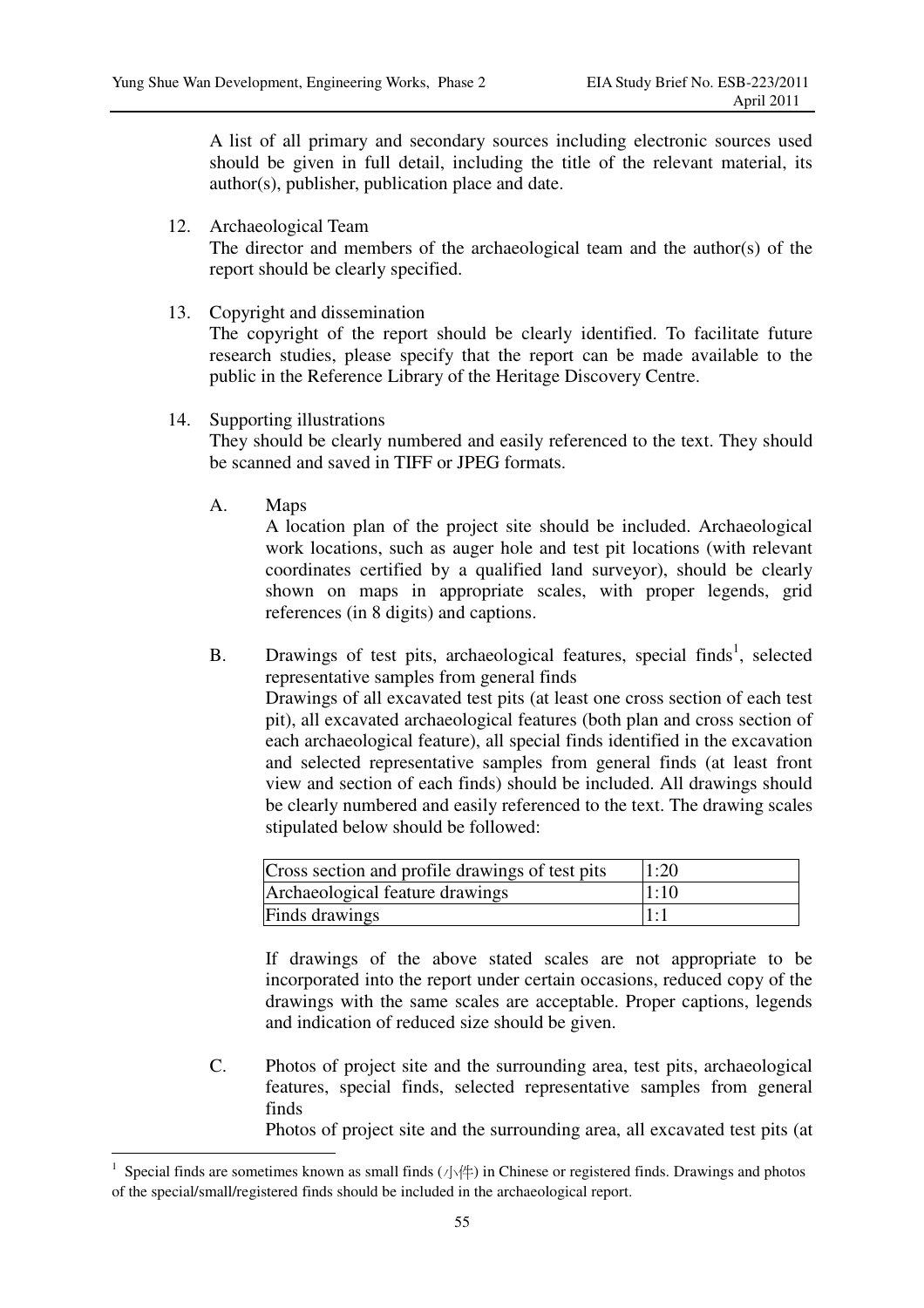least one cross section of each test pit), all excavated archaeological features (both plan and cross section of each archaeological feature), all special finds identified in the excavation and selected representative samples from general finds (at least front view of each of the finds) should be included. All photos should be at least in 3R size with proper captions and scales. They should be clearly numbered and easily referenced to the text. They should be scanned and saved in TIFF or JPEG formats.

15. Supporting data in appendices

These should consist of essential technical details to support the result. These may include stratigraphic record of test pits and auger holes, records of general and special finds as well as ecofacts discovered with description, quantity and context number/stratigraphic sequence, result of laboratory testing, index of field archives.

16. Comment and Response All comments and responses from AMO and relevant parties should be attached in full.

## **III. Green Measures**

- 1. All reports should be of single line spacing and printed on both sides of the paper.
- 2. Excessive page margins should be avoided. A top/bottom margin of 2 cm and left/right margin of 2.5 cm are sufficient.
- 3. Use of blank paper should be avoided as far as possible.
- 4. Suitable font type of font size 12 should be used generally in balancing legibility and waste reduction objective.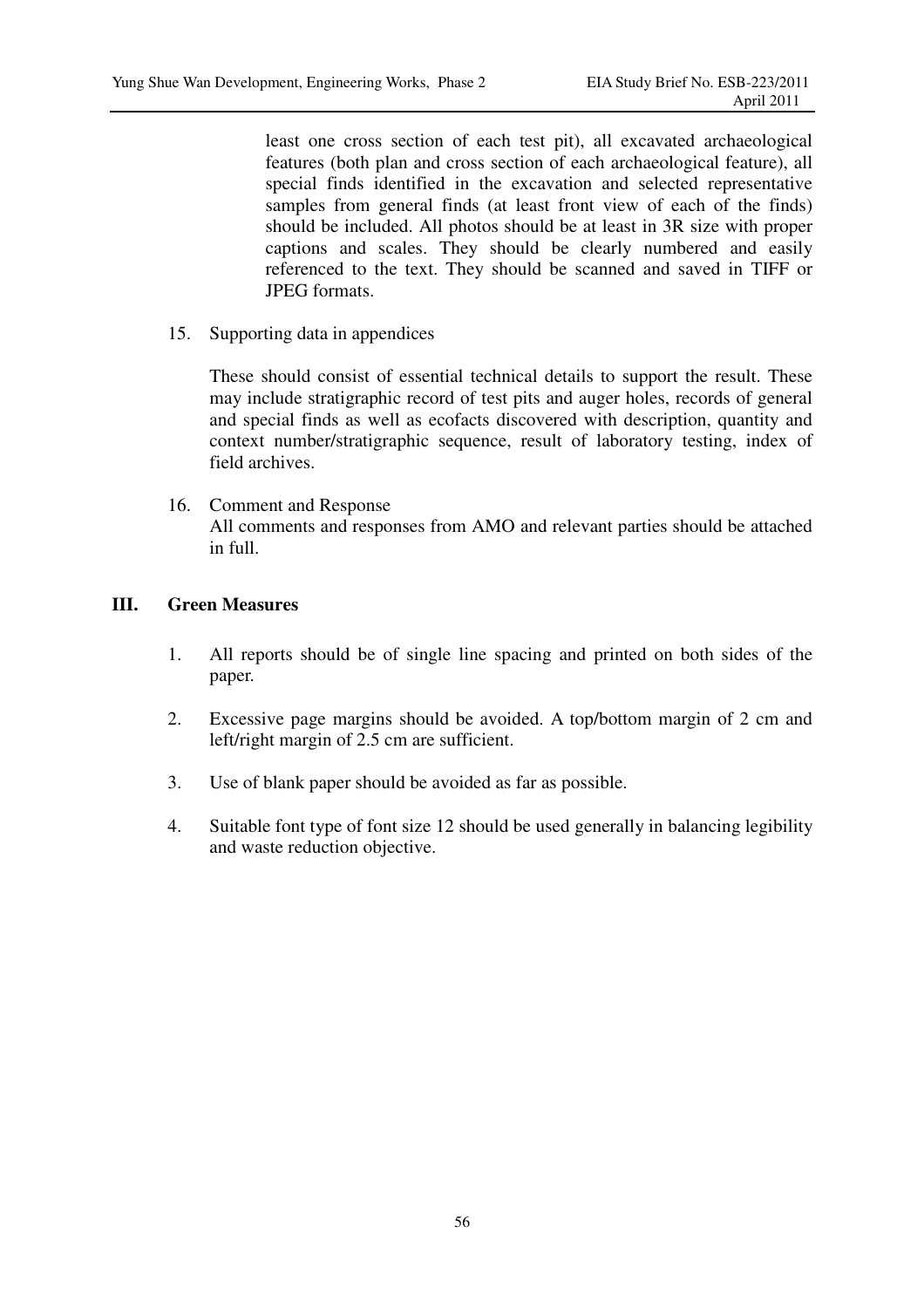#### **Annex 2 to Appendix I-2**

## **Guidelines on Handling of Archaeological Finds and Archives**

(As at March 2011)

## **I. General Remark**

- 1. The guidelines which will be revised by the Antiquities and Monuments Office (AMO) of the Leisure and Cultural Services Department from time to time, where appropriate, and when required should be followed in the interest of professional practice.
- 2. Please use the site code ( )\*\* for the archaeological project, namely . Licensee must use this unique site code for the whole project.

\*\* If an archaeological project covers more than one archaeological site/location, licensee should contact the Central Archaeological Repository (CAR) at 2384 5446 or aciamoar@lcsd.gov.hk to obtain relevant site codes.

- 3. Licensee should contact the CAR at 2384 5446 or aciamoar@lcsd.gov.hk regarding the handover of archaeological finds and archives when post-excavation research and excavation report have been completed and accepted by the AMO.
- 4. For the preparation of archaeological finds and archives for long-term curation by the CAR, the guidelines as set out below should be followed.
- 5. If the licensee does not handle the finds and archives in accordance with this guidelines, the AMO may inform the project proponent to revise the relevant data. The arrangement of handover may subsequently be deferred.

#### **II. Archaeological Finds**

6. Cleaning

The excavated finds should be properly cleaned with water, except: (i) the finds are identified for scientific analysis; (ii) metal & organic objects (e.g. bone, wood, leather, textile objects and etc.) should not be cleaned with water. Licensee is advised to consult the AMO if in doubt.

- 7. Marking
	- The excavated finds should be cleaned before marking object number.
	- "Sandwich" technique<sup>1</sup> should be adopted for marking permanent object

 $\overline{a}$ 

**<sup>1</sup>** *Steps for "Sandwich" technique* 

<sup>1.</sup> First of all, the find number should be marked in appropriate area and size that does not impact important diagnostic or aesthetic parts of the find.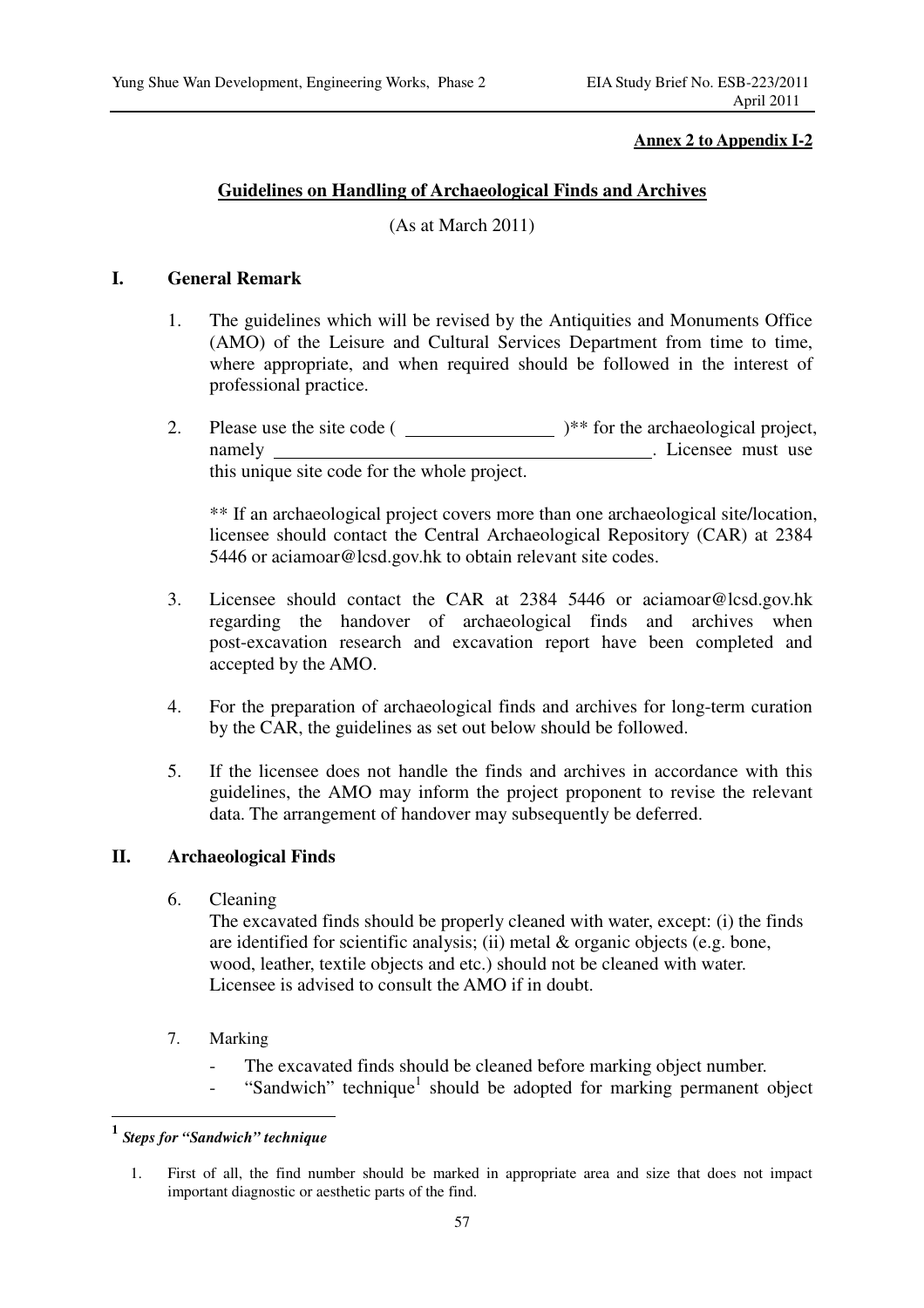number.

- Each special find should be marked with site code, context number and SF number, etc.
- Any representative samples selected from the general finds for discussion on the excavation report should be marked with site code, context number, sample number and bagged separately.
- The general finds should be marked with site code and context number.
- For the finds which are too small, organic objects (e.g. bone, wood, leather, textile objects and etc.) or have unstable surface, object number should not be marked on the object directly. These finds should be bagged separately and attached with a label containing information about the site code, context number, find number and description of find.
- 8. Labeling and bagging
	- Two labels should be provided for each bag which contains finds, one is adhered on the surface of the bag while the other is kept inside the bag for easy reference.
	- The label inside the bag should be kept separately with a smaller plastic bag so that the label can be kept much longer.
	- Information about the site code, context number, test-pit number, object number (or bag number) and description of finds should be written clearly on the label.
	- Finds under the same context should be bagged together. If those finds, however, have been categorized according to their typology, materials or characteristics, separate bagging is required.
- 9. Conservation
	- To refit and reconstruct pottery vessels with appropriate adhesive. A heat and waterproof adhesive, e.g. product of H. Marcel Guest Ltd., is recommended.
	- Any adhesives which are not reversible or would damage the finds should not be applied on the finds. Archaeologist is advised to consult the AMO if in doubt.
- 10. Finds register

A standard finds register, for both special finds and general finds, with information about the find's number, name, description, quantity, type, weight, dimensions and field data should be duly filled in. Licensee should contact the CAR at 2384 5446 or aciamoar@lcsd.gov.hk to obtain the standard finds register (in Excel formal). Special finds and general finds should be inputted in individual register. Both hard  $\&$  soft copies (in Excel format) of the duly completed register should be handed over.

 $\overline{a}$ 

<sup>2.</sup> Clean the area to be marked.

<sup>3.</sup> Apply a thin coat of clear reversible lacquer on the area. Use white lacquer if the object is dark in colour. Let the base coat dry completely.

<sup>4.</sup> Use a permanent water-based ink to write the find number on top of the base coat. Let ink dry completely.

<sup>5.</sup> Apply a top coat of clear varnish.

<sup>6.</sup> Let the marking dry completely before packing.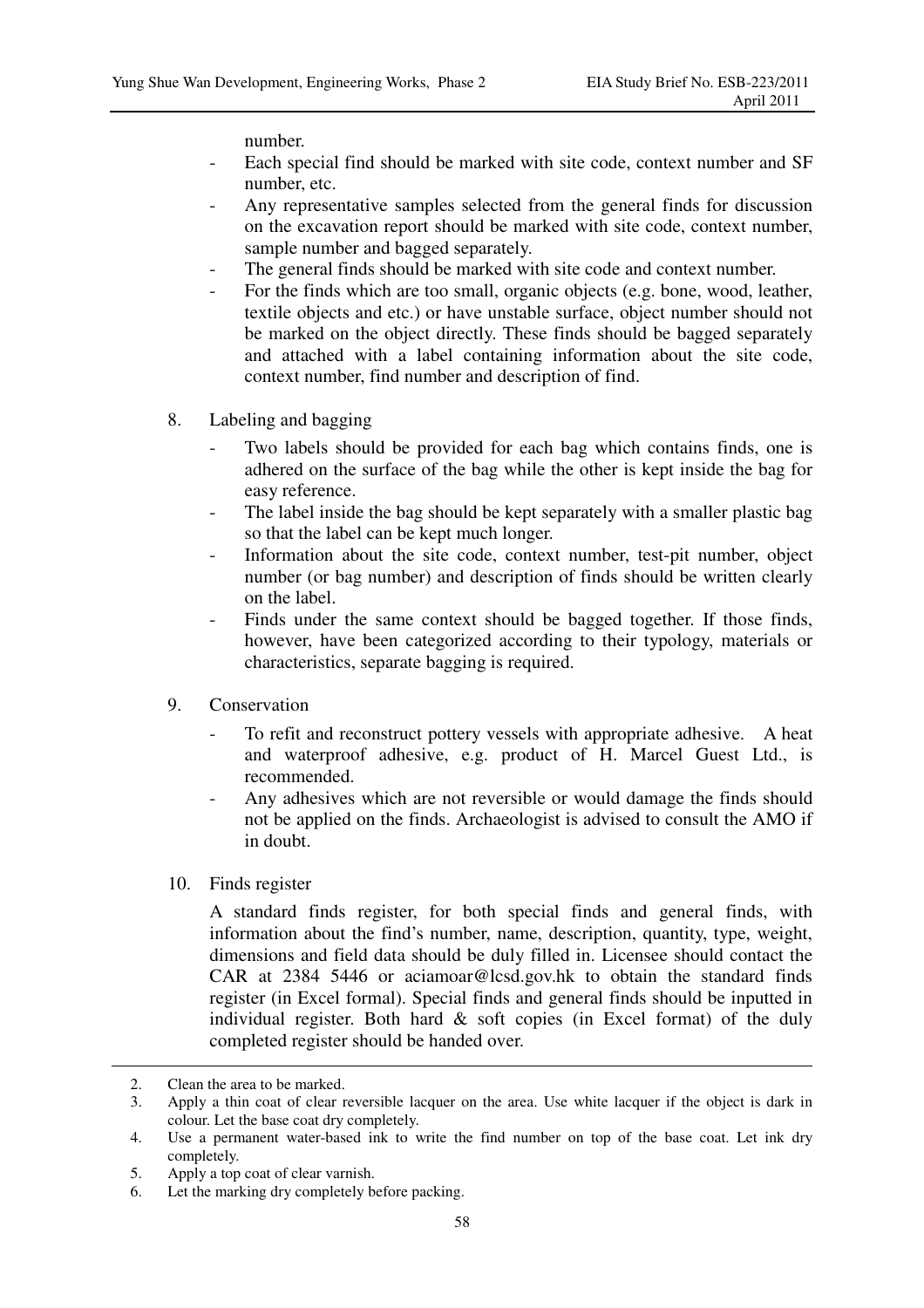11. Sample register of eco-facts

A clear sample register with information about the description of the sample, quantity, type and weight should be prepared for handover.

## **III. Field Records and Finds Processing Records**

- 12. Field records include field diary, site record for individual test pit/trench/square, context recording sheet, special finds recording sheet, soil sample & eco-facts sample recording sheet, map, survey sheet, photograph/ audio-visual records, etc.
- 13. Finds processing records include conservation record, measured drawings and photographs, laboratory reports, etc.
- 14. Measured drawing, both hard & soft copies (in pdf format), and photograph (in jpg format) of each special find should be handed over.
- 15. All the aforesaid records stated in paragraphs 12 to 14 should be handed over to the CAR when post-excavation research and excavation report have been completed. Please note:
	- all the field records should be submitted together with indexes.
	- the video footage should be submitted together with index describing the content of the video footage.
	- all the slides, colour/ black & white negatives or digital photographs should be submitted together with photo register.

## **IV. Handover of Finds**

- 16. Packing
	- Each special find should be packed and protected with tissue paper, bubble sheet or P.E. foam to avoid shocking when transporting to the repository. No packing material other than the aforesaid items should be used.
	- The general finds should be protected with bubble sheet or P.E. foam and packed in heavy duty plastic container.
	- The heavy duty plastic container, e.g. product of the Star Industrial Co., Ltd. (No. 1849 or 1852), is recommended.
	- For oversized finds, prior advice on packing method should be sought from the AMO.
- 17. Handover procedure
	- The licensee should make an appointment with the CAR for the handover and arrange to transport the finds and archives to the repository.
	- Prior to handover, licensee is required to supply with the aforesaid finds register, field records register and associated records to the CAR for checking at least three working days in advance. Exact date of handover will be arranged subsequently.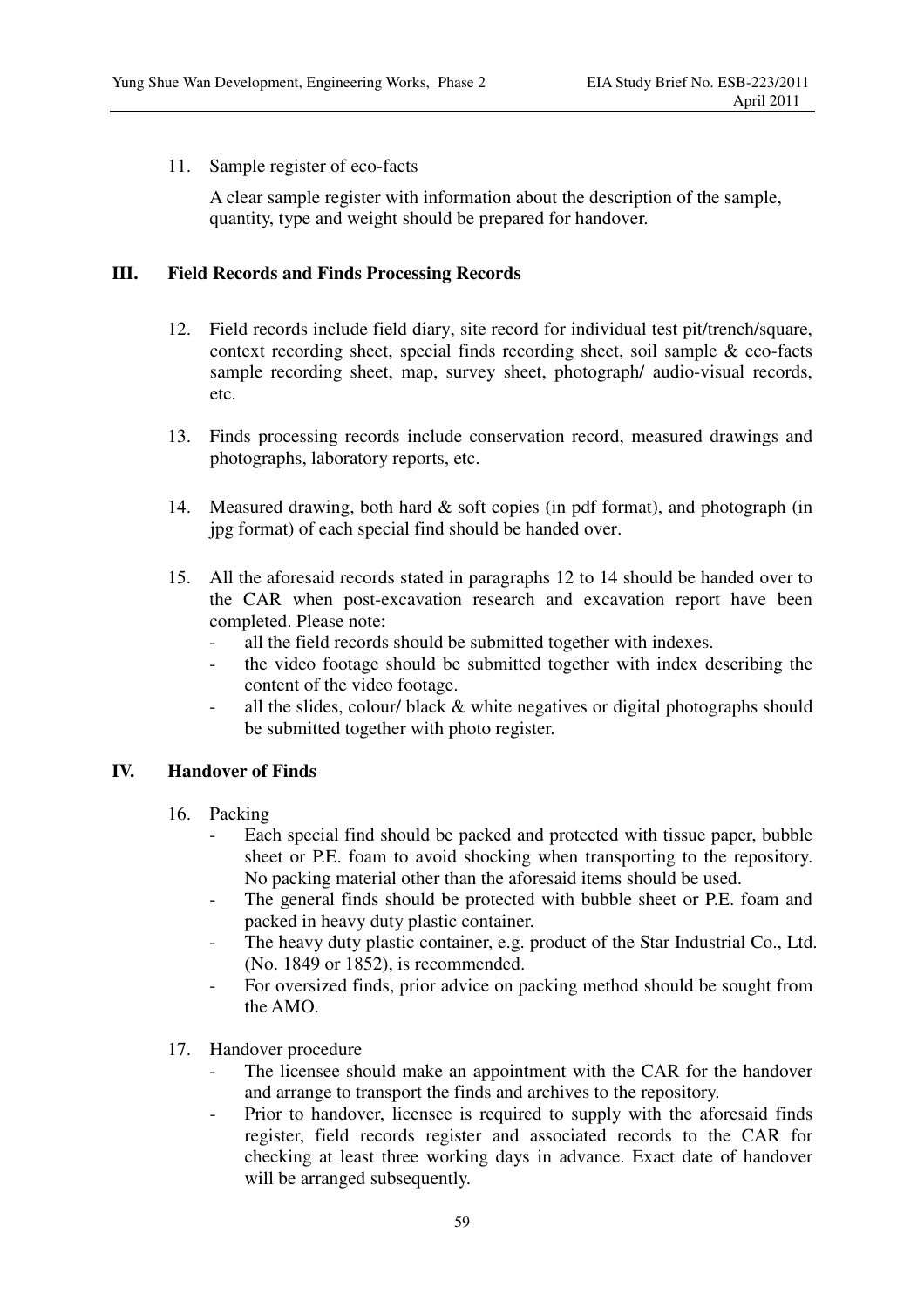- Handover forms for finds and archives should be signed by the representatives of the licensee and the AMO.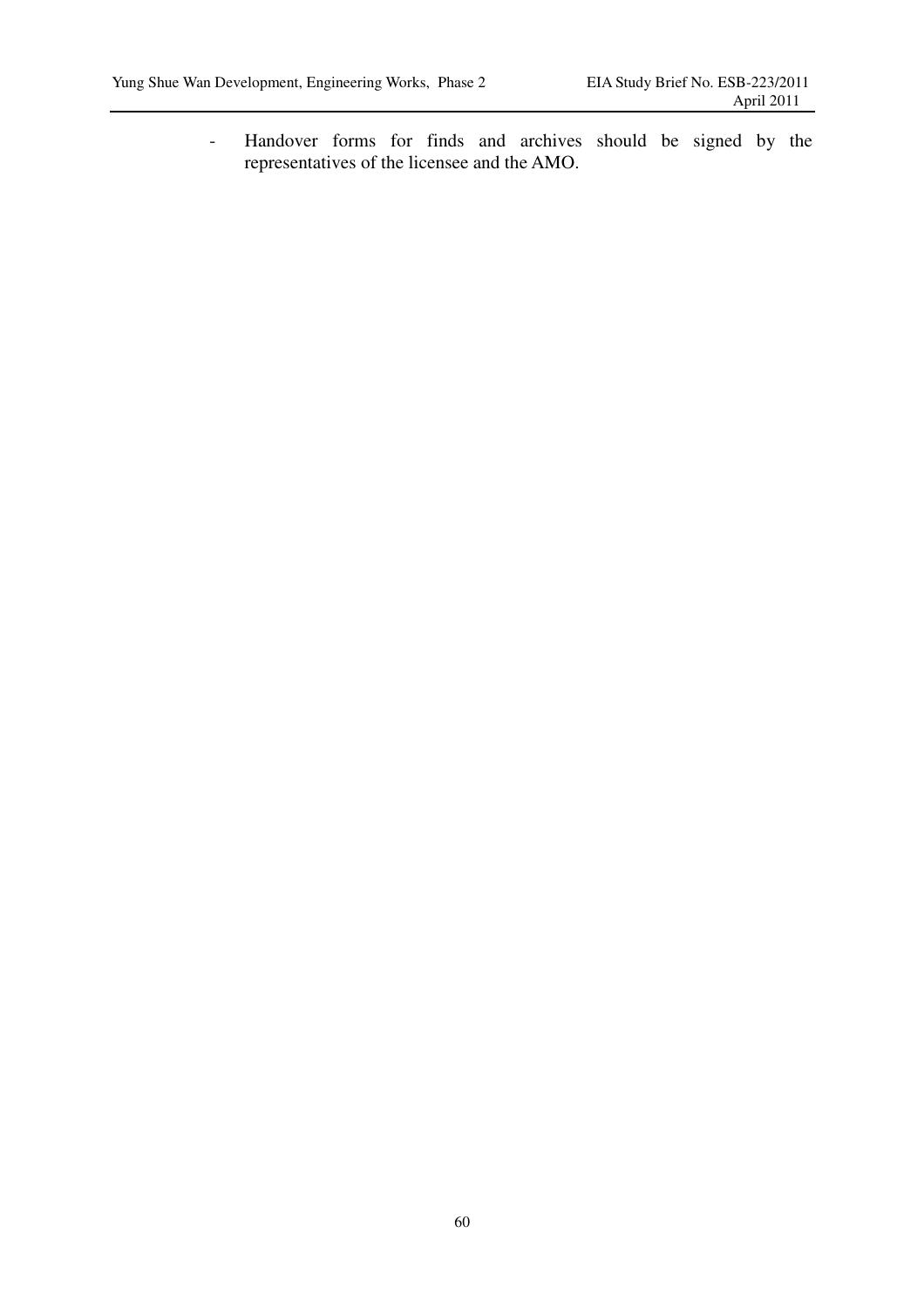## **Appendix J**

## **Implementation Schedule of Recommended Mitigation Measures**

| Ref. | EIA EM&A<br>Ref. | Recommended<br>Mitigation<br>Measures | Objectives of the<br>Recommended<br>Measure & Main<br>Concerns to<br>address | Who to<br>implement<br>the<br>measure? | Location<br>of the<br>measure | When to<br>implement<br>the<br>measure? | What<br>requirements or<br>standards for<br>the measure to<br>achieve |
|------|------------------|---------------------------------------|------------------------------------------------------------------------------|----------------------------------------|-------------------------------|-----------------------------------------|-----------------------------------------------------------------------|
|      |                  |                                       |                                                                              |                                        |                               |                                         |                                                                       |
|      |                  |                                       |                                                                              |                                        |                               |                                         |                                                                       |
|      |                  |                                       |                                                                              |                                        |                               |                                         |                                                                       |
|      |                  |                                       |                                                                              |                                        |                               |                                         |                                                                       |
|      |                  |                                       |                                                                              |                                        |                               |                                         |                                                                       |
|      |                  |                                       |                                                                              |                                        |                               |                                         |                                                                       |
|      |                  |                                       |                                                                              |                                        |                               |                                         |                                                                       |
|      |                  |                                       |                                                                              |                                        |                               |                                         |                                                                       |
|      |                  |                                       |                                                                              |                                        |                               |                                         |                                                                       |
|      |                  |                                       |                                                                              |                                        |                               |                                         |                                                                       |
|      |                  |                                       |                                                                              |                                        |                               |                                         |                                                                       |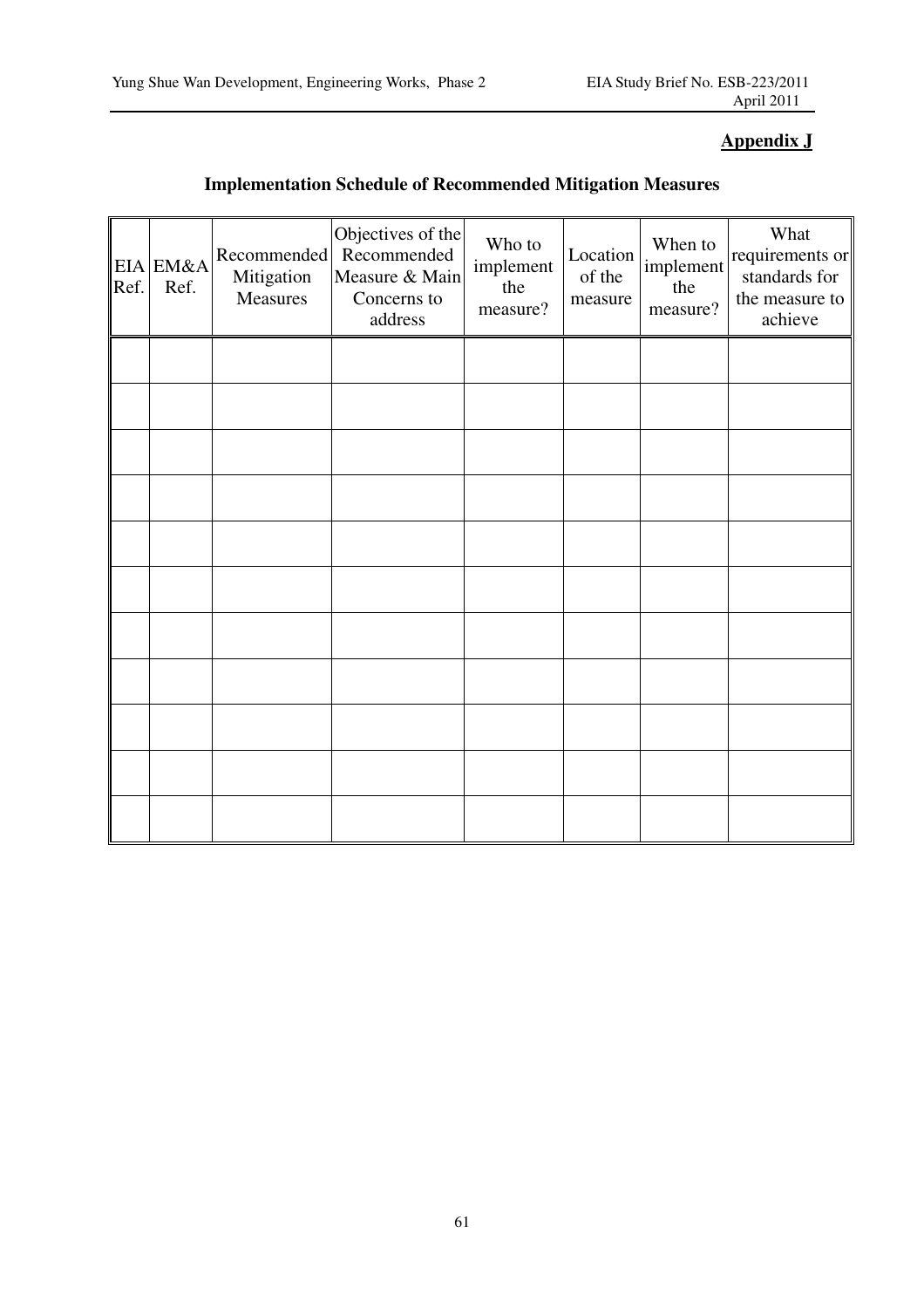## **Appendix K**

## **Requirements for EIA Report Documents**

- 1. The Applicant shall supply the Director with the following number of copies of the EIA report and the executive summary :
	- (i) 50 copies of the EIA report and 80 copies of the bilingual (in both English and Chinese) executive summary as required under section 6(2) of the EIAO to be supplied at the time of application for approval of the EIA report.
	- (ii) When necessary, addendum to the EIA report and the executive summary submitted in item (i) above as required under section  $7(1)$  of the EIAO, to be supplied upon advice by the Director for public inspection.
	- (iii) 20 copies of the EIA report and 50 copies of the bilingual (in both English and Chinese) executive summary with or without Addendum as required under section 7(5) of the EIAO, to be supplied upon advice by the Director for consultation with the Advisory Council on the Environment.
- 2. To facilitate public inspection of EIA report via EIAO Internet Website, the Applicant shall provide electronic copies of both the EIA report and executive summary prepared in HyperText Markup Language (HTML) (version 4.0 or later) and in Portable Document Format (PDF version 4.0 or later), unless otherwise agreed by the Director. For the HTML version, a content page capable of providing hyperlink to each section and sub-section of the EIA report and executive summary shall be included in the beginning of the document. Hyperlinks to figures, drawings and tables in the EIA report and executive summary shall be provided in the main text from where respective references are made. Graphics in the report shall be in interlaced GIF format unless otherwise agreed by the Director.
- 3. The electronic copies of the EIA report and the executive summary shall be submitted to the Director at the time of application for approval of the EIA report.
- 4. When the EIA report and the executive summary are made available for public inspection under section 7(1) of the EIAO, the content of the electronic copies of the EIA report and the executive summary must be the same as the hard copies and the Director shall be provided with the most updated electronic copies.
- 5. To promote environmentally friendly and efficient dissemination of information, both hardcopies and electronic copies of future EM&A reports recommended by the EIA study shall be required and their format shall be agreed by the Director.